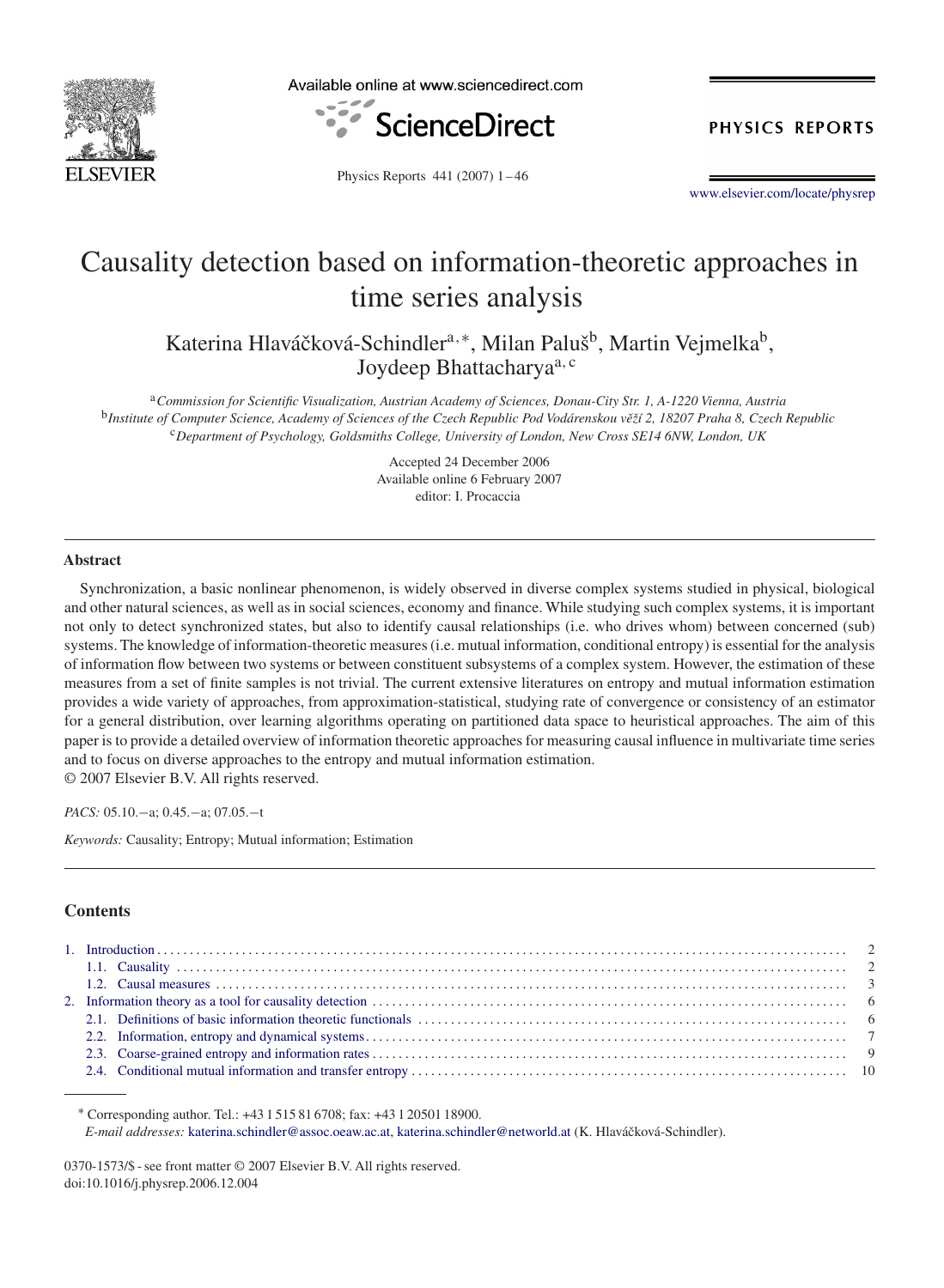<span id="page-1-0"></span>

|  | 29 |
|--|----|
|  |    |
|  | 34 |
|  |    |
|  |    |
|  |    |
|  |    |
|  |    |
|  | 38 |
|  | 38 |
|  | 39 |
|  | 41 |
|  |    |
|  |    |
|  |    |

# **1. Introduction**

# *1.1. Causality*

Detection and clarification of cause–effect relationships among variables, events or objects have been the fundamental questions of most natural and social sciences over the history of human knowledge. Despite some philosophers of mathematics like Russel [\[198\]](#page-44-0) (1872–1970) tried to deny the existence of the phenomenon "causality" in mathematics and physics, saying that causal relationships and physical equations are incompatible, calling causality to be "a word relic" (see Ref. [\[171\]\)](#page-44-0), the language of all sciences, including mathematics and physics, has been using this term actively until now. Mathematical and physical relations are not limited only to equations. To advocate the Russell's view, any exact and sufficiently comprehensive formulation of what is causality is problematic. Causality can be understood in terms of a "flow" among processes and expressed in mathematical language and mathematically analysed. Current statistics understands causal inference as one of its most important problems.

The general philosophical definition of causality from the Wikipedia Encyclopedia [\[253\]](#page-45-0) states: "The philosophical concept of causality or causation refers to the set of all particular "causal" or "cause-and-effect" relations. A neutral definition is notoriously hard to provide, since every aspect of causation has received substantial debate. Most generally, causation is a relationship that holds between events, objects, variables, or states of affairs. It is usually presumed that the cause chronologically precedes the effect."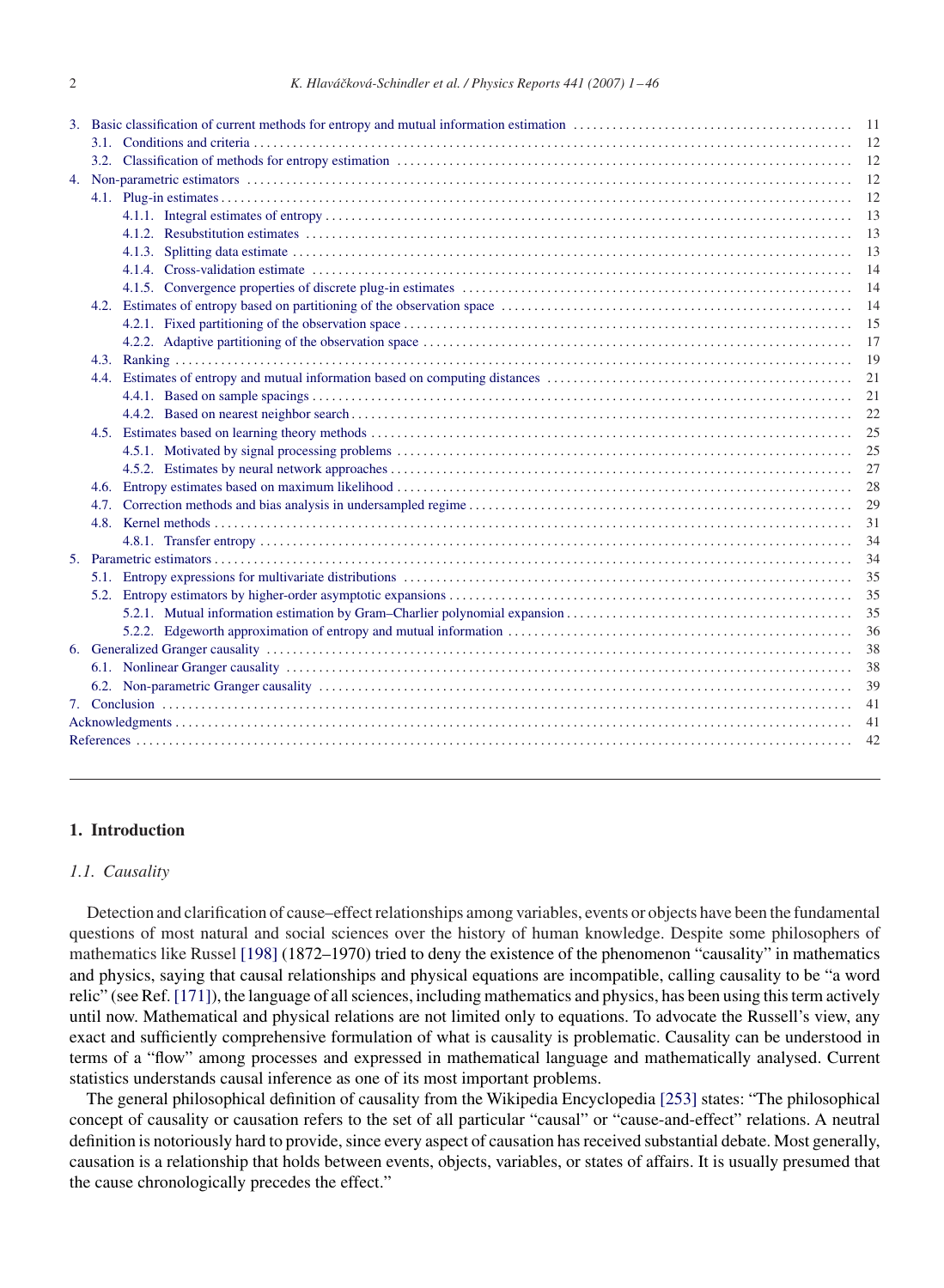<span id="page-2-0"></span>Causality expresses a kind of a "law" necessity, while probabilities express uncertainty, a lack of regularity. Despite of these definitions, causal relationships are often investigated in situations which are influenced by uncertainty. Probability theory seems to be the most used "mathematical language" of most scientific disciplines using causal modeling, but it seems not to be able to grasp all related questions. In most disciplines, adopting the above definition, the aim is not only to detect a causal relationship but also to measure or quantify the relative strengths of these relationships. Although there is an extensive literature on causality modeling, applying and combining mathematical logic, graph theory, Markov models, Bayesian probability, etc. (Pearl [\[171\]\)](#page-44-0), the aim of our review is to focus only on the information-theoretic approaches which understand causality as a phenomenon which can be "measured" and quantified.

We want to provide a detailed overview of the information-theoretic approaches for measuring of a causal influence in multi-variate time series. Based on the definition of causality in the information-theoretic framework, we focus on approaches to the estimation of entropy and mutual information. The previous review papers on entropy estimation (Beirlant et al. [\[22\]](#page-41-0) and Erdogmus[\[70\]\)](#page-42-0) focused on non-parametric entropy estimation. In this paper we not only update the state of art on non-parametric entropy estimation, but discuss also parametrical estimation.

#### *1.2. Causal measures*

As mentioned earlier, there has been no universally accepted definition of causality (see Granger [\[91\]](#page-42-0) for a lively discussion on this issue), so it would be futile to search for a unique causality measure. However, we mention here briefly the salient features of this debate for convenience. Most of the earlier research literature attempts to discuss unique causes in deterministic situations, and two conditions are important for deterministic causation: (i) necessity: if *X* occurs, then *Y* must occur, and (ii) sufficiency: if *Y* occurs, then *X* must have occurred. However, deterministic formulation, albeit appealing and analytically tractable, is not in accordance with reality, as no real-life system is strictly deterministic (i.e. its outcomes cannot be predicted with complete certainty). So, it is more realistic if one modifies the earlier formulation in terms of likelihood (i.e. if *X* occurs, then the likelihood of *Y* occurring increases). This can be illustrated by a simple statement such as if the oil price increases, the carbon emission does not necessarily decrease, but there is a good likelihood that it will decrease. The probabilistic notion of causality is nicely described by Suppes (1970) as follows: an event *X* is a cause to the event *Y* if (i) *X* occurs before *Y*, (ii) likelihood of *X* is non zero, and (iii) likelihood of occurring *Y* given *X* is more than the likelihood of *Y* occurring alone. Although this formulation is logically appealing (however, see Ref. [\[157\]](#page-43-0) for a critique of Suppe's causality), there are some arbitrariness in practice in categorizing an event [\[91\].](#page-42-0)

Till 1970, the causal modeling was mostly used in social sciences. This was primarily due to a pioneering work by Selltiz et al. [\[210\]](#page-45-0) who specified three conditions for the existence of causality:

- (1) There must be a concomitant covariation between *X* and *Y*.
- (2) There should be a temporal asymmetry or time ordering between the two observed sequences.
- (3) The covariance between *X* and *Y* should not disappear when the effects of any confounding variables (i.e. those variables which are causally prior to both *X* and *Y*) are removed.

The first condition implies a correlation between a cause and its effect, though one should explicitly remember that a perfect correlation between two observed variables in no way implies a causal relationship. The second condition is intuitively based on the arrow of time. The third condition is problematic since it requires that one should rule out all other possible causal factors. Theoretically, there are potentially an infinite number of unobserved confounding variables available, yet the set of measured variables is finite, thus leading to indeterminacy in the causal modeling approach. In order to avoid this, some structure is imposed on the adopted modeling scheme which should help to define the considered model. The way in which the structure is imposed is crucial in defining as well as in quantifying causality.

The first definition of causality which could be quantified and measured computationally, yet very general, was given in 1956 by Wiener [\[252\]:](#page-45-0) "For two simultaneously measured signals, if we can predict the first signal better by using the past information from the second one than by using the information without it, then we call the second signal causal to the first one."

The introduction of the concept of causality into the experimental practice, namely into analyses of data observed in consecutive time instants, time series, is due to Clive W. J. Granger, the 2003 Nobel prize winner in economy.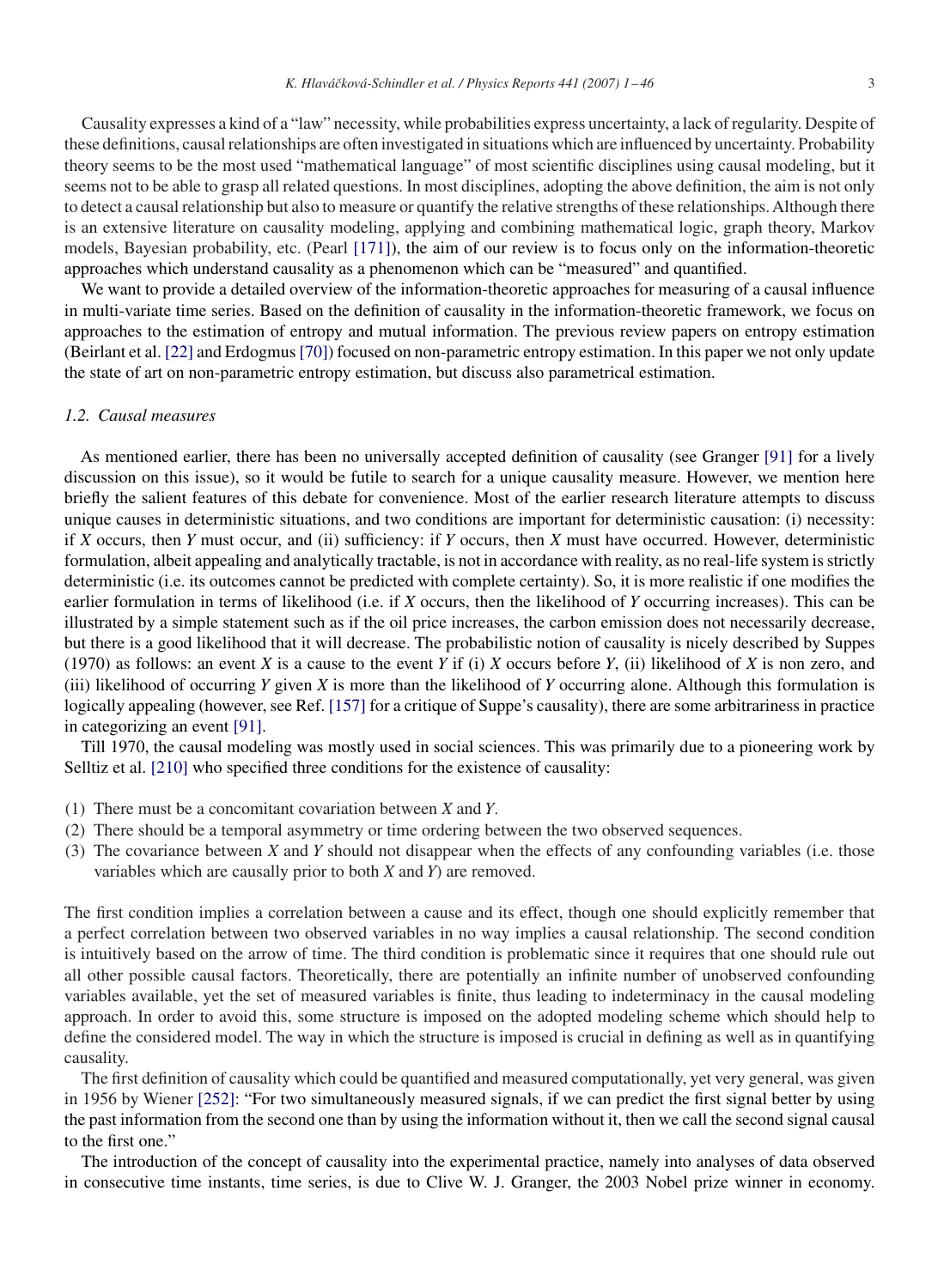In his Nobel lecture [\[92\]](#page-42-0) he recalled the inspiration by the Wiener's work and identified two components of the statement about causality:

- (1) the cause occurs before the effect; and
- (2) the cause contains information about the effect that is unique, and is in no other variable.

As Granger put it, a consequence of these statements is that the causal variable can help to forecast the effect variable after other data has been first used [\[92\].](#page-42-0) This restricted sense of causality, referred to as *Granger causality*, GC thereafter, characterizes the extent to which a process  $X_t$  is leading another process  $Y_t$ , and builds upon the notion of incremental predictability. It is said that the *process*  $X_t$  *Granger causes another process*  $Y_t$  if future values of  $Y_t$  can be better predicted using the past values of  $X_t$  and  $Y_t$  rather than only past values of  $Y_t$ . The standard test of GC developed by Granger [\[88\]](#page-42-0) is based on a linear regression model

$$
Y_t = a_o + \sum_{k=1}^{L} b_{1k} Y_{t-k} + \sum_{k=1}^{L} b_{2k} X_{t-k} + \xi_t,
$$
\n(1)

where  $\xi_t$  are uncorrelated random variables with zero mean and variance  $\sigma^2$ , L is the specified number of time lags, and  $t = L + 1, \ldots, N$ . The null hypothesis that  $X_t$  does not Granger cause  $Y_t$  is supported when  $b_{2k} = 0$  for  $k = 1, \ldots, L$ , reducing Eq. (1) to

$$
Y_t = a_o + \sum_{k=1}^{L} b_{1k} Y_{t-k} + \tilde{\xi}_t.
$$
 (2)

This model leads to two well-known alternative test statistics, the Granger–Sargent and the Granger–Wald test. The Granger–Sargent test is defined as

$$
GS = \frac{(R_2 - R_1)/L}{R_1/(N - 2L)},
$$
\n(3)

where  $R_1$  is the residual sum of squares in Eq. (1) and  $R_2$  is the residual sum of squares in Eq. (2). The GS test statistic has an *F*-distribution with *L* and  $N - 2L$  degrees of freedom [\[2\].](#page-41-0) On the other hand, the Granger–Wald test is defined as

$$
GW = N \frac{\hat{\sigma}_{\xi_i}^2 - \hat{\sigma}_{\xi_i}^2}{\hat{\sigma}_{\xi_i}^2},\tag{4}
$$

where  $\hat{\sigma}^2_{\xi_t}$  is the estimate of the variance of  $\xi_t$  from model (2) and  $\hat{\sigma}^2_{\xi_t}$  is the estimate of the variance of  $\xi_t$  from model (1). The GW statistic follows the  $\chi^2_L$  distribution under the null hypothesis of no causality.

This linear framework for measuring and testing causality has been widely applied not only in economy and finance (see Geweke [\[85\]](#page-42-0) for a comprehensive survey of the literature), but also in diverse fields of natural sciences such as climatology (see Ref. [\[236\]](#page-45-0) and references therein) or neurophysiology, where specific problems of multichannel electroencephalogram recordings were solved by generalizing the Granger causality concept to multivariate case [126,36]. Nevertheless, the limitation of the present concept to linear relations required further generalizations.

Recent development in nonlinear dynamics [\[1\]](#page-41-0) evoked lively interactions between statistics and economy (econometrics) on one side, and physics and other natural sciences on the other side. In the field of economy, Baek and Brock [\[14\]](#page-41-0) and Hiemstra and Jones [\[110\]](#page-43-0) proposed a nonlinear extension of the Granger causality concept. Their non-parametric dependence estimator is based on so-called correlation integral, a probability distribution and entropy estimator, developed by physicists Grassberger and Procaccia in the field of nonlinear dynamics and deterministic chaos as a characterization tool of chaotic attractors [\[94\].](#page-42-0) A non-parametric approach to nonlinear causality testing, based on non-parametric regression, was proposed by Bell et al. [\[23\].](#page-41-0) Following Hiemstra and Jones [\[110\],](#page-43-0) Aparicio and Escribano [\[10\]](#page-41-0) succinctly suggested an information-theoretic definition of causality which include both linear and nonlinear dependence.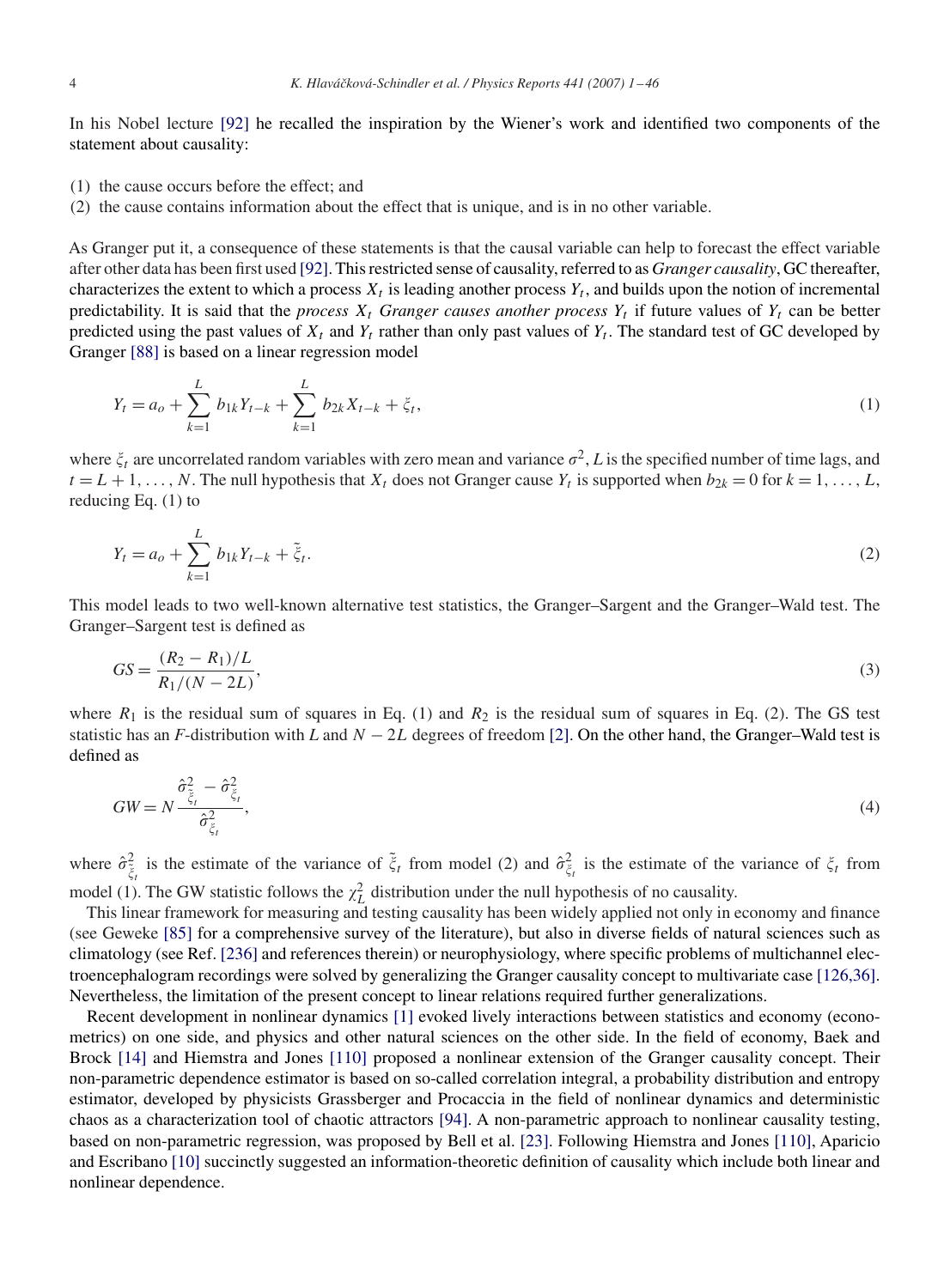In physics and nonlinear dynamics, a considerable interest recently emerged in studying cooperative behavior of coupled complex systems [177,37]. Synchronization and related phenomena were observed not only in physical, but also in many biological systems. Examples include the cardio-respiratory interaction [199,200,166,38,220,120] and the synchronization of neural signals [201,187,228,160,159]. In such physiological systems it is not only important to detect synchronized states, but also to identify drive–response relationships and thus the causality in evolution of the interacting (sub)systems. Schiff et al. [\[201\]](#page-44-0) and Quyen et al. [\[187\]](#page-44-0) used ideas similar to those of Granger, however, their cross-prediction models utilize zero-order nonlinear predictors based on mutual nearest neighbors.A careful comparison of these two papers [201,187] reveals how complex is the problem of inferring causality in nonlinear systems. The authors of the two papers use contradictory assumptions for interpreting the differences in prediction errors of mutual predictions, however, both the teams were able to present numerical examples in which their approaches apparently worked.

While the latter two papers use the method of mutual nearest neighbors for mutual prediction, Arnhold et al. [\[12\]](#page-41-0) proposed asymmetric dependence measures based on averaged relative distances of the (mutual) nearest neighbors. As pointed out by Quian Quiroga et al. and by Schmitz [188,203], these measures, however, might be influenced by different dynamics of individual signals and different dimensionality of the underlying processes, rather than by asymmetry in coupling.

Another nonlinear extension of the Granger causality approach was proposed by Chen et al. [\[46\]](#page-41-0) using local linear predictors. An important class of nonlinear predictors are based on so-called radial basis functions [\[42\]](#page-41-0) which were used for nonlinear parametric extension of the Granger causality concept [7,143]. Although they are not exactly based on information theory, they are connected to methods reviewed here and will be discussed more in detail in Section 6.

A non-parametric method for measuring causal information transfer between systems was proposed by Schreiber [\[206\].](#page-45-0) His*transfer entropy* is designed as a Kullback–Leibler distance (Eq. (15) in Section 2.1) of transition probabilities. This measure is in fact an information-theoretic functional of probability distribution functions.

Paluš et al. [\[160\]](#page-44-0) proposed to study synchronization phenomena in experimental time series by using the tools of information theory. Mutual information, an information-theoretic functional of probability distribution functions, is a measure of general statistical dependence. For inferring causal relation, conditional mutual information can be used. It will be shown that, with proper conditioning, the Schreiber's transfer entropy [\[206\]](#page-45-0) is equivalent to the conditional mutual information [\[160\].](#page-44-0) The latter, however, is a standard measure of information theory [\[50\].](#page-41-0)

Turning our attention back to econometrics, we can follow further development due to Diks and DeGoede [\[62\].](#page-42-0) They again applied a non-parametric approach to nonlinear Granger causality using the concept of correlation integrals [\[94\]](#page-42-0) and pointed out the connection between the correlation integrals and information theory. Diks and Panchenko [\[64\]](#page-42-0) critically discussed the previous tests of Hiemstra and Jones[\[110\].](#page-43-0)As the most recent development in economics, Baghli [\[15\]](#page-41-0) proposes information-theoretic statistics for a model-free characterization of causality, based on an evaluation of conditional entropy.

The nonlinear extension of the Granger causality based the information-theoretic formulation has found numerous applications in various fields of natural and social sciences. Let us mention just a few examples. The Schreiber's transfer entropy was used in climatology [149,245], in physiology [245,130], in neurophysiology [\[45\]](#page-41-0) and also in analysis of financial data [\[144\].](#page-43-0) Paluš et al. [159,160] applied their conditional mutual information based measures in analyses of electroencephalograms of patients suffering from epilepsy. Other applications of the conditional mutual information in neurophysiology are due to Hinrichs et al. [\[111\]](#page-43-0) and Pflieger and Greenblatt [\[176\].](#page-44-0) Causality or coupling directions in multimode laser dynamics is another diverse field where the conditional mutual information was applied [\[156\].](#page-43-0) Paluš and Stefanovska [\[158\]](#page-44-0) adapted the conditional mutual information approach [\[160\]](#page-44-0) to analysis of instantaneous phases of interacting oscillators and demonstrated suitability of this approach for analyzing causality in cardio-respiratory interaction [\[160\].](#page-44-0) The latter approach has also been applied in neurophysiology [\[39\].](#page-41-0)

Having reviewed the relevant literature and also after extensive practical experience, we can state that the informationtheoretic approach to the Granger causality plays an important, if not a dominant role in analyses of causal relationships in nonlinear systems. Therefore, we focus in this review to the information theory and its applications in inference of causality from experimental time series, although we do not refrain mentioning other approaches.

The outline of the paper is the following. In Section 1 we explain the terms causality and its measures. Basic notions of information theory and their approaches to causality detection are discussed in Section 2. Section 3 classifies the methods which will be reviewed. The rest of the sections deals with the concrete methods: the non-parametric methods are treated in Section 4, the parametric methods in Section 5. Generalized Granger causality, although not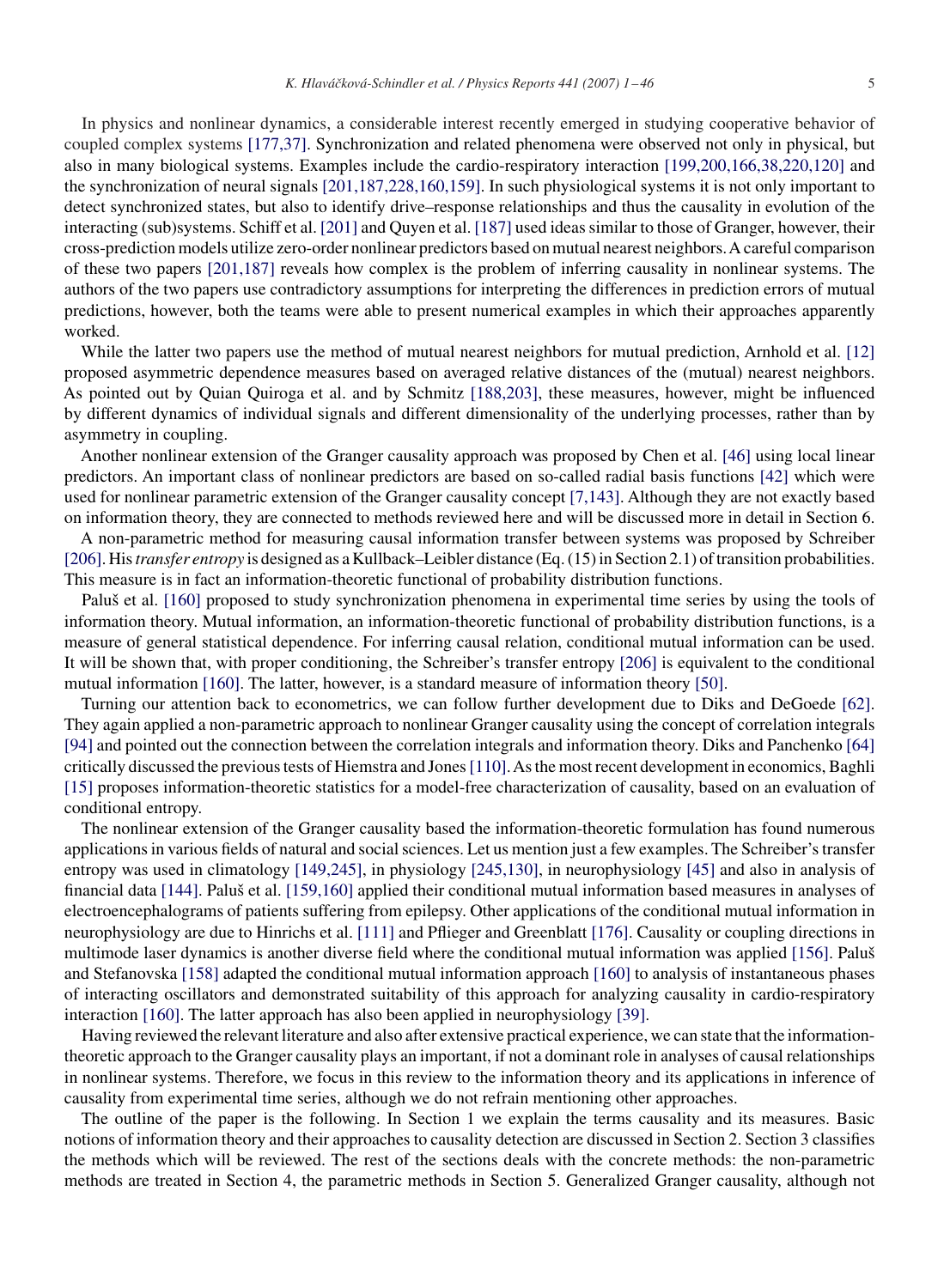<span id="page-5-0"></span>being explicitly an information-theoretic approach, deserves our attention, too. It is discussed in Section 6. Section 7 is devoted to our conclusion.

# **2. Information theory as a tool for causality detection**

# *2.1. Definitions of basic information theoretic functionals*

We begin with the definition of differential entropy for a continuous random variable as it was introduced in 1948 by Shannon [\[211\],](#page-45-0) the founder of the information theory. Let *X* be a random vector taking values in  $R^d$  with probability density function (pdf)  $p(x)$ , then its *differential entropy* is defined by

$$
H(x) = -\int p(x) \log p(x) dx,
$$
\n(5)

where log is natural logarithm. We assume that  $H(x)$  is well defined and finite. One can define the discrete version of differential entropy as follows. Let *S* be a discrete random variable having possible values *s*1*,...,sm*, each with corresponding probability  $p_i = p(s_i)$ ,  $i = 1, \ldots, m$ . The average amount of information gained from a measurement that specifies one particular value  $s_i$  is given by the *entropy*  $H(S)$ :

$$
H(S) = -\sum_{i=1}^{m} p_i \log p_i.
$$
\n
$$
(6)
$$

Entropy  $H(S)$  can be understood as the "quantity of surprise one should feel upon reading the result of a measurement" [\[78\].](#page-42-0) So entropy of *S* can be seen as the uncertainty of *S*.

More general term of entropy for which is Shannon differential entropy a special case, is Rényi entropy. *Rényi entropy* is for a continuous case defined as [\[191\]](#page-44-0)

$$
H_{\alpha}(x) = \frac{1}{1 - \alpha} \int \log^{\alpha} p(x) dx
$$
 (7)

and for the discrete case

$$
H_{\alpha}(S) = \frac{1}{1 - \alpha} \log \sum_{i=1}^{n} p_i^{\alpha},\tag{8}
$$

where  $\alpha > 0$ ,  $\alpha \neq 1$ . As  $\alpha \rightarrow 1$ ,  $H_{\alpha}(x)$  converges to  $H(x)$  (or  $H_{\alpha}(S)$ ) converges to  $H(S)$ ), which is Shannon's measure of entropy. Rényi's measure satisfies  $H_{\alpha}(x) \le H_{\alpha'}(x)$  for  $\alpha > \alpha'$ .

Besides Shannon and Rényi entropy, other entropy definitions (i.e. Tsallis, Havrda-Charvát, etc.) are studied in the mathematical literature, but Shannon entropy is the only one possessing all the desired properties of an information measure. Therefore its efficient and accurate estimate is of prime importance. Based on this, although Rényi entropy will be also discussed, we focus in our review mainly on Shannon entropy estimators and their application to mutual information. The definition of the latter follows, without lack of generality, only for discrete distributions.

The *joint entropy*  $H(X, Y)$  of two discrete random variables X and Y is defined analogously

$$
H(X, Y) = -\sum_{i=1}^{m_X} \sum_{j=1}^{m_Y} p(x_i, y_j) \log p(x_i, y_j),
$$
\n(9)

where  $p(x_i, y_j)$  denotes the joint probability that *X* is in state  $x_i$  and *Y* in state  $y_j$  (the number of possible states  $m_X$ and  $m<sub>Y</sub>$  may differ). If the random variables *X* and *Y* are statistically independent, the joint entropy  $H(X, Y)$  becomes  $H(X, Y) = H(X) + H(Y)$ . In general, the joint entropy may be expressed in terms of *conditional entropy*  $H(X|Y)$  as follows:

$$
H(X, Y) = H(X|Y) + H(Y),
$$
\n(10)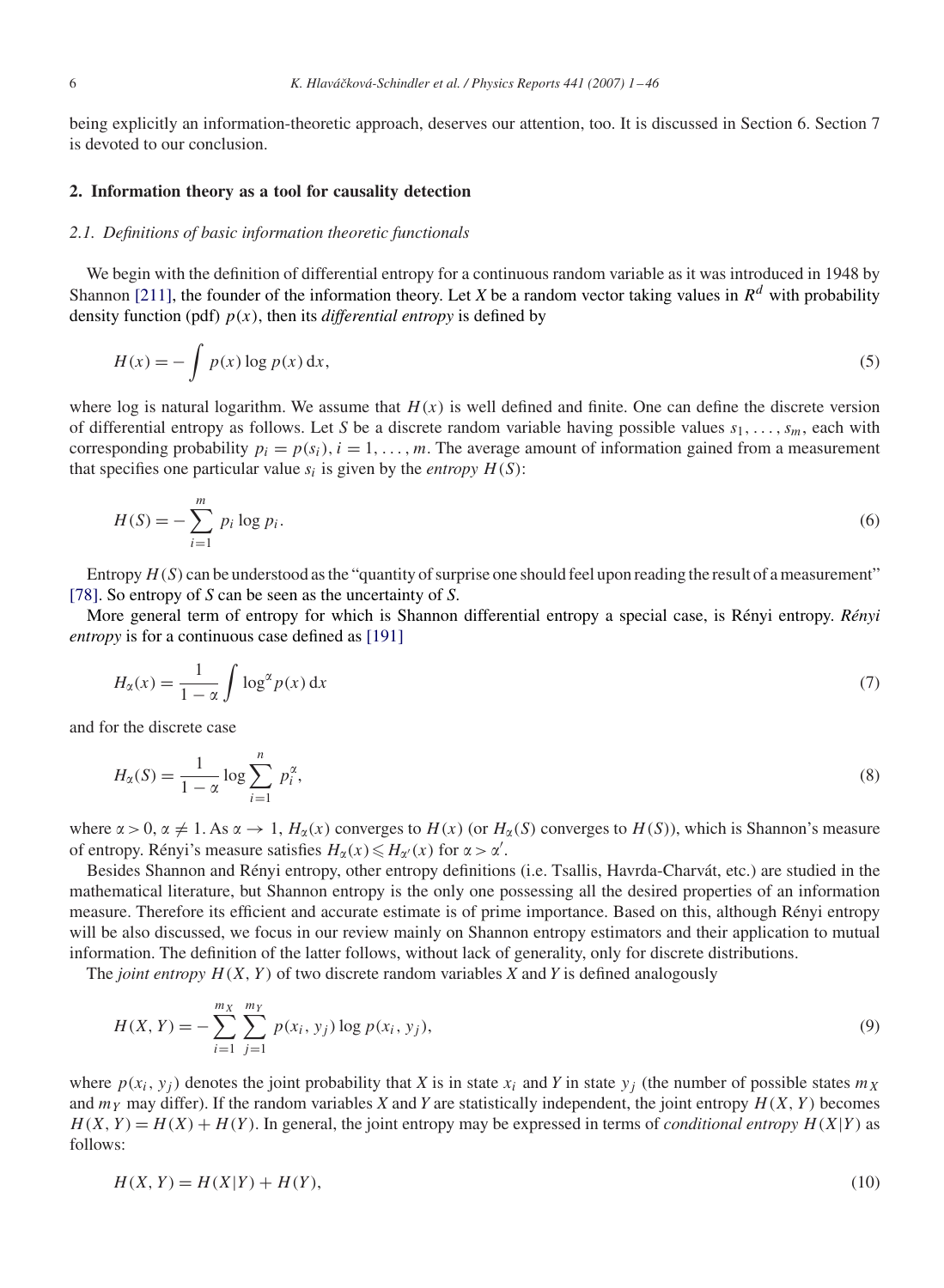<span id="page-6-0"></span>where

$$
H(X|Y) = -\sum_{i=1}^{m_X} \sum_{j=1}^{m_Y} p(x_i, y_j) \log p(x_i|y_j)
$$
\n(11)

and  $p(x_i|y_j)$  denotes the conditional probability. The joint entropy expresses how much uncertainty remains in *X* when *Y* is known.

The *mutual information*  $I(X, Y)$  between two random variables X and Y is then defined as [\[211\]](#page-45-0)

$$
I(X; Y) = H(X) + H(Y) - H(X, Y).
$$
\n(12)

Mutual information of two variables reflects the mutual reduction in uncertainty of one by knowing the other one. This measure is non-negative since  $H(X, Y) \le H(X) + H(Y)$ ; the equality holds if and only if *X* and *Y* are statistically independent. It is invariant under one-to-one measurable transformations. Mutual information (MI) measures the strength of dependence in the sense that: (1)  $I(X, Y) = 0$  iff *X* is independent of *Y*; (2) for the bivariate normal distributions,  $I(X, Y) = -\frac{1}{2} \log(1 - \rho^2(X, Y))$ , where  $\rho$  is the coefficient of correlation between *X* and *Y*.

The *conditional mutual information* [\[211\]](#page-45-0) between random variables *X* and *Y* given *Z* is defined as

$$
I(X, Y|Z) = H(X|Z) + H(Y|Z) - H(X, Y|Z).
$$
\n(13)

For *Z* independent of *X* and *Y* we have

$$
I(X, Y|Z) = I(X, Y). \tag{14}
$$

Beside MI, there are other measures of relationships among variables. The most used measures like Pearson's correlation or Euclidean distance can reflect the degree of linear relationship between two variables. MI is sensitive to other than linear functional relationships (i.e. nonlinear) and therefore provides a more general criterion to investigate relationships between variables.

In the following we mention some other useful entropies and their relationship to MI.

The *Kullback–Leibler divergence* (KLD, also called relative entropy or cross-entropy), introduced by Kullback and Leibler [\[137\],](#page-43-0) is an alternative approach to MI. The Kullback entropy  $K(p, p^0)$  between two probability distributions  ${p}$  and  $p^0$  is

$$
K(p, p^0) = \sum_{i=1}^{m} p_i \log \left(\frac{p_i}{p_i^0}\right). \tag{15}
$$

It can be interpreted as the information gain when an initial probability distribution  $p<sup>0</sup>$  is replaced by a final distribution *p*. This entropy is however not symmetric and therefore not a distance in the mathematical sense. The KLD is always non-negative and is zero iff the distributions  $p$  and  $p^0$  are identical (Cover and Thomas [\[50\]\)](#page-41-0).

The *neg-entropy* is defined as

$$
K(p, \phi_p) = \sum_i p_i \log \left(\frac{p_i}{\phi_p}\right) \tag{16}
$$

(i.e.  $p^0 = \phi_p$ ), where  $\phi_p$  is multivariate Gaussian distribution having the same mean vector and covariance matrix as *p*. MI is the Kullback–Leibler divergence of the product *P (X)P (Y )* of two marginal probability distributions from the joint probability distribution  $P(X, Y)$ , see Ref. [\[84\].](#page-42-0) So we can look at the results about Kullback–Leibler entropy as if they were applied to MI (relationship of KLD to entropy and conditional entropy can be also found in Ref. [\[84\]\)](#page-42-0).

# *2.2. Information, entropy and dynamical systems*

A considerable amount of approaches to inferring causality from experimental time series have their roots in studies of synchronization of chaotic systems. It is therefore useful to make a few remarks about the connection between the theory of dynamical systems and information theory.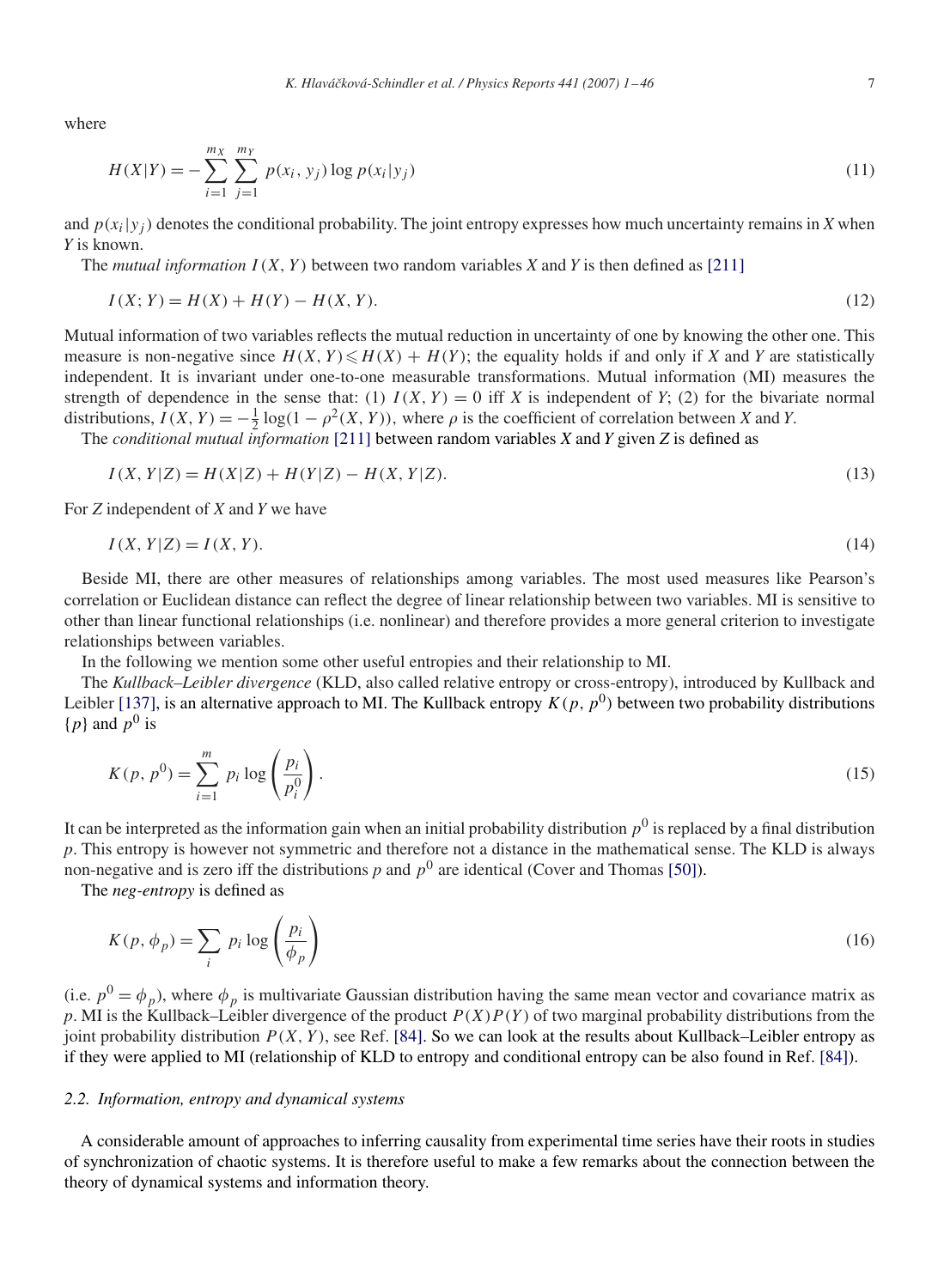A.N. Kolmogorov, who introduced the theoretical concept of classification of dynamical system by information rates [\[134\],](#page-43-0) was inspired by information theory and together with Y.G. Sinai generalized the notion of entropy of an information source [134,216]. A possibility to use ideas and methods from the information theory in the field of nonlinear dynamics and related analyses of experimental data was demonstrated by Shaw [212,213]. Fraser [\[79\]](#page-42-0) analyzed information aspects of chaotic dynamics on strange attractors. Paluš [\[163\]](#page-44-0) concentrated on attributes of dynamical systems studied in the ergodic theory, such as mixing and generating partitions, and demonstrated how they were reflected in the behaviour of information-theoretic functionals estimated from chaotic data. Let us review several important details.

Consider *n* discrete random variables  $X_1, \ldots, X_n$  with sets of values  $E_1, \ldots, E_n$ , respectively. The probability distribution for an individual  $X_i$  is  $p(x_i) = Pr{X_i = x_i}$ ,  $x_i \in \mathcal{Z}_i$ . We denote the probability distribution function by  $p(x_i)$ , rather than  $p_{X_i}(x_i)$ , for convenience. Analogously, the joint distribution for the *n* variables  $X_1, \ldots, X_n$  is  $p(x_1, ..., x_n) = Pr\{(X_1, ..., X_n) = (x_1, ..., x_n)\}, (x_1, ..., x_n) \in \mathbb{Z}_1 \times \cdots \times \mathbb{Z}_n.$ 

The *marginal redundancy*  $\varrho(X_1, \ldots, X_{n-1}; X_n)$ , which in the case of two variables reduces to the above-defined MI  $I(X_1; X_2)$ , quantifies the average amount of information about the variable  $X_n$  contained in the  $n-1$  variables  $X_1, \ldots, X_{n-1}$ , and is defined as

$$
\varrho(X_1, \ldots, X_{n-1}; X_n) = \sum_{x_1 \in \Xi_1} \cdots \sum_{x_n \in \Xi_n} p(x_1, \ldots, x_n) \log \frac{p(x_1, \ldots, x_n)}{p(x_1, \ldots, x_{n-1}) p(x_n)}.
$$
\n(17)

Now, let  $\{X_i\}$  be a stochastic process, i.e. an indexed sequence of random variables, characterized by the joint probability distribution function  $p(x_1, \ldots, x_n)$ . The *entropy rate* of  $\{X_i\}$  is defined as

$$
h = \lim_{n \to \infty} \frac{1}{n} H(X_1, \dots, X_n),\tag{18}
$$

where  $H(X_1, \ldots, X_n)$  is the joint entropy of the *n* variables  $X_1, \ldots, X_n$  with the joint distribution  $p(x_1, \ldots, x_n)$ :

$$
H(X_1, ..., X_n) = -\sum_{x_1 \in \Xi_1} \cdots \sum_{x_n \in \Xi_n} p(x_1, ..., x_n) \log p(x_1, ..., x_n).
$$
 (19)

Consider further two processes  $\{X_i\}$  and  $\{Y_i\}$ , their *mutual information rate* [118,178] is

$$
u(X; Y) = \lim_{n \to \infty} \frac{1}{n} I((X_1, \dots, X_n); (Y_1, \dots, Y_n)).
$$
\n(20)

A way from the entropy rate of a stochastic process to the *Kolmogorov–Sinai entropy* (KSE) of a dynamical system can be straightforward due to the fact that any stationary stochastic process corresponds to a measure-preserving dynamical system, and vice versa [\[173\].](#page-44-0) Then for the definition of the KSE we can consider Eq. (18), however, the variables *Xi* should be understood as *m*-dimensional variables, according to the dimensionality of a dynamical system. If the dynamical system is evolving in continuous (probability) measure space, then any entropy depends on a partition chosen to discretize the space and the KSE is defined as supremum over all finite partitions [48,173,217].

Possibilities to compute the entropy rates from data are limited to a few exceptional cases: for stochastic processes it is possible, e.g. for the finite-state Markov chains[\[50\].](#page-41-0) In the case of a dynamical system in a continuous measure space, the KSE can be in principle reliably estimated, if the system is low-dimensional and a large amount of (practically noise-free) data is available. In such a case, Fraser [\[79\]](#page-42-0) proposed to estimate the KSE of a dynamical system from the asymptotic behavior of the marginal redundancy, computed from a time series generated by the dynamical system. In such an application one deals with a time series  $\{y(t)\}$ , considered as a realization of a stationary and ergodic stochastic process  $\{Y(t)\}\$ . Then, due to ergodicity, the marginal redundancy (17) can be estimated using time averages instead of ensemble averages, and, the variables  $X_i$  are substituted as

$$
X_i = y(t + (i - 1)\tau). \tag{21}
$$

Due to stationarity, the marginal redundancy

$$
\varrho^{n}(\tau) \equiv \varrho(y(t), y(t+\tau), \dots, y(t+(n-2)\tau); y(t+(n-1)\tau))
$$
\n(22)

is a function of  $n$  and  $\tau$ , independent of  $t$ .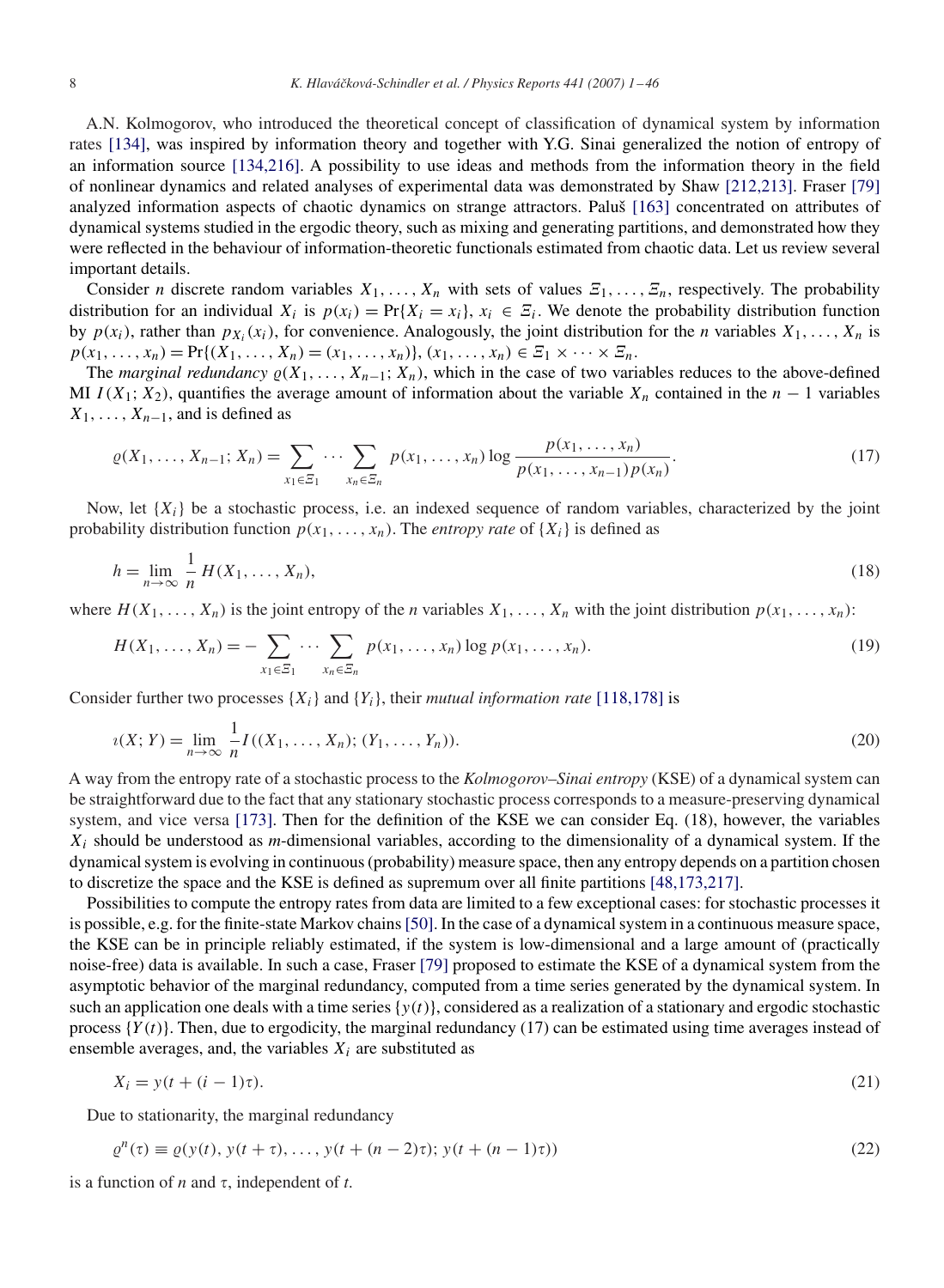<span id="page-8-0"></span>If the underlying dynamical system is *m*-dimensional and the marginal redundancy  $\varrho^n(\tau)$  is estimated using a partition fine enough (to attain the so-called generating partition [79,48,217]) then the asymptotic behavior

$$
\varrho^n(\tau) \approx H_1 - |\tau| h \tag{23}
$$

is attained for  $n = m + 1, m + 2, \ldots$ , for some range of  $\tau$  [79,164,163]. The constant  $H_1$  is related to  $\varrho^n(0)$  and h is the estimate of the Kolmogorov–Sinai entropy of the dynamical system underlying the analyzed time series  $\{y(t)\}\$ .

#### *2.3. Coarse-grained entropy and information rates*

In order to obtain such estimates as those in Eq. (23), large amounts of data are necessary [\[163\].](#page-44-0) Unfortunately, such data requirement are not realistic in usual experiments. To avoid this, Paluš [\[162\]](#page-44-0) proposed to compute "coarse-grained entropy rates" (CERs) as relative measures of "information creation" and of regularity and predictability of studied processes.

Let  $\{x(t)\}\$ be a time series considered as a realization of a stationary and ergodic stochastic process  $\{X(t)\}\$ ,  $t =$ 1, 2, 3, .... In the following we denote  $x(t)$  as x and  $x(t + \tau)$  as  $x_{\tau}$  for simplicity. To define the simplest form of CER, we compute the MI  $I(x; x_\tau)$  for all analyzed datasets and find such  $\tau_{\text{max}}$  that for  $\tau' \geq \tau_{\text{max}}$ :  $I(x; x_{\tau'}) \approx 0$  for all the data sets. Then we define a *norm of the mutual information*

$$
||I(x; x_{\tau})|| = \frac{\Delta \tau}{\tau_{\max} - \tau_{\min} + \Delta \tau} \sum_{\tau = \tau_{\min}}^{\tau_{\max}} I(x; x_{\tau})
$$
\n(24)

with  $\tau_{\min} = \Delta \tau = 1$  sample as a usual choice. The CER  $h^1$  is then defined as

$$
h^1 = I(x, x_{\tau_0}) - ||I(x; x_{\tau})||. \tag{25}
$$

It was shown that the CER  $h^1$  provides the same classification of states of chaotic systems as the exact KSE [\[162\].](#page-44-0) Since usually  $\tau_0 = 0$  and  $I(x; x) = H(X)$  which is given by the marginal probability distribution  $p(x)$ , the sole quantitative descriptor of the underlying dynamics is the MI norm (24). Paluš et al. [\[160\]](#page-44-0) called this descriptor the *coarse-grained information rate* (CIR) of the process  $\{X(t)\}\$ and denoted by  $i(X)$ .

Now, consider two time series  $\{x(t)\}$  and  $\{y(t)\}$  regarded as realizations of two processes  $\{X(t)\}$  and  $\{Y(t)\}$  which represent two possibly linked (sub) systems. These two systems can be characterized by their respective CIRs  $i(X)$ and  $i(Y)$ . In order to characterize an interaction of the two systems, in analogy with the above CIR, Paluš et al. [\[160\]](#page-44-0) defined their *mutual coarse-grained information rate* (MCIR) by

$$
i(X, Y) = \frac{1}{2\tau_{\text{max}}} \sum_{\tau = -\tau_{\text{max}}}^{\tau_{\text{max}}; \tau \neq 0} I(x; y_{\tau}).
$$
\n(26)

Due to the symmetry properties of  $I(x; y_\tau)$  is the mutual CIR  $i(X, Y)$  symmetric, i.e.  $i(X, Y) = i(Y, X)$ .

Assessing the direction of coupling between the two systems, i.e. causality in their evolution, we ask how is the dynamics of one of the processes, say  $\{X\}$ , influenced by the other process,  $\{Y\}$ . For the quantitative answer to this question, Paluš et al. [\[160\]](#page-44-0) proposed to evaluate the *conditional coarse-grained information rate* CCIR *i*0*(X*|*Y )* of {*X*} given  ${Y}$ :

$$
i_0(X|Y) = \frac{1}{\tau_{\text{max}}} \sum_{\tau=1}^{\tau_{\text{max}}} I(x; x_{\tau}|y),
$$
\n(27)

considering the usual choice  $\tau_{\min} = \Delta \tau = 1$  sample. Recalling Eq. (14), we have  $i_0(X|Y) = i(X)$  for  $\{X\}$  independent of {*Y* }, i.e. when the two systems are uncoupled. In order to have a measure which vanishes for an uncoupled system (although then it can acquire both positive and negative values), Paluš et al. [\[160\]](#page-44-0) define

$$
i(X|Y) = i_0(X|Y) - i(X).
$$
\n(28)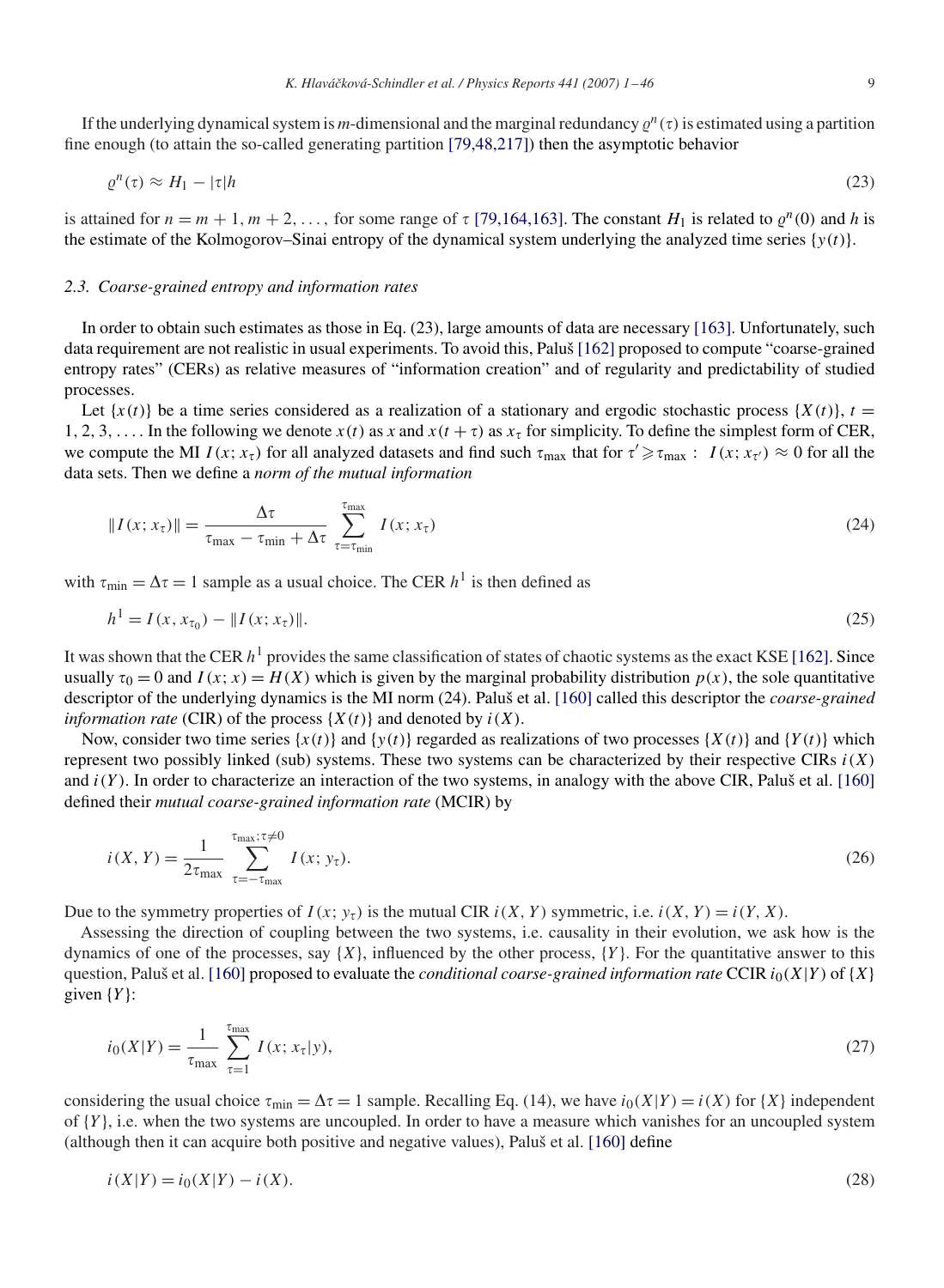<span id="page-9-0"></span>For another approach to a directional information rate, let us consider the MI  $I(y; x<sub>\tau</sub>)$  measuring the average amount of information contained in the process  $\{Y\}$  about the process  $\{X\}$  in its future  $\tau$  time units ahead ( $\tau$ -future thereafter). This measure, however, could also contain an information about the  $\tau$ -future of the process  $\{X\}$  contained in this process itself if the processes  $\{X\}$  and  $\{Y\}$  are not independent, i.e. if  $I(x; y) > 0$ . In order to obtain the "net" information about the  $\tau$ -future of the process  $\{X\}$  contained in the process  $\{Y\}$ , we need the conditional MI  $I(y; x_{\tau}|x)$ .

Next, we sum  $I(y; x<sub>\tau</sub>|x)$  over  $\tau$  as above

$$
i_1(X, Y|X) = \frac{1}{\tau_{\text{max}}} \sum_{\tau=1}^{\tau_{\text{max}}} I(y; x_{\tau}|x).
$$
 (29)

In order to obtain the "net asymmetric" information measure, we subtract the symmetric MCIR (26):

$$
i_2(X, Y|X) = i_1(X, Y|X) - i(X, Y).
$$
\n(30)

Using a simple manipulation, we find that  $i_2(X, Y|X)$  is equal to  $i(X|Y)$  defined in Eq. (28). By using two different ways for definition of a directional information rate, Paluš et al. [\[160\]](#page-44-0) arrived to the same measure which they denoted by *i(X*|*Y )* and called the *coarse-grained transinformation rate* (CTIR) of {*X*} given {*Y* }. It is the average rate of the net amount of information "transferred" from the process {*Y* } to the process {*X*} or, in other words, the average rate of the net information flow by which the process  $\{Y\}$  influences the process  $\{X\}$ .

Using several numerical examples of coupled chaotic systems, Paluš et al. [\[160\]](#page-44-0) demonstrated that the CTIR is able to identify the coupling directionality from time series measured in coupled, but not yet fully synchronized systems. As a practical application, CTIR was used in analyses of electroencephalograms of patients suffering from epilepsy. Causal relations between EEG signals measured in different parts of the brain were identified. In transients from normal brain activity to epileptic seizures, asymmetries in information flow emerge or are amplified. The potential of the CTIR method for anticipating seizure onsets and for localization of epileptogenic foci was discussed in Ref. [\[159\].](#page-44-0) Paluš and Stefanovska [\[158\]](#page-44-0) adapted the conditional MI approach [\[160\]](#page-44-0) to the analysis of instantaneous phases of interacting oscillators and demonstrated suitability of this approach for analyzing causality in cardiorespiratory interaction [\[160\].](#page-44-0)

# *2.4. Conditional mutual information and transfer entropy*

The principal measure, used by Paluš et al. [\[160\]](#page-44-0) for inferring causality relations, i.e. the directionality of coupling between the processes  $\{X(t)\}\$  and  $\{Y(t)\}\$ , is the conditional MI  $I(y; x_{\tau}|x)$  and  $I(x; y_{\tau}|y)$ . If the processes  $\{X(t)\}\$  and {*Y (t)*} are substituted by dynamical systems evolving in measurable spaces of dimensions *m* and *n*, respectively, the variables *x* and *y* in  $I(y; x_{\tau}|x)$  and  $I(x; y_{\tau}|y)$  should be considered as *n*- and *m*-dimensional vectors. In experimental practice, however, usually only one observable is recorded for each system. Then, instead of the original components of the vectors  $\vec{X}(t)$  and  $\vec{Y}(t)$ , the time delay embedding vectors according to Takens [\[224\]](#page-45-0) are used. Then, back in time-series representation, we have

$$
I(\vec{Y}(t); \vec{X}(t+\tau)|\vec{X}(t)) = I((y(t), y(t-\rho), \dots, y(t-(m-1)\rho)); x(t+\tau)|(x(t), x(t-\eta), \dots, x(t-(n-1)\eta))),
$$
\n(31)

where  $\eta$  and  $\rho$  are time lags used for the embedding of systems  $\vec{X}(t)$  and  $\vec{Y}(t)$ , respectively. For simplicity, only information about one component  $x(t + \tau)$  in the  $\tau$ -future of the system  $\vec{X}(t)$  is used. The opposite CMI  $I(\vec{X}(t))$ ;  $\vec{Y}(t + \tau)$  $\langle \tau | \vec{Y}(t) \rangle$  is defined in the full analogy. Exactly the same formulation can be used for Markov processes of finite orders *m* and *n*.

Using the idea of finite-order Markov processes, Schreiber [\[206\]](#page-45-0) introduced a measure quantifying causal information transfer between systems evolving in time, based on appropriately conditioned transition probabilities. Assuming that the system under study can be approximated by a stationary Markov process of order *k*, the transition probabilities describing the evolution of the system are  $p(i_{n+1}|i_n,\ldots,i_{n-k+1})$ . If two processes *I* and *J* are independent, then the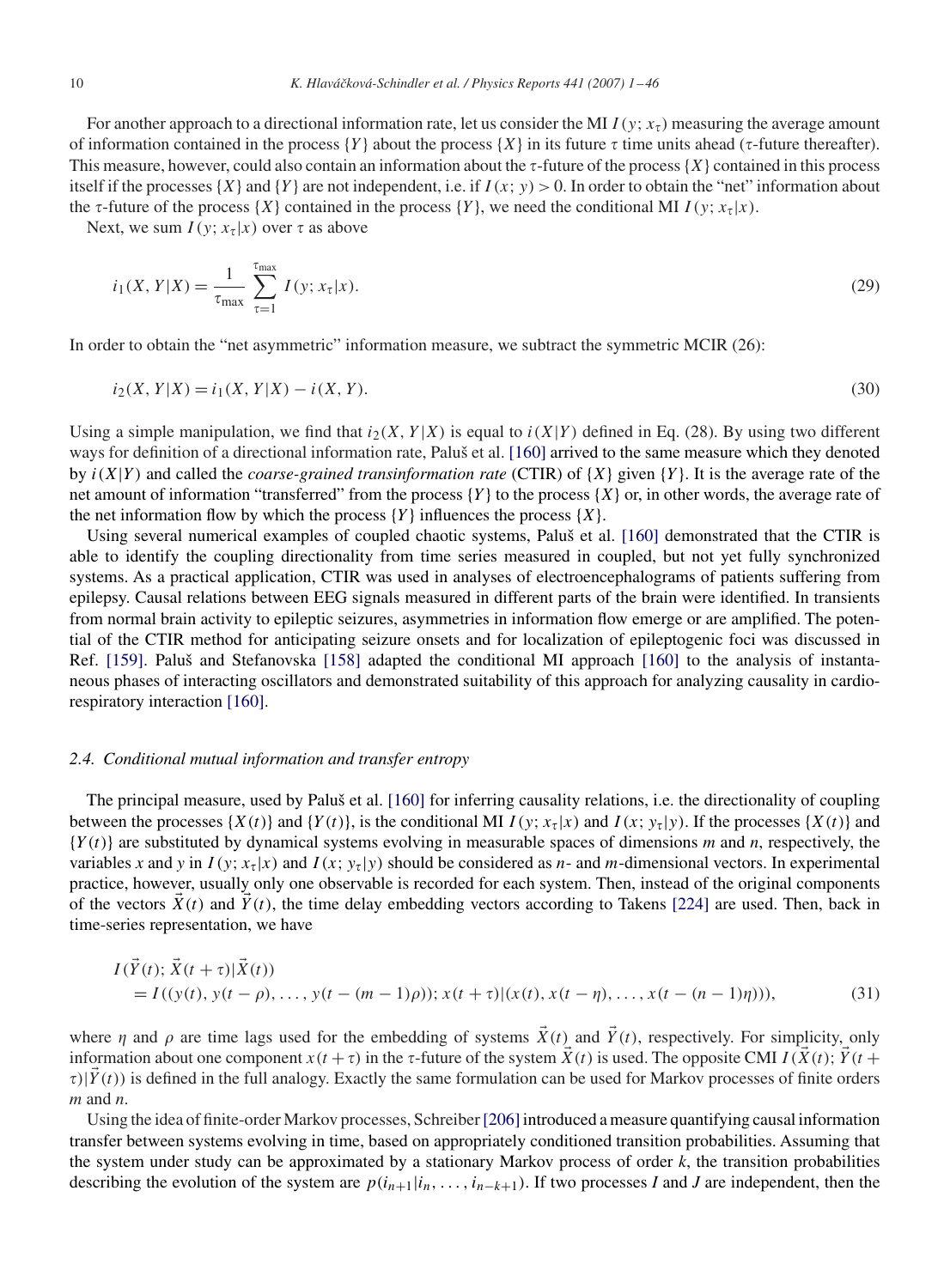<span id="page-10-0"></span>generalized Markov property

$$
p(i_{n+1}|i_n, \dots, i_{n-k+1}) = p(i_{n+1}|i_n^{(k)}, j_n^{(l)}),
$$
\n(32)

holds, where  $i_n^{(k)} = (i_n, \ldots, i_{n-k+1})$  and  $j_n^{(l)} = (j_n, \ldots, j_{n-l+1})$  and *l* is the number of conditioning state from process *J*. Schreiber proposed using the Kullback–Leibler divergence (15) to measure the deviation of the transition probabilities from the generalized Markov property (32). This results into the definition

$$
T_{J \to I} = \sum p(i_{n+1}, i_n^{(k)}, j_n^{(l)}) \log \frac{p(i_{n+1} | i_n^{(k)}, j_n^{(l)})}{p(i_{n+1} | i_n^{(k)})},\tag{33}
$$

denoted as *transfer entropy*. The transfer entropy can be understood as the excess amount of bits that must be used to encode the information of the state of the process by erroneously assuming that the actual transition probability distribution function is  $p(i_{n+1}|i_n^{(k)})$ , instead of  $p(i_{n+1}|i^{(k)}, j_n^{(l)})$ .

Considering the relation between the joint and conditional probabilities, from Eq. (33) we can obtain

$$
T_{J \to I} = \sum p(i_{n+1}, i_n^{(k)}, j_n^{(l)}) \log \frac{p(i_{n+1}, i_n^{(k)}, j_n^{(l)})}{p(i_{n+1} | i_n^{(k)}) p(i_n^{(k)}, j_n^{(l)})},
$$

and, after a few simple manipulations we have

$$
T_{J \to I} = \sum p(i_{n+1}, i_n^{(k)}, j_n^{(l)}) \log p(i_{n+1}, j_n^{(l)} | i_n^{(k)}) - \sum p(i_{n+1}, i_n^{(k)}) \log p(i_{n+1} | i_n^{(k)}) - \sum p(i_n^{(k)}, j_n^{(l)}) \log p(j_n^{(l)} | i_n^{(k)}).
$$
\n(34)

Now, considering Eq. (13), let us go back to the expression for conditional MI (31) and express it using conditional entropies as

$$
I(\vec{Y}(t); \vec{X}(t+\tau)|\vec{X}(t))
$$
  
=  $H((y(t), y(t-\rho),..., y(t-(m-1)\rho))|(x(t), x(t-\eta),..., x(t-(n-1)\eta)))$   
+  $H(x(t+\tau)|(x(t), x(t-\eta),..., x(t-(n-1)\eta)))$   
-  $H((y(t), y(t-\rho),..., y(t-(m-1)\rho)), x(t+\tau)|(x(t), x(t-\eta),..., x(t-(n-1)\eta))).$  (35)

Now, we express the conditional entropies using the probability distributions. However, let us change our notations according to Schreiber by equating  $I \equiv \{X(t)\}, m = k$ , and  $J \equiv \{Y(t)\}, n = l$ , substitute *t* for *n* and set  $\eta = \rho = \tau = 1$ . We can see that we obtain the same expression as Eq.  $(34)$  for the transfer entropy. Thus the transfer entropy is in fact an equivalent expression for the conditional MI.

#### **3. Basic classification of current methods for entropy and mutual information estimation**

Calculations of MI occur mainly in the literature in four contexts in the analysis of observational data: learning theory questions, identification of nonlinear correlation (and consequently causality detection), determination of an optimal sampling interval and in the investigation of causal relationships concretely with directed MI.

The key problem for causality detection by means of conditional MI is to have an estimator of MI. Most entropy estimators in the literature, which are designed for multi-dimensional spaces, can be applied to MI estimation. Therefore this paper focuses mainly to entropy estimation in multidimensional spaces. In the following, we adopt the classification and mathematical criteria for evaluation of the differential entropy estimators from the overview of non-parametric methods from Beirlant et al. [\[22\].](#page-41-0)

The basic properties of differential entropy are summarized, e.g. in Ref. [\[50\].](#page-41-0) The differential entropy has some important extremal properties:

(i) If the density f is concentrated on the unit interval  $[0, 1]$  then the differential entropy is maximal iff f is uniform on [0*,* 1].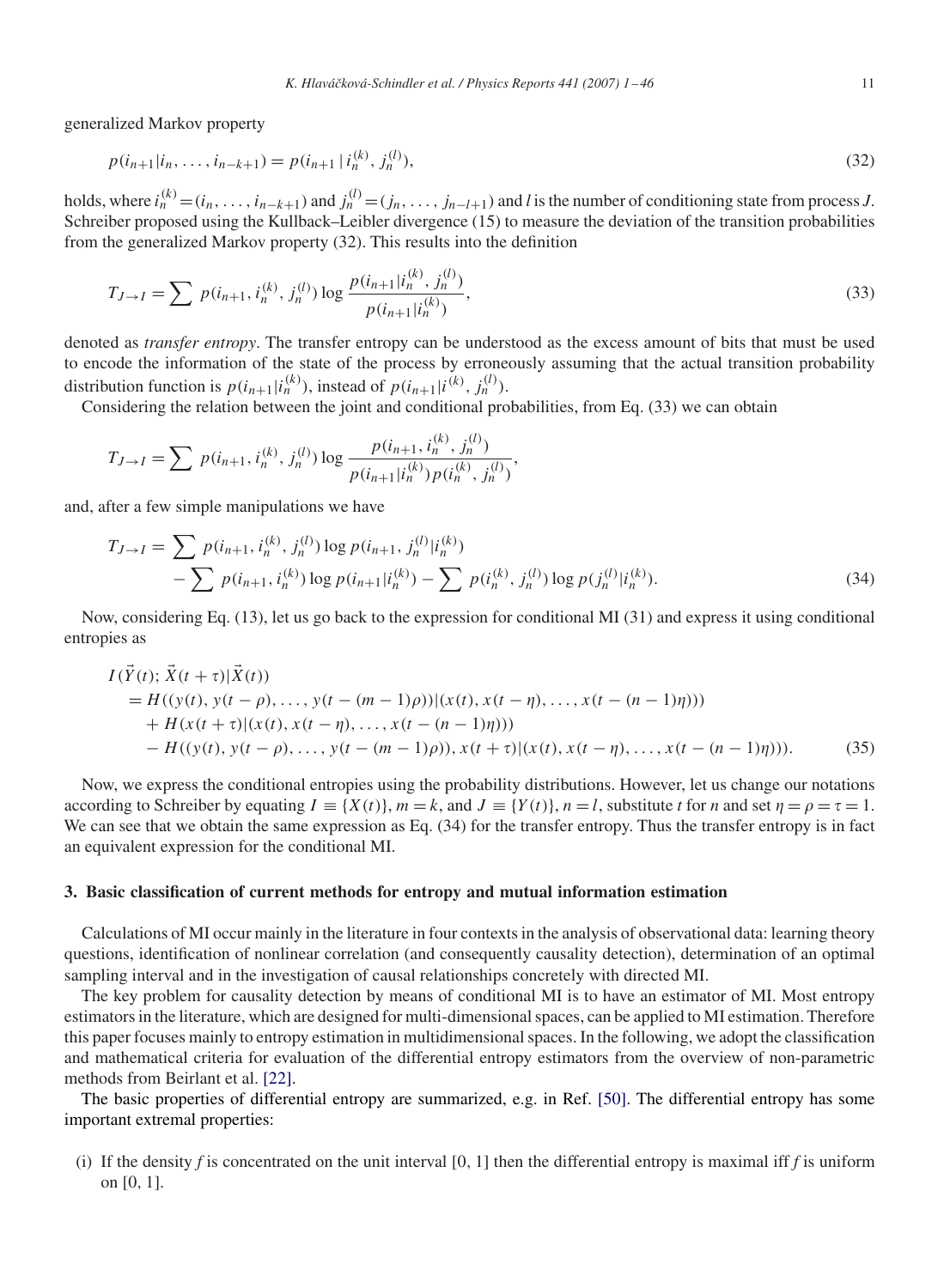- <span id="page-11-0"></span>(ii) If the density is concentrated on the positive half line and has a fixed expectation then the differential entropy takes its maximum for the exponential distribution.
- (iii) If the density has fixed variance then the differential entropy is maximized by the Gaussian density.

#### *3.1. Conditions and criteria*

If for the identically independent distributed (i.i.d.) sample  $X_1, \ldots, X_n, H_n$  is an estimate of  $H(f)$ , then the following types of consistencies can be considered:

*Weak consistency*:  $\lim_{n\to\infty} H_n = H(f)$  in probability. *Mean square consistency*:  $\lim_{n\to\infty} E(H_n - H(f))^2 = 0$ .

*Strong* (*universal*) *consistency*:  $\lim_{n\to\infty} H_n = H(f)$  a.s. (almost sure).

*Slow-rate convergence*: lim  $\sup_{n\to\infty} \frac{E[H_n-H]}{a_n} = \infty$  for any sequence of positive numbers {*a<sub>n</sub>*} converging to zero. Root-*n* consistency results are either of form of *asymptotic normality*, i.e.  $\lim_{n\to\infty} n^{1/2}(H_n - H(f)) = N(0, \sigma^2)$  in distribution, of *L*<sub>2</sub> *rate of convergence*:  $\lim_{n\to\infty} nE(H_n - H(f))^2 = \sigma^2$  or the *consistency* in *L*<sub>2</sub>, i.e.  $\lim_{n\to\infty} E(H_n - H(f))^2 = \sigma^2$  $H(f)$ <sup>2</sup> = 0*.* 

The following usual conditions on the underlying density *f* are:

*Smoothness conditions*: *(S*1*) f* is continuous.  $(S2)$  *f* is *k* times differentiable. *Tail conditions*:  $(T1) H([X]) < \infty$ , where [X] is the integer part of *X*. *(T2)* inf  $f(x) > 0$ *f (x) >* 0. *Peak conditions*: *(P*1*)*  $\int f(\log f)^2$  < ∞. (This is also a mild tail condition.) *(P*2*) f* is bounded.

Many probability distributions in statistics can be characterized as having maximum entropy and can be generally characterized by Kagan–Linnik–Rao theorem [\[123\].](#page-43-0) When dealing with the convergence properties of the presented estimators, one needs the following definitions. By means of *Asymptotically consistent* estimator one understand that the series of the approximants converge in infinity to the function to be approximated (see Ref. [\[22\]\)](#page-41-0). *Asymptotically unbiased* estimator is that one which is unbiased in the limit.

#### *3.2. Classification of methods for entropy estimation*

There is an extensive literature dealing with entropy estimates, and in their classification we will roughly keep the schema given by Beirlant et al. [\[22\]](#page-41-0) and by Erdogmus [\[70\].](#page-42-0) We extend them to newer methods and approaches and also to the non-parametric ones. At this point it is necessary to note that a great proportion of the literature dealing with entropy and MI estimation was originally motivated by other questions than detection of causality: by learning theory questions, i.e. blind separation, necessary for application of principal or independent component analysis (PCA and ICA) or by nonlinear dynamics applications.

Many of these methods, although accurate in one or two dimension, become inapplicable in higher-dimensional spaces (because of their computational complexity). In this review paper we focus mainly on entropy estimation methods which are applicable in higher-dimensional spaces. The older methods (mostly adopted from Ref. [\[22\]\)](#page-41-0) will be presented briefly and the newer methods will be discussed more in detail.

# **4. Non-parametric estimators**

# *4.1. Plug-in estimates*

Plug-in estimates are based on a consistent density estimate  $f_n$  of *f* such that  $f_n$  depends on  $X_1, \ldots, X_n$ . Their name "plug-in" was introduced by Silverman [\[215\].](#page-45-0) In these estimates, a consistent probability density function estimator is substituted into the place of the pdf of a functional.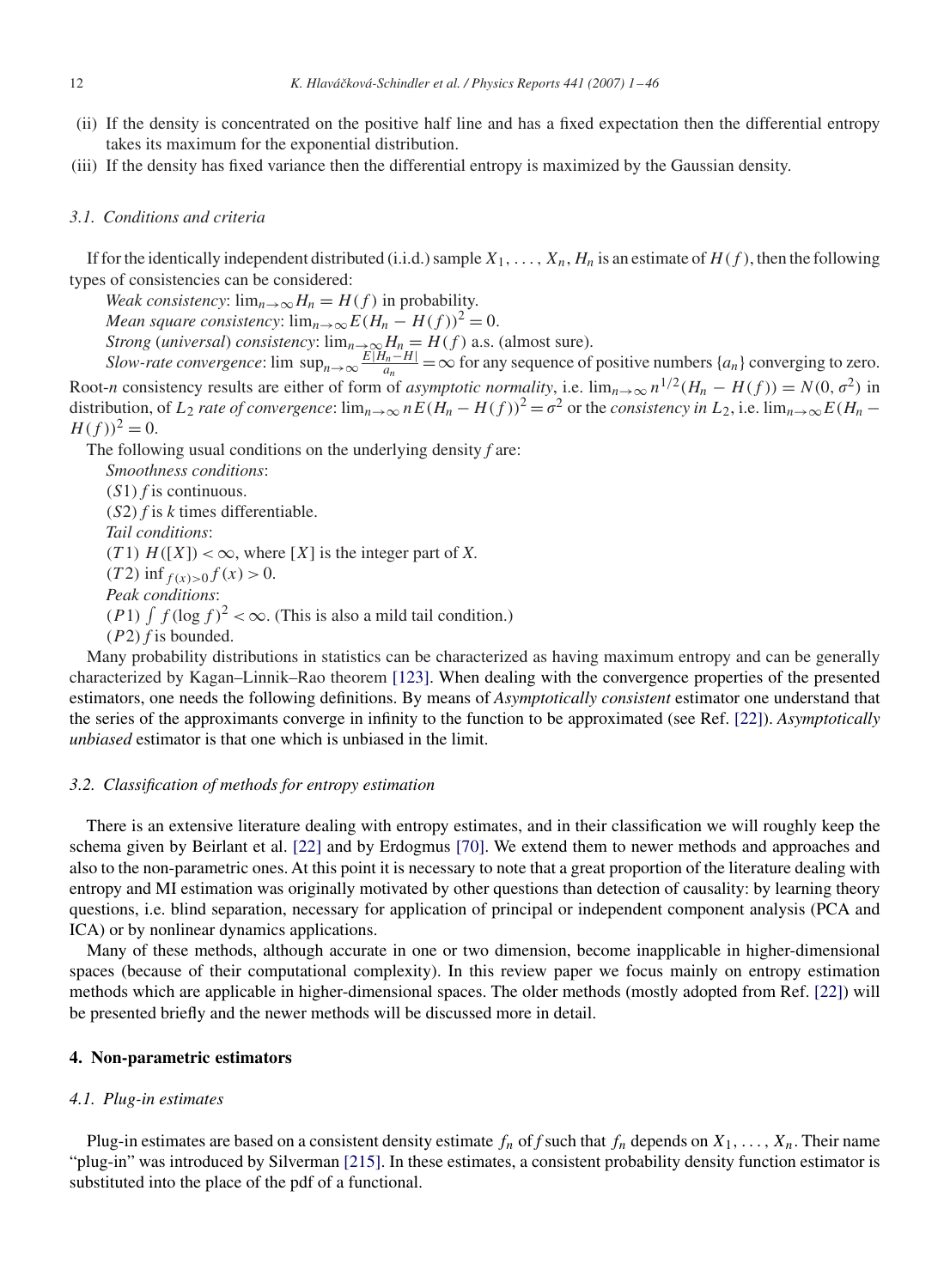<span id="page-12-0"></span>*4.1.1. Integral estimates of entropy*

These estimates have form given by

$$
H_n = -\int_{A_n} f_n(x) \log f_n(x) dx,
$$
\n(36)

where with the set  $A_n$  one typically excludes the small or tail values of  $f_n$ . These estimates evaluate approximately (or exactly) the integral. The first such estimator was introduced by Dmitriev and Tarasenko [\[66\],](#page-42-0) who proposed to estimate *H<sub>n</sub>* by Eq. (36) for  $d = 1$ , where  $A_n = [-b_n, b_n]$  and  $f_n$  is the kernel density estimator (see Section 4.8). The strong consistency of *Hn* defined by formula (36) was shown in Ref. [\[66\]](#page-42-0) and in Ref. [\[181\].](#page-44-0) Mokkadem [\[150\]](#page-43-0) calculated the expected *Lr* error of this estimate, also for the estimation of MI.

To evaluate the (infinite) integral form of entropy (the exact or approximate one), numerical integration must be performed, which is not easy to be computed if  $f_n$  is a kernel density estimator.

Joe [\[121\]](#page-43-0) estimated entropy  $H(f)$  by the sequence of integral estimators  $H_n$  given by formula (36) when f is a multivariate pdf, but he pointed out that the calculation of  $H_n$ , when  $f_n$  is a kernel estimator, gets more difficult for  $d \geqslant 2$ . He therefore excluded the integral estimate from further study (curse of dimensionality). The integral estimator can however be easily calculated if, for example,  $f_n$  is a histogram [\[99\].](#page-42-0)

## *4.1.2. Resubstitution estimates*

The resubstitution estimation is of the form

$$
H_n = -\frac{1}{n} \sum_{i=1}^n \log f_n(X_i).
$$
 (37)

This approach includes the approximation of the expectation operator (i.e. the expected value of an argument) in the entropy definition with the sample mean or by polynomial expansions. Polynomial expansions of pdfs in order to estimate entropy were lately applied by Van Hulle [\[241\]](#page-45-0) who used Edgeworth expansion (see Section 5, Parametric methods) and by Viola [\[251\].](#page-45-0) Ahmad and Lin [\[3\]](#page-41-0) proposed estimating  $H(f)$  by Eq. (37), where  $f_n$  is a kernel density estimate. They showed the mean square consistency of Eq. (37) under some mild conditions.

Joe [\[121\]](#page-43-0) considered the estimation of  $H(f)$  for multivariate pdf's by Eq. (37), also based on a kernel-based estimate. Joe obtained asymptotic bias and variance terms, and showed that non-unimodal kernels satisfying certain conditions can reduce the mean square error. He concluded that in order to obtain accurate estimates especially in multivariate situations, the number of samples required increased rapidly with the dimensionality *d* of the multivariate density (curse of dimensionality). These results strongly rely on conditions T2 and P2.

Hall and Morton [\[105\]](#page-42-0) investigated both the case when  $f_n$  is a histogram density estimator and when it is a kernel estimator in Eq. (37). Root-*n* consistency of form of asymptotic normality was proven for histogram under certain tail and smoothness conditions with  $\sigma^2 = \text{Var}(\log f(X))$ . The histogram-based estimator can only be root-*n* consistent when  $d=1$  or 2. However, the estimator has in case of  $d=2$  significant bias. They suggest an empirical rule for the bandwidth, using a penalty term. The effects of tail behavior, distribution smoothness and dimensionality on convergence properties were studied with the conclusion that root-*n* consistency of entropy estimation requires appropriate assumptions about each of these three features. These results are valid for a wide class of densities *f* having unbounded support.

#### *4.1.3. Splitting data estimate*

The approach of these methods is similar to the approach of Section 4.1.2 except that the sample set is divided into two subsets,  $X_1, \ldots, X_l$  and  $X_1^*, \ldots, X_m^*, n = l + m$ ; one is used for density estimation, while the other one for sample mean. Based on  $X_1, \ldots, X_l$ , one constructs a density estimate  $f_l$  and then, using this density estimate and then the second sample, estimates  $H(f)$  by

$$
H_n = -\frac{1}{m} \sum_{i=1}^{m} I_{[X_i^* \in A_l]} \log f_l(X_i^*).
$$
\n(38)

This approach was used for  $f_l$  being the histogram density estimate in Ref. [\[98\],](#page-42-0) for  $f_l$  being the kernel density estimate in Ref. [\[99\]](#page-42-0) and for  $f_l$  being any  $L_1$ -consistent density estimate such that  $[X_i^* \in A_l] = [f_l(X_i^* \ge a_l], 0 < a_l \to 0$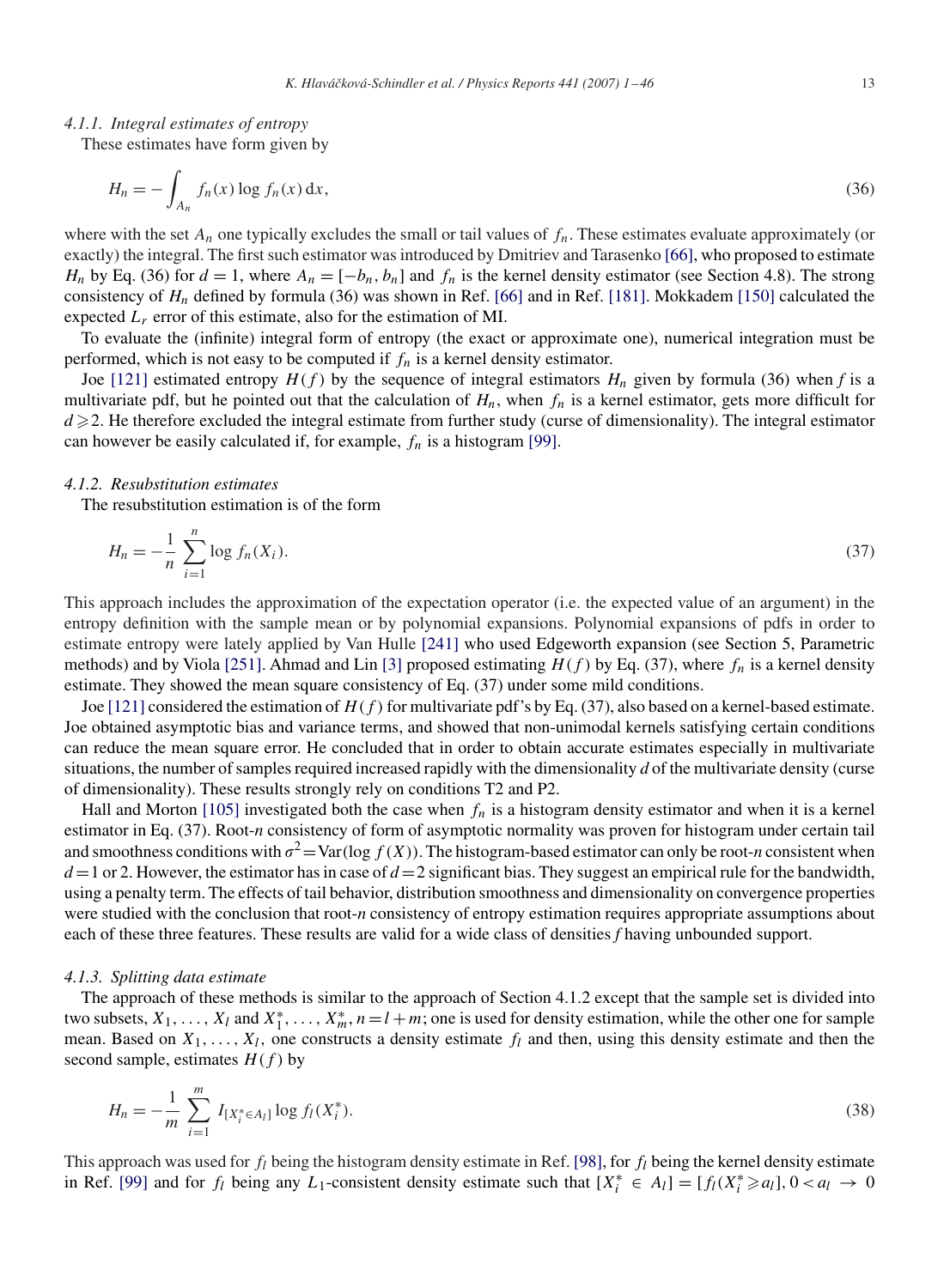<span id="page-13-0"></span>in Ref. [\[100\].](#page-42-0) Under some mild tail and smoothness conditions of *f*, the strong consistency was shown for general dimension *d*.

# *4.1.4. Cross-validation estimate*

This class of estimators uses a leave-one-out principle in the resubstitution estimate. The entropy estimate is obtained by averaging the leave-one-out resubstitution estimates of the data set. If *fn,i* denotes a density estimate based on  $X_1, \ldots, X_n$  leaving  $X_i$  out, then the corresponding density estimate is of the form

$$
H_n = -\frac{1}{m} \sum_{i=1}^n I_{[X_i \in A_n]} \log f_{n,i}(X_i).
$$
 (39)

Ivanov and Rozhkova [\[119\]](#page-43-0) proposed such an estimator for Shannon entropy when *fn,i* is a kernel-based pdf estimator. They showed strong consistency, and also made a statement regarding the rate of convergence of the moments  $E|H_n H(f)|^r, r \geq 1.$ 

Hall and Morton [\[105\]](#page-42-0) also studied entropy estimates of type (39) based on kernel estimator. For *d* = 1, properties of *Hn* were studied in the context of Kullback–Leibler distance by Hall [\[103\].](#page-42-0) Under some conditions the analysis by Hall and Morton [\[105\]](#page-42-0) yields a root-*n* consistent estimate of the entropy when  $1 \leq d \leq 3$ .

# *4.1.5. Convergence properties of discrete plug-in estimates*

Convergence properties of discrete plug-in estimators were studied by Antos and Kontoyiannis [\[9\]](#page-41-0) in a more general scope. They investigated a class of additive functionals where a discrete random variable is given by its distribution  $\{p(i); i \in \mathcal{H}\}\$ . The plug-in estimate for *F* is defined by

$$
\hat{F}_n = g\left(\left(\sum_{i \in \mathcal{H}} f(i, p(i))\right)\right),
$$

where

$$
p_n(i) = \frac{1}{n} \sum_{j=1}^n I_{\{X_j = i\}}
$$

is the empirical distribution induced by the samples  $(X_1, \ldots, X_n)$  on  $\mathcal{H}$ . In other words,  $\hat{F}_n = F(p_n)$ . It is assumed that *f* and *g* are arbitrary real-valued functions with the only restriction that *f* is always non-negative. For additive functionals, including the cases of the mean, entropy, Rényi entropy and MI, satisfying some mild conditions, the plug-in estimates of *F* were shown to be universally consistent and consistent in *L*2. The *L*2-error of the plug-in estimate is of order  $O(\frac{1}{n})$ . In other words, in the case of discrete estimators, the convergence results obtained by Antos and Kontoyiannis [\[9\]](#page-41-0) are in agreement with the convergence results of the all above-mentioned plug-in methods but they were done in general for additive functionals among which all plug-in methods belong (under some mild conditions).

On the other hand, for a wide class of other functionals, including entropy, it was shown that the universal convergence rates cannot be obtained for any sequence of estimators. Therefore, for positive rate-of-convergence results, additional conditions need to be placed on the class of considered distributions.

It was shown in Ref. [\[9\]](#page-41-0) that there is no universal rate at which the error goes to zero, no matter what estimator we select, even when our sample space is discrete (albeit infinite). Given any such assumed rate  $a_N$ , we can always find some distribution *P* for which the true rate of convergence is infinitely slower than  $a_N$ . Antos and Kontoyiannis [\[9\]](#page-41-0) proved identical theorems for the MI, as well as a few other functionals of *P*.

# *4.2. Estimates of entropy based on partitioning of the observation space*

This popular class of estimators divides the observation space into a set of partitions. The methods belonging to this class can be classified according to the number of features. The partition is generated either directly or recursively (iteratively). The algorithms employ a fixed scheme independent of the data distribution or an adaptive scheme which takes the actual distribution of the data into account. In the following, algorithms employing fixed schemes as well as algorithms using adaptive schemes are presented.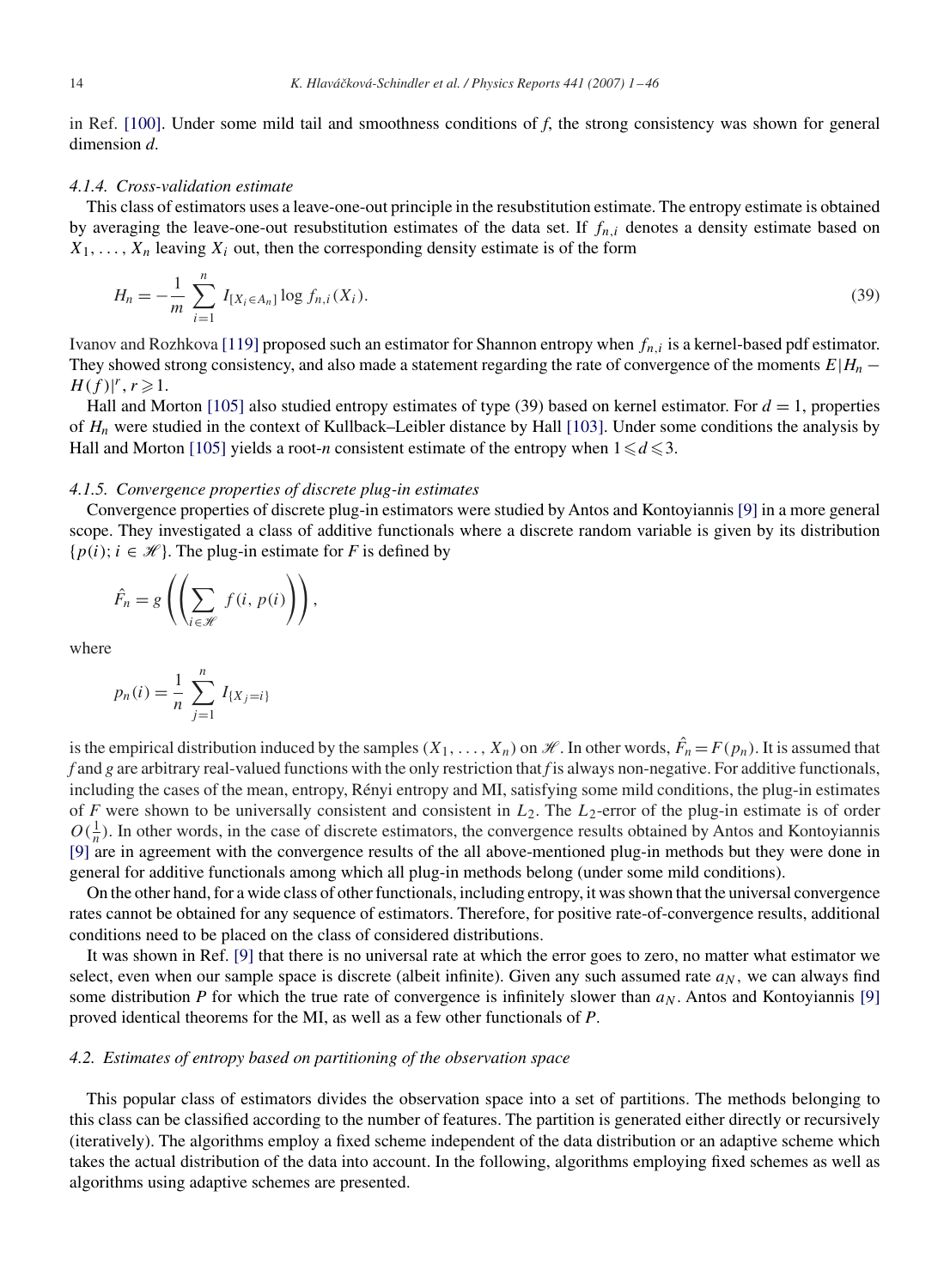# <span id="page-14-0"></span>*4.2.1. Fixed partitioning of the observation space*

Consider a pair of random variables *x* and *y* with values in the measurable spaces *X* and *Y,* respectively. Recalling definitions  $(6)$ ,  $(9)$  and  $(12)$ , their MI is

$$
I(X, Y) = \sum_{i=1}^{m_X} \sum_{j=1}^{m_Y} p(x_i, y_j) \log \frac{p(x_i, y_j)}{p(x_i) p(y_j)}.
$$
\n(40)

*Classical histogram methods*: One of the most straightforward and widely used non-parametric approach to estimate (40) is approximation of the probability distributions  $p(x_i, y_j)$ ,  $p(x_i)$  and  $p(y_j)$  by a histogram estimation [\[43\].](#page-41-0) The range of a variable, say *x*, is partitioned into  $m_X$  discrete bins  $a_i \in A$ , each with width  $h_X$ . Let  $k_i$  denote the number of measurements which lie in the bin  $a_i$ . The probability  $p(x_i)$  is approximated by relative frequencies of occurrence  $p_X(a_i) = k_i/N$ , where *N* is the size (the number of points) of the dataset. Analogously, we estimate the probability  $p(y_i)$  using elements  $b_j$  of the width  $h_y$  belonging to the partition *B* as  $p_Y(b_j) = k_j/N$ .

The joint probability  $p(x_i, y_j)$  is then approximated using the product partition  $A \times B$ :  $p_{X,Y}(a_i \times b_j) = k_{i,j}/N$ . Then the estimator of the MI is

$$
I(X, Y) = \log N + (1/N) \sum_{i=1}^{m_X} \sum_{j=1}^{m_Y} k_{i,j} \log \frac{k_{i,j}}{k_i k_j},
$$
\n(41)

where  $k_{i,j}$  is the number of measurements for which *x* lies in  $a_i$  and *y* in  $b_j$ . This method is also referred to as equidistant binning, as all the bins of the histogram have the same size (Fig. 1).

It can be demonstrated [\[221\]](#page-45-0) that the estimate of MI given by Eq. (41) fluctuates around the true value or gets systematically overestimated. Moreover, these methods fail in higher dimensions and work well only for two or three scalars. An insufficient amount of data, occurring especially in higher dimensions, leads to a limited occupancy of many histogram bins giving incorrect estimations of the probability distributions and consequently leads to heavily biased, usually overestimated values of MI.

The accuracy of the histogram entropy estimator is closely related to the histogram problem: given a scalar dataset *X*, how many elements should be used to construct a histogram of *X*? The histogram problem has a long history and has been examined by several investigators. A systematic theoretic development of the question is given by Rissanen et al. [\[194\],](#page-44-0) who use a minimum description length argument to conclude that the optimal value of the number of elements to use in a histogram is the value that gives a minimum value of the stochastic complexity. As a representative application of histogram methods to MI estimation we mention here Moddemeijer [\[148\]](#page-43-0) (using a simple histogram-based method in a procedure to estimate time-delays between recordings of electroencephalogram (EEG) signals originating from epileptic animals or patients) or the work from Knuth et al. [\[133\]](#page-43-0) who introduced so-called optimal binning techniques, developed for piecewise-constant, histogram-style models of the underlying density functions.

*Generalized binning with B-splines*: Daub et al. [\[56\]](#page-42-0) developed a method for estimating multidimensional entropies using B-splines. In classical histogram approaches to MI estimation, data points close to bin boundaries can cross over to a neighboring bin due to noise or fluctuations, and in this way they introduce additional variance into the computed estimate. Even for sets of moderate size, this variance is not negligible. To overcome this problem, Daub et al. [\[56\]](#page-42-0) proposed a generalized histogram method, which uses B-spline functions to assign data points to bins. The sample



Fig. 1. An example of equidistant binning (the method from Butte and Kohane)—the bins have the same size.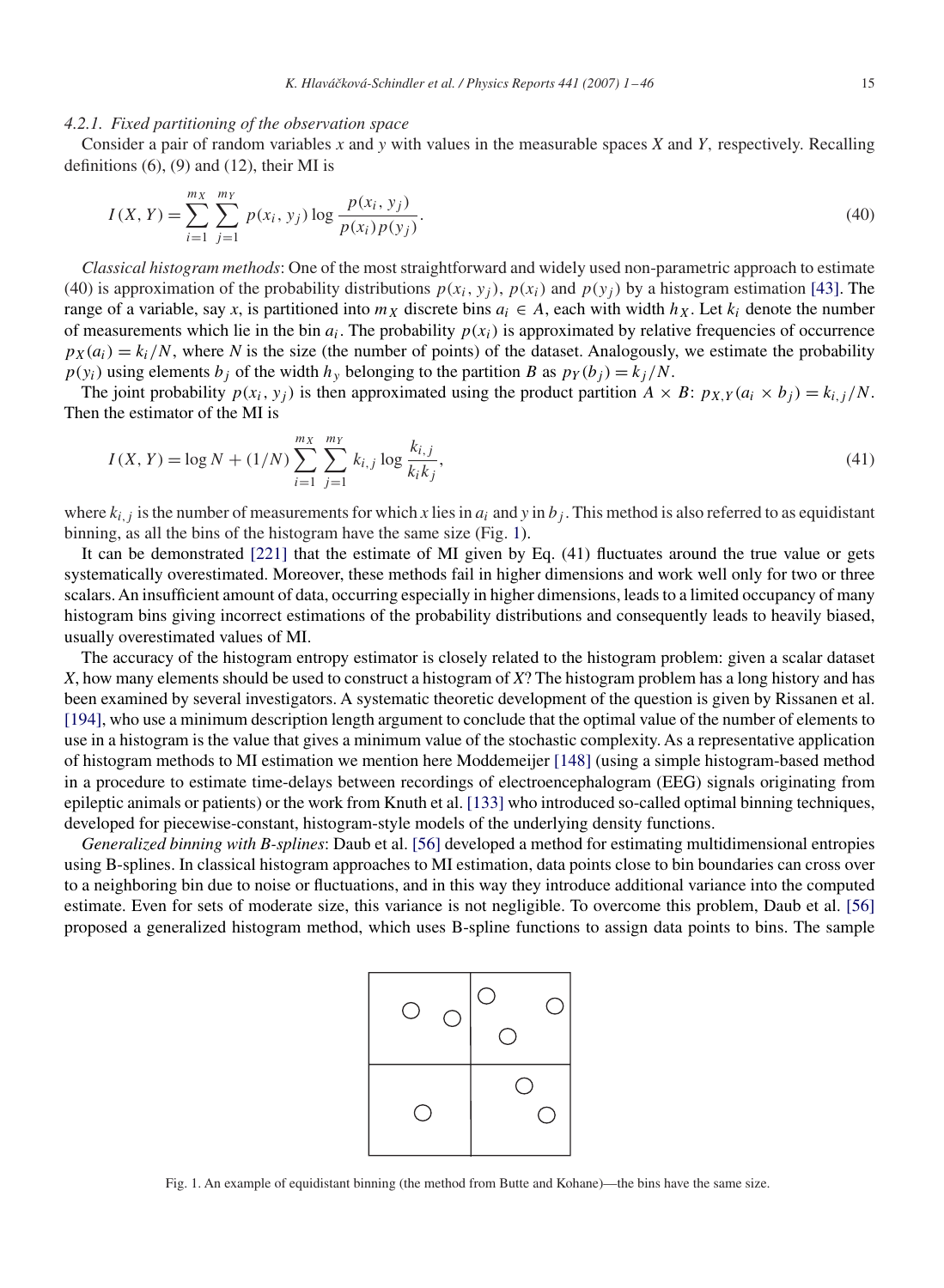

Fig. 2. Generalized binning with B-splines from Daub et al.—an example of B-splines of order 3 for four bins.

space is divided into equally sized bins as in equidistant binning. The major difference between the classical histogram methods and the generalized binning is that a data point is assigned to multiple bins simultaneously with weights given by B-spline functions which are implicitly normalized. The shape of the B-spline functions is determined by their order *k*, which is a parameter of the method. As an example, B-splines of order 3 are shown for 4 bins in Fig. 2.

When B-splines of order 1 are selected, each point is assigned to one bin only and the method is equivalent to simple equidistant binning. The proposed method is therefore a fixed binning scheme extended by a preprocessing step to reduce the variance. This strategy also somewhat alleviates the choice-of-origin problem of classical histogram methods by smoothing the effect of transition of data points between bins due to shifts in origin.

The probability  $p(a_i)$  of each bin is estimated by

$$
\hat{p}(a_i) = \frac{1}{N} \sum_{j=1}^{N} B_{i,k}(\tilde{x}_j),
$$
\n(42)

where  $B_{i,k}$  is a B-spline function of order *k* evaluated at bin *i*;  $\tilde{x}_i$  is an appropriately scaled data sample mapping the values of *x* into the domain of the B-spline functions [56,58]. In two dimensions the joint pdf is computed as

$$
\hat{p}(a_i, b_j) = \frac{1}{N} \sum_{l=1}^{N} B_{i,k}(\tilde{x}_l) \times B_{j,k}(\tilde{y}_l).
$$
\n(43)

The MI  $I_{M,k}(X; Y)$  can then be estimated from

$$
I_{M,k}(X;Y) = H_{M,k}(X) + H_{M,k}(Y) - H_{M,k}(X,Y)
$$
\n(44)

and each of the terms may be computed using the standard formulas applied to probabilities (42), (43). The notation  $I_{M,k}(X; Y)$  and  $H_{M,k}(X, Y)$  indicates that the method has two parameters: *M*, the number of bins and *k*, the order of the B-spline. The procedure can be theoretically extended to a higher number of dimensions, but the performance of this estimator in the multidimensional case has not been systematically studied.

Consistency or other properties in the framework of Section 3.1 are not known. Daub et al. [\[56\]](#page-42-0) gave numerical estimates of bias and variance with dataset size of *N* for the estimator  $I_{M,k}(X; Y)$  for statistically independent datasets and for  $k = 3$ . The *I<sub>M,3</sub>* estimator was found to have bias scaling as  $\sim 1/N$  but the slope was significantly lower than for the classical histogram method (equivalent to  $I_{M,1}$ ). The same is true for the standard deviation which also scaled as  $1/N$ , but with a significantly lower slope than  $I_{M,1}$ .

Daub et al. compared their estimator to the estimator  $\hat{H}_{BUB}$  also using binning, introduced by Paninski [\[167\]](#page-44-0) (more details in Section 4.6) for independent datasets. The scaling behavior of the bias was found to be similar. The standard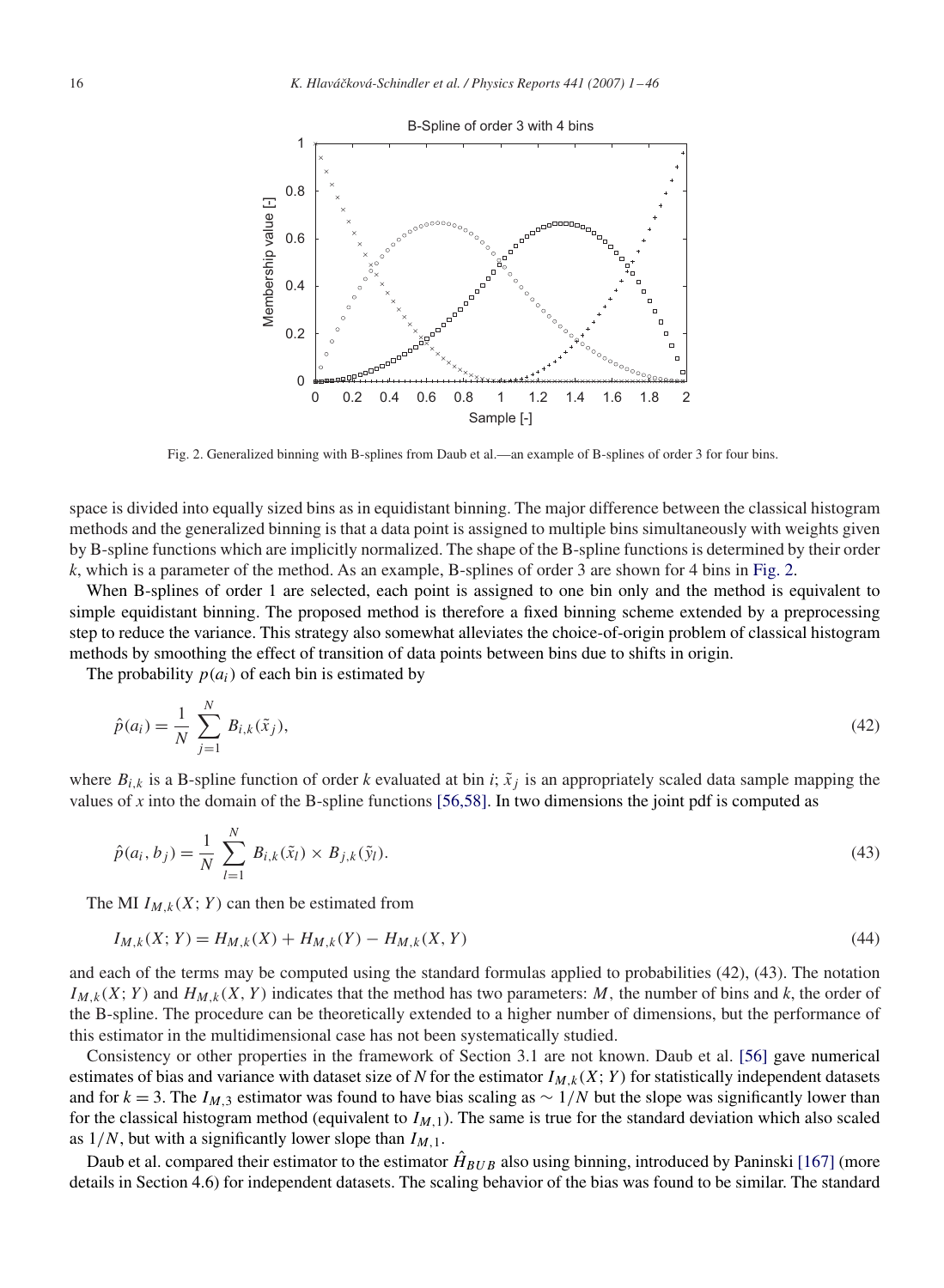<span id="page-16-0"></span>deviation of their algorithm is however lower than that of  $\hat{H}_{BUB}$ . The estimator from Daub et al. [\[56\]](#page-42-0) was also compared to the kernel density estimator KDE, i.e. [151,215,221].

# *4.2.2. Adaptive partitioning of the observation space*

*Marginal equiquantization*: Any method for computation of MI based on partitioning of data space is always connected with the problem of quantization. By the quantization we understand a definition of finite-size boxes covering the state (data) space. The probability distribution is then estimated as relative frequencies of the occurrence of data samples in particular boxes (the histogram approach described above). A naive approach to estimate the MI of continuous variables would be to use the finest possible quantization, e.g. given by a computer memory or measurement precision. One must however keep in mind that a finite number *N* of data samples is available. Hence, using a quantization that is too fine, the estimation of entropies and MI can be heavily biased: estimating the joint entropy of *n* variables using *q* marginal bins one obtains  $q^n$  boxes covering the state space. If the value  $q^n$  approaches the number *N* of data samples, or even  $q^n > N$ , the estimate of  $H(X_1, \ldots, X_n)$  can be equal to log *N*, or, in any case, it can be determined more by the number of data samples and/or by a number of distinct data values than by a structure in the data, i.e. by properties of the system under study. In such a case we say that the data are overquantized. Even a "natural" quantization of experimental data given by an A/D (analog-to-digital) converter can be too fine for reliable estimation of the MI from limited number of samples.

Emergence of overquantization is given by the number of boxes covering the state space, i.e. the higher the space dimension (the number of variables), the lower the number of marginal quantization levels that can cause the overquantization. Recalling the definition of MI by formula (12), one can see that while the estimate of the joint entropy can be overquantized, i.e. saturated on a value given by the number of the data samples and/or by the number of distinct data values, the estimates of the individual (marginal) entropies are not and they increase with fining the quantization. Thus the overquantization causes an overestimation of the MI and in the case of the lagged MI, it obscures its dependence on the lag  $\tau$  [163,161].

As a simple data adaptive partitioning method, Paluš[164,161,163] used a simple box-counting method with marginal equiquantization. It means that the marginal boxes are not defined equidistantly but so that there is approximately the same number of data points in each marginal bin. The choice of the number of bins is, however, crucial. An example of an equiquantized observation space is in Fig. 3.

In Ref. [\[161\]](#page-44-0) Paluš proposed that computing the MI *I<sup>n</sup>* of *n* variables, the number of marginal bins should not exceed In Ref. [161] Palus proposed that computing the MI  $I^n$  of *n* variable the  $(n + 1)$ st root of the number of the data samples, i.e.  $q \leq \sqrt[n+1]{N}$ .

The equiquantization method effectively transforms each variable (in one dimension) into a uniform distribution, i.e. the individual (marginal) entropies are maximized and the MI is fully determined by the value of the joint entropy of the studied variable. This type of MI estimate, even in its coarse-grained version, is invariant against any monotonous (and nonlinear) transformation of the data [\[165\].](#page-44-0) Due to this property, the MI, estimated using the marginal equiquantization



Fig. 3. An example of marginally equiquantized binning method from Paluš—the bins can have different size but contain the same number of data points in their marginals.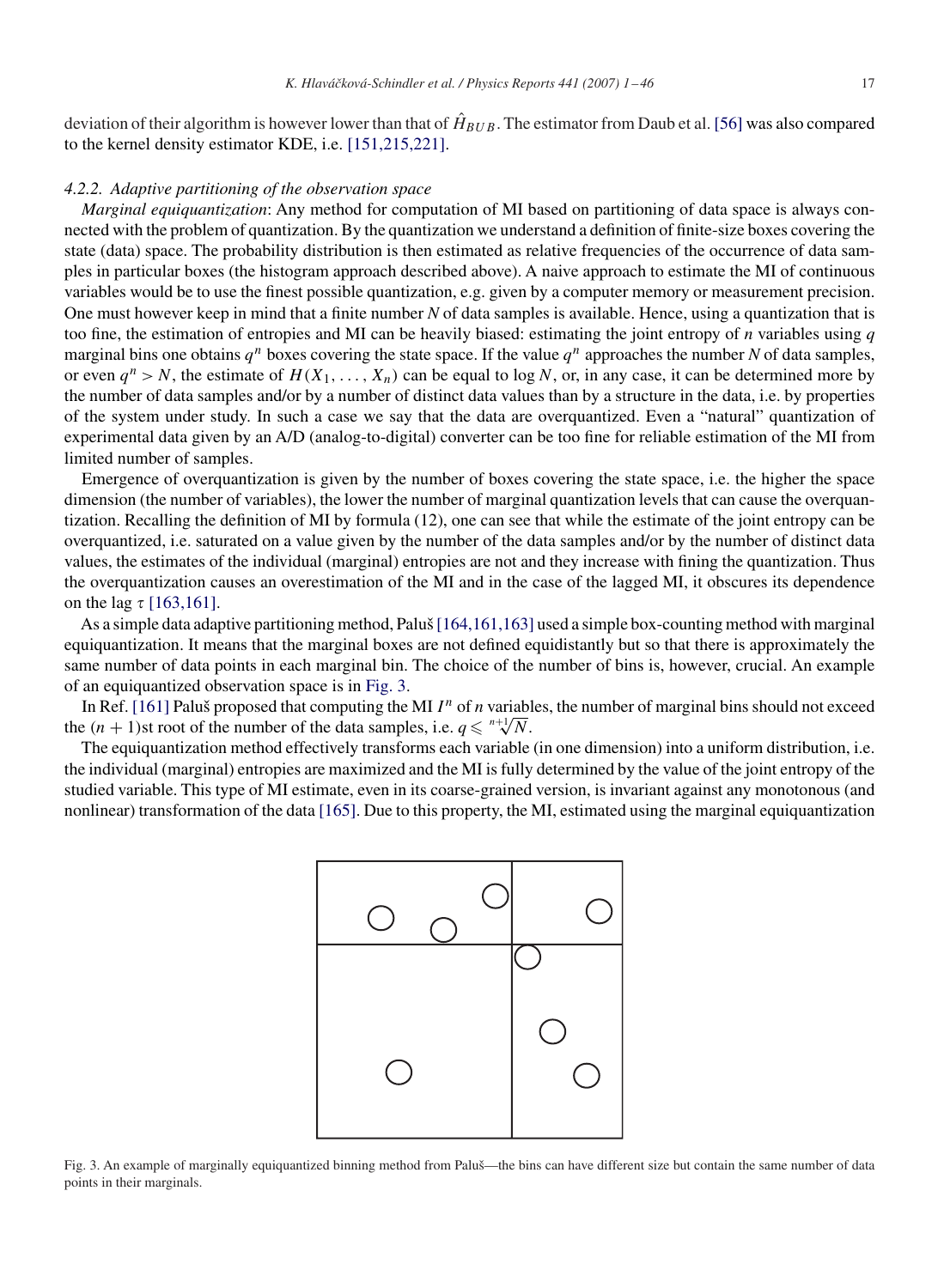method, is useful for quantifying dependence structures in data as well as for statistical tests for nonlinearity which are robust against static nonlinear transformations of the data [\[161\].](#page-44-0)

Equiprobable binning was recently used also by Celluci et al. [\[44\],](#page-41-0) however, the number of bins is determined using the minimum description length criterion. It is proposed in their work that calculation of MI should be statistically validated by application of a  $\chi^2$  test of the null hypothesis of statistical independence. Additionally, the partition of the *XY* plane, which is used to calculate the joint probability distribution  $P_{XY}$ , should satisfy the Cochran criterion on the expectancies *EXY* [\[44\].](#page-41-0) A procedure for a non-uniform *XY* partition is proposed which reduced sensitivity to outlying values of *X* and *Y* and provides an approximation of the highest partition resolution consistent with the expectation criterion.

Celluci et al. compare this simple algorithm, adaptive in one dimension, with the locally data adaptive approach of Fraser and Swinney [\[78\]](#page-42-0) which is technically also equivalent to the Darbellay–Vajda algorithm [54,55] (more details in the following section). The latter approach is probably the method with the smallest bias provided the unlimited amount of data. Using the limited number of samples (less than  $10<sup>4</sup>$  samples), this algorithm introduced false structures and the simple marginal equiquantization method gives better results, not to speak about the CPU time used (see the comparison done by Celluci et al. [\[44\]\)](#page-41-0).

It should be noted that while Fraser and Swinney algorithm uses a  $\chi^2$  criterion to control subdivisions of the *XY* plane locally, it does not, in contrast to the algorithm proposed by [\[44\],](#page-41-0) provide a global statistical assessment of an *I (X, Y )* calculation that includes the probability of the null hypothesis of statistical independence.

*Adaptive partitioning in two* (*and more*) *dimensions*: Darbellay and Vajda [54,55] demonstrated that MI can be approximated arbitrarily closely in probability (i.e. the weak consistency was proven) by calculating relative frequencies on appropriate partitions and achieving conditional independence on the rectangles of which the partitions are made. This method was experimentally compared to MLEs (see Section 4.6). The partitioning scheme used by Darbellay and Vajda [54,55] (described below) was originally proposed by Fraser and Swinney [78,79] and in physical literature is referred to as the Fraser–Swinney algorithm. Darbellay and Vajda [54,55] proved the weak consistency of this estimate and tested the method on a number of probability distributions. In the mathematical and information-theoretic literature the method has recently been referred to as the Darbellay–Vajda algorithm.

The consistency proof of Darbellay and Vajda [54,55] starts from the following definition of ME due to Dobrushin [\[67\]:](#page-42-0)

$$
I(X_a, X_b) \equiv \sup_{\{A_i\} \{B_i\}} \sum_{i,j} P_X(A_i \times B_j) \log \frac{P_X(A_i \times B_j)}{P_{X_a}(A_i) P_{X_b}(B_j)},
$$
(45)

where  $X_a$ ,  $X_b$  are random vectors with values in  $R^{d_a}$ ,  $R^{d_b}$ , respectively.

 $P_{X_a}(A_i)P_{X_b}(B_j) = (P_{X_a} \times P_{X_b})(A \times B)$  is the product measure defined as the probability measure for *A*, *B* elements of the respective  $\sigma$ -algebras of  $R^{d_a}$  and  $R^{d_b}$ .

The supremum in Eq. (45) is taken over all finite partitions  $\Gamma_a = \{A_i | i \in 1, \ldots, m\}$  of  $R^{d_a}$  and all finite partitions  $\Gamma_b = \{B_j | j \in 1, \ldots, n\}$  of  $R^{d_b}$ .

A finite partition of a set *X* is any finite system of sets  $\Gamma = \{C_k | k \in 1, ..., q\}$  which satisfies  $C_i \cap C_j = \emptyset$  for  $i \neq j$ and  $\bigcup_{k=1}^{q} C_k = X$ . Each set  $C_k$  is called a *cell* of the partition  $\Gamma$ . A partition  $\Lambda = \{D_l | l = 1, \ldots, r\}$  is a *refinement* of the partition  $\Gamma$  if for each  $D_l \in \Lambda$  there exists  $C_k \in \Gamma$  such that  $D_l \subset C_k$ .

Darbellay [\[55\]](#page-42-0) notes that the sequence of numbers

$$
D_{\Gamma} \equiv \sum_{k} P_{X}(C_{k}) \log \frac{P_{X}(C_{k})}{P_{X_{a} \times X_{n}}(C_{k})}
$$
(46)

never decreases as the partition  $\Gamma$  is made successively finer and finer. An important fact with respect to the developed algorithm is that if  $\Lambda$  is a refinement of the partition  $\Gamma$  such that  $C_k \in \Gamma = \bigcup_l D_{k,l} \in \Lambda$  for some set of indices *l* depending on *k* then

$$
D_{\Gamma} = D_{\Lambda} \iff \frac{P_X(D_{k,l})}{P_{X_a \times X_b}(D_{k,l})} = \frac{P_X(C_k)}{P_{X_a \times X_b}(C_k)} \,\forall k, l. \tag{47}
$$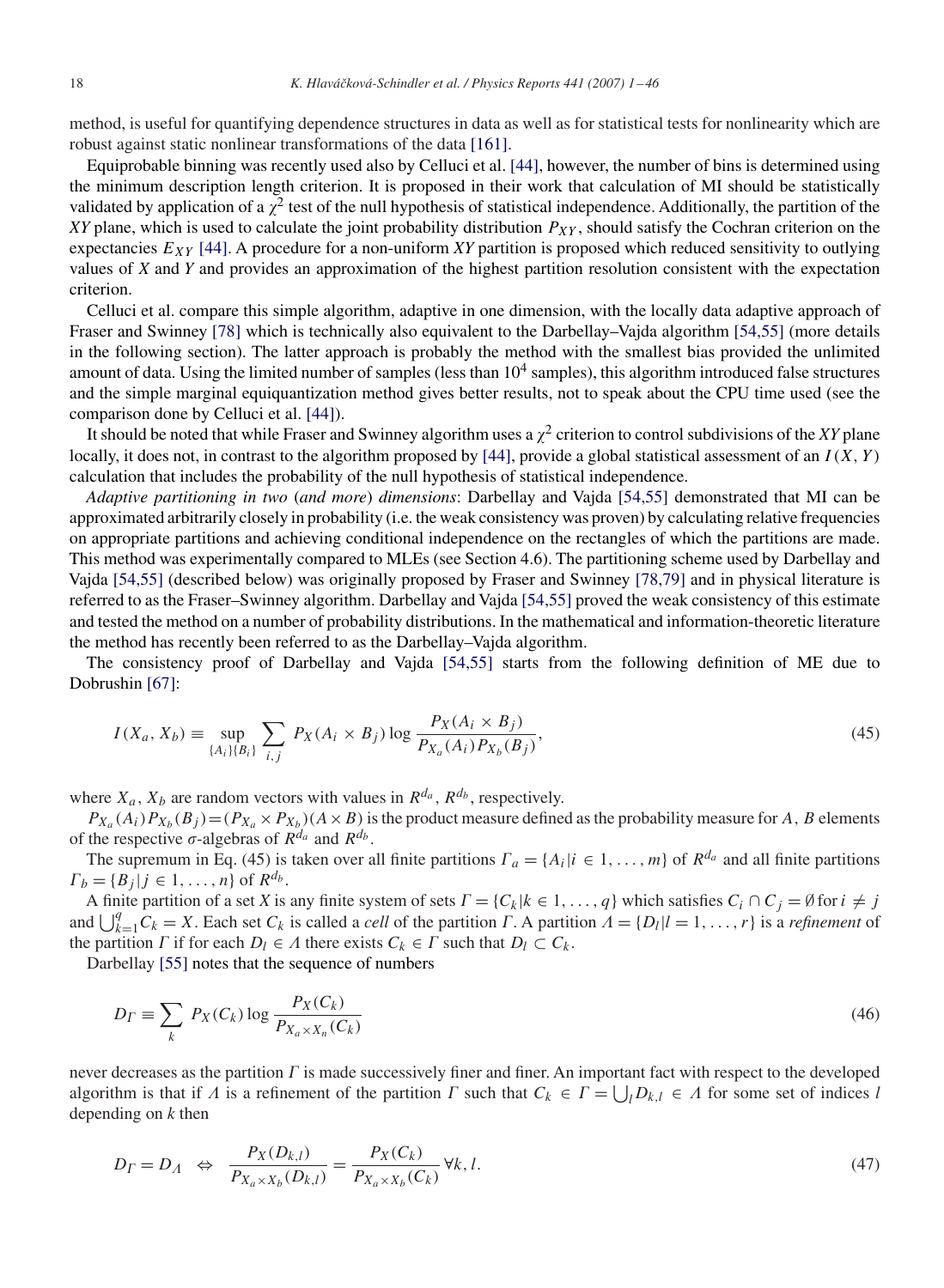<span id="page-18-0"></span>

Fig. 4. An example of a partition that can arise from the splitting procedure defined by the Darbellay and Vajda algorithm.

This means that the random vectors  $X_a$ ,  $X_b$  must be conditionally independent if they attain values in the cell  $C_k$ . If this is true for all cells  $C_k$ , then the MI  $I(X_a, X_b)$  can be estimated as  $D_r$ .

The algorithm works with *d*-dimensional hyperrectangles. To split a given cell, each of its *d* edges is split into  $\alpha \geq 2$ equiprobable intervals (marginal equiquantization). At every partitioning step, a cell is split into  $\alpha^d$  subcells. Initially, the entire space  $\mathcal{R}^d$  is one cell. The algorithm follows by first checking the condition on the right-hand side of Eq. (47) for each cell  $C_k$  and if the cell does not satisfy the condition, then it is split by marginal equiquantization. The parameter  $\alpha$  is usually set to 2 since the recursive nature of the algorithm allows further splitting of regions where conditional independence is not achieved. Fig. 4 illustrates how such a partition might look like.

It is advantageous to combine all the conditional independence tests (47) into one statistic. Here the  $\chi^2({D_{k,l}})$ statistic is used. To increase robustness of the test, when testing for conditional independence, the splitting can be done at multiple levels of refinement  $t = 1, 2, \ldots, \beta$ . This means that the cell  $C_k$  is broken into  $\alpha^{td}$  cells for each *t*. A higher value of  $\beta$  prevents the algorithm from stopping the partitioning process too early, while a value of  $\beta$  too high might force the splitting process to continue until there is a very small number of points in each partition. The choice of  $\beta$ also depends on the number of points available and the depth of the cell. When testing the algorithms numerically,  $\beta$ was set to 2 for partitioning depth up to 3 and then to 1 for deeper cells if the problem was more than two-dimensional. For two-dimensional problems the authors used  $\beta = 2$ . This setup provides some guidelines for selecting the values of  $\alpha$  and  $\beta$ .

The estimator was tested on correlated Gaussians, where another estimate of the MI is available via a MLE. The recursive space partitioning estimator appears to be asymptotically unbiased and numerical tests also suggest that it is <sup>√</sup>*N*-consistent for a large class of distributions. The estimator is not universally consistent since the examples of distributions, where the estimator does not converge, are known. These distributions are however rather 'exotic' (e.g. exhibiting some symmetries, which prevent the conditional independence test to succeed). Asymptotically, the estimates of MI  $\hat{I}$  have a normal distribution, except for very low values of MI.

# *4.3. Ranking*

Pompe [\[179\]](#page-44-0) proposed an estimator of dependencies of a time series based on second-order Rényi entropy (more details on Rényi entropy in Section 4.5.1). In general, Rényi entropy does not possess the attractive properties of Shannon entropy, such as non-negativity and it is not possible to infer independence with vanishing Rényi entropy. However, Pompe noticed that if the time series is uniformly distributed, some of the desirable properties of Shannon entropy can be preserved for the second-order Rényi entropy. Moreover, the second-order Rényi entropy can be effectively estimated using the Grassberger–Procaccia–[Takens Algorithm (GPTA) [94,225].

Consider a stationary discrete time series  $\{X_t\}$  such that  $X_t$  attains one of *k* different values  $x(n), n \in 1, 2, \ldots, k$ . The statistical dependency between a *d*-dimensional vector of 'past' values  $\vec{X}_t = (X_{t-\Theta_{d-1}}, \ldots, X_{t-\Theta_0})$  and one 'future' value  $X_{t+\tau}$  is examined, *d* is 1, 2, 3, ... and  $\Theta_{d-1} > \Theta_{d-2} > \cdots > \Theta_0 = 0$  and also  $\tau \ge 0$ . The joint probabilities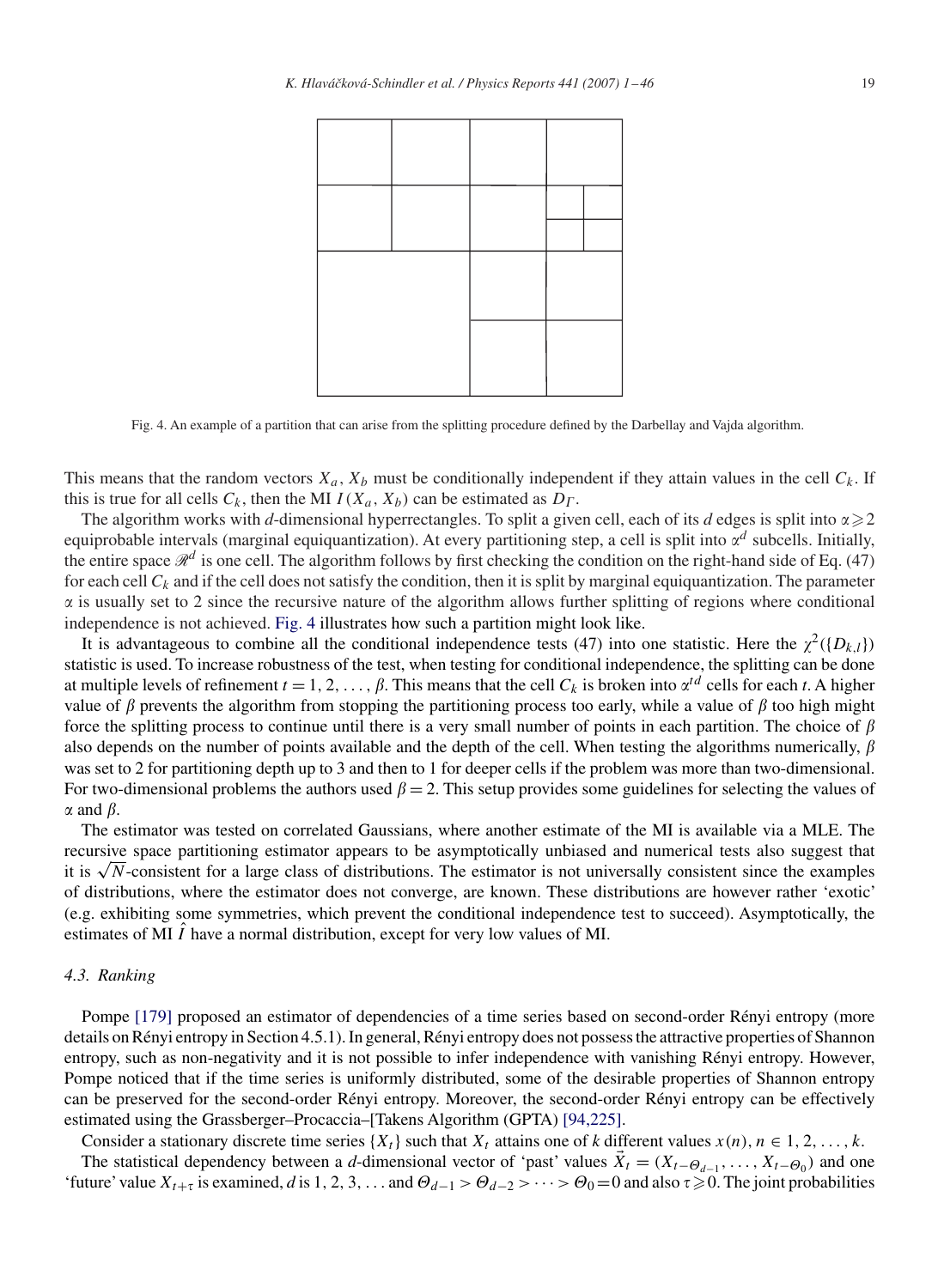are denoted as

$$
p_{m_{d-1},\dots,m_0,n}(\tau) = p\{X_{t-\Theta_{d-1}} = x(m_0),\dots,X_{t-\Theta_0} = x(m_0),X_{t+\tau} = x(n)\},\tag{48}
$$

where each of the indices  $m_i$ ,  $i \in \{d-1, \ldots, 0\}$  and *n* are in 1, 2, ..., k. The vector of values  $(m_{d-1}, \ldots, m_0)$  is hereafter denoted as  $\vec{m}$ . Using the above notation, Pompe defines the contingency

$$
\varphi_d^2(\tau) \equiv \sum_{\substack{\vec{m}, n=1}}^k \frac{[p_{\vec{m},n}(\tau) - p_{\vec{m}} p_n]^2}{p_{m_{d-1}} \cdots p_{m_0} p_n}.
$$
\n(49)

The key point is the assumption that  $X_t$  is *uniformly distributed*. All the probabilities thus satisfy  $p_{m_{d-1}} = \cdots = p_{m_0} =$  $p_n = 1/k = \epsilon$  and it is possible to rewrite the equation for contingency

$$
\varphi_d^2(\tau) \equiv \epsilon^{-(d-1)} \sum_{\vec{m},n=1}^k p_{\vec{m},n}^2(\tau) - \epsilon^{-d} \sum_{\vec{m},n}^k p_{\vec{m}}^2.
$$
\n(50)

The contingency  $\phi_d^2(\tau)$  can be related to the *generalized mutual information* 

$$
I_d^{(2)}(\tau) \equiv H_1^{(2)} + H_d^{(2)} - H_{d+1}^{(2)}(\tau)
$$
\n(51)

with the formula

$$
I_d^{(2)}(\tau) = \log \left( \frac{\varphi_D^2(\tau)}{\epsilon^{-d} \sum_{\vec{m}=1} p_{\vec{m}}^2} + 1 \right). \tag{52}
$$

From Eq. (52) it can be seen that  $I_d^{(2)}(\tau) \ge 0$  because  $\varphi_d^2(\tau) \ge 0$  and the argument of the logarithm is always  $\ge 1$ . It was also noted in Ref. [\[179\]](#page-44-0) that  $I_d^{(2)}(\tau) = 0$  iff  $\vec{X}_t$  and  $\vec{X}_{t+\tau}$  are independent, i.e. it is true that  $p_{\vec{m},n}(\tau) = p_{\vec{m}} p_n$  for all combinations  $\vec{m}$ , *n*. It is further proven that

$$
0 \leq I_d^{(2)}(\tau) \leq H_1^{(2)} = \log k = -\log \epsilon,
$$
\n(53)

always assuming the uniform distribution of data.

The transformation of an arbitrarily distributed time series to a uniform distribution is accomplished by sorting the samples using some common fast sorting algorithm such as *quicksort* or *heapsort* and replacing each sample by its rank in the sorted sequence. If the generating process  $Y_t$  is continuous then the above transformation function would be equivalent to the distribution function of  $Y_t$ . A side-effect is that the estimation of  $I_d^{(2)}$  in this way is insensitive to nonlinear invertible distortions of the original signal. After the transformation, Pompe recommends estimating the *generalized mutual information* using the GPTA algorithm as

$$
I_d^{(2)}(\tau) \simeq \log \frac{C_{d+1,\epsilon/2}(\tau)}{C_{d,\epsilon/2}C_{1,\epsilon/2}} \quad \text{for } \epsilon \to 0,
$$
\n(54)

where  $C_{X,\delta}$  represents the correlation integral [94,108,106] with the appropriate time-delay embedding  $\vec{X}_t$  for  $C_{d,\epsilon/2}$ ,  $(\vec{X}_t, X_{t+\tau})$  for  $C_{d+1,\epsilon/2}, X_{t+\tau}$  for  $C_{1,\epsilon/2}$  and the neighborhood size  $\delta$ .

The above considerations are however not entirely applicable to the quantized and sampled time-series, as the possibility of two different samples coinciding is non-zero. In fact this commonly occurs in practice. Under these conditions it is not possible to obtain a unique ranking of the original sequence as equal samples can be arbitrarily interchanged. Pompe suggests using a neighborhood size equal to at least  $\rho_{\text{max}}\epsilon_q$ , where  $\epsilon_q$  represents the relative quantization error and  $\rho_{\text{max}}$  is the maximum value of the one-dimensional distribution density of the original data. In practice  $\rho_{\text{max}}$  would be estimated as  $l_{\text{eq},\text{max}}/T$  where  $l_{\text{eq},\text{max}}$  is the maximal number of equal data samples in the series. By adhering to this policy, problems stemming from the non-uniqueness of the samples are circumvented.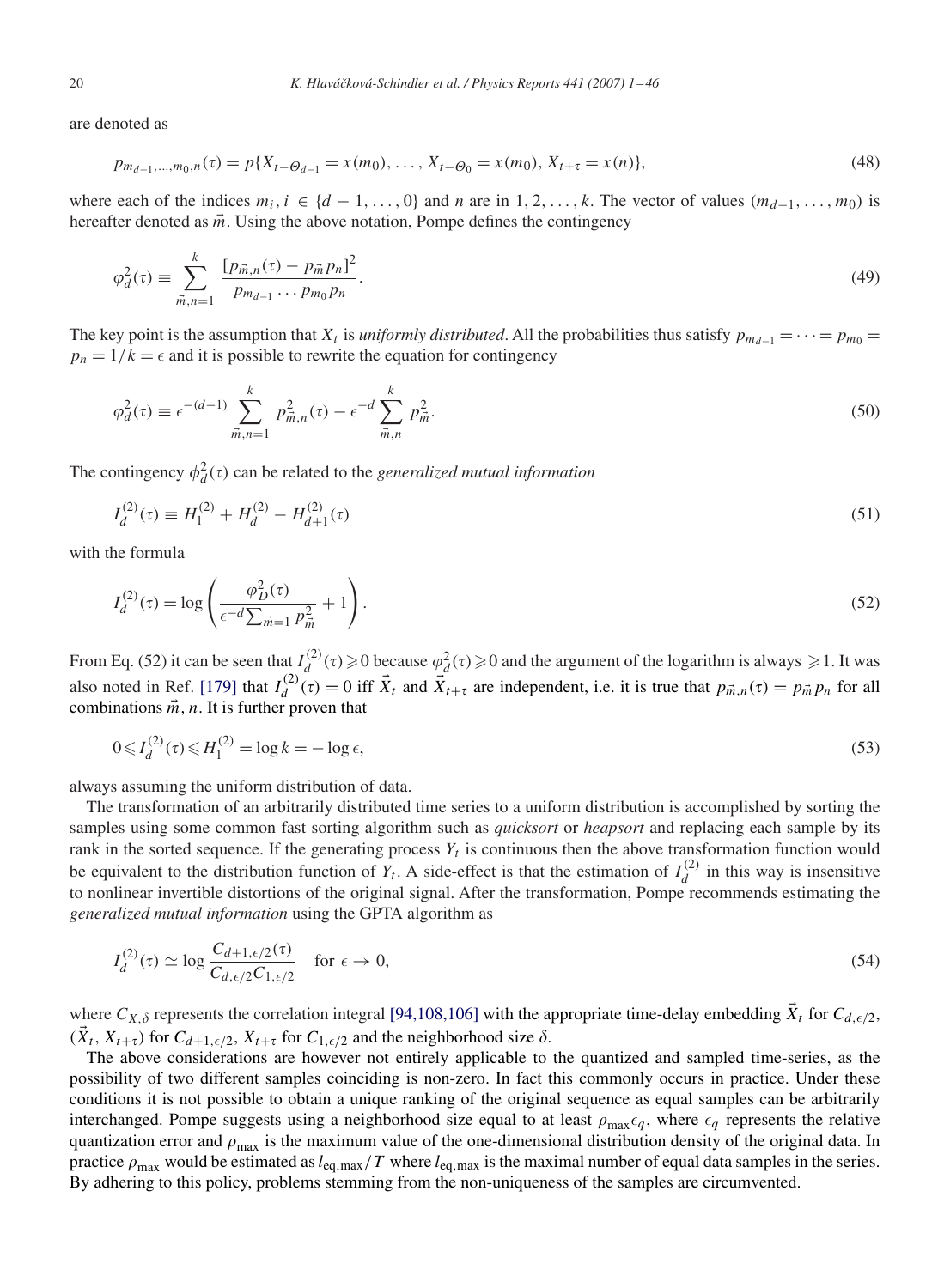# <span id="page-20-0"></span>*4.4. Estimates of entropy and mutual information based on computing distances*

#### *4.4.1. Based on sample spacings*

These methods are defined only for  $d = 1$  and their generalization to multivariate cases is not trivial. Let  $X_1, \ldots, X_2$ be a sample of i.i.d. real-valued random values and let  $X_{n,1} \leq X_{n,2} \leq \ldots, X_{n,n}$  be the corresponding order statistics. Then  $X_{m,i+m} - X_{n,i}$  is called *m*-spacing ( $1 \le i \le i + m \le n$ ). Based on spacings, it is possible to construct a density estimate:

$$
f_n(x) = \frac{m}{n} \frac{1}{X_{n, im} - X_{n, (i-1)m}}
$$
\n(55)

if *x* ∈ [ $X_{n,(i-1)m}$ ,  $X_{n,im}$ ). This density estimate is consistent if for  $n \to \infty$  hold

$$
m_n \to \infty, m_n/n \to 0. \tag{56}
$$

The estimate of entropy based on sample spacings can be derived as a plug-in integral estimate or resubstitution estimate using a spacing density estimate. Surprisingly, although the *m*-spacing density estimates might not be consistent, their corresponding *m*-spacing entropy estimates might turn out to be (weakly) consistent [\[101\].](#page-42-0)

# (i) *m-spacing estimate for fixed m has the form*

$$
H_{m,n} = \frac{1}{n} \sum_{i=1}^{n-m} \log \left( \frac{n}{m} (X_{n,i+m} - X_{n,i}) \right) - \psi(m) + \log m, \tag{57}
$$

where  $\psi(x) = -(\log \Gamma(x))'$  is the digamma function. Then the corresponding density estimate is not consistent. This implies that in Eq. (57) there is an additional term correcting the asymptotic bias. For uniform *f* the consistency of Eq. (57) was proven by Tarasenko [\[227\]](#page-45-0) and by Beirlant and van Zuijlen [\[20\].](#page-41-0) Hall proved the weak consistency of Eq. (57) for densities satisfying T2 and P2 [\[101\].](#page-42-0) The asymptotic normality of *Hm,n* was studied under the conditions T2 and P2 in Refs. [53,68,101,21], who all proved the asymptotic normality under T2 and P2 with

$$
\sigma^2 = (2m^2 - 2m + 1)\psi'(m) - 2m + 1 + \text{Var}(\log f(X)),\tag{58}
$$

which for  $m = 1$  gives

$$
\sigma^2 = \frac{\pi^2}{6} - 1 + \text{Var}(\ln f(X)).
$$

(ii)  $m_n$ -*spacing estimate with*  $m_n \to \infty$ 

This case is considered in the papers of Vašíček [\[243\],](#page-45-0) Dudewitz and van der Meulen [\[68\],](#page-42-0) Beirlant and van Zuijlen [\[20\],](#page-41-0) and of Beirlant [\[21\],](#page-41-0) Hall [\[106\],](#page-42-0) van Es [\[239\].](#page-45-0) In these papers, the weak and strong consistencies are proven under condition (56). Consistencies for densities with unbounded support is proved only in Tarasenko [\[227\]](#page-45-0) and in Beirlant [\[20\].](#page-41-0) Hall [\[106\],](#page-42-0) van Es [\[239\]](#page-45-0) proved asymptotic normality with  $\sigma_2 = \text{Var}(\log f(X))$  if *f* is not uniform but satisfies T2 and P2. Hall [\[106\]](#page-42-0) showed this result also for the non-consistent choice of  $M_n/n \to \rho$  if  $\rho$  is irrational. This asymptotic variance is the smallest one for an entropy estimator if *f* is not uniform. If *f* is uniform on [0, 1] then Dudewitz and van Meulen [\[68\]](#page-42-0) and van Es [\[239\]](#page-45-0) showed, respectively, for  $m_n = o(n^{1/3-\delta})$ ,  $\delta > 0$ , and for  $m_n = o(n^{1/3})$  that

$$
\lim_{n \to \infty} (mn)^{1/2} (\hat{H}_n - H(f)) = N(0, 1/3)
$$
\n(59)

for slight modifications  $\hat{H}_n$  of the  $m_m$ -spacing estimate  $H_n$ . (Since sample spacings are defined only in one dimension, for our application are not these methods suitable. The generalization of these estimates is in higher dimension non-trivial.)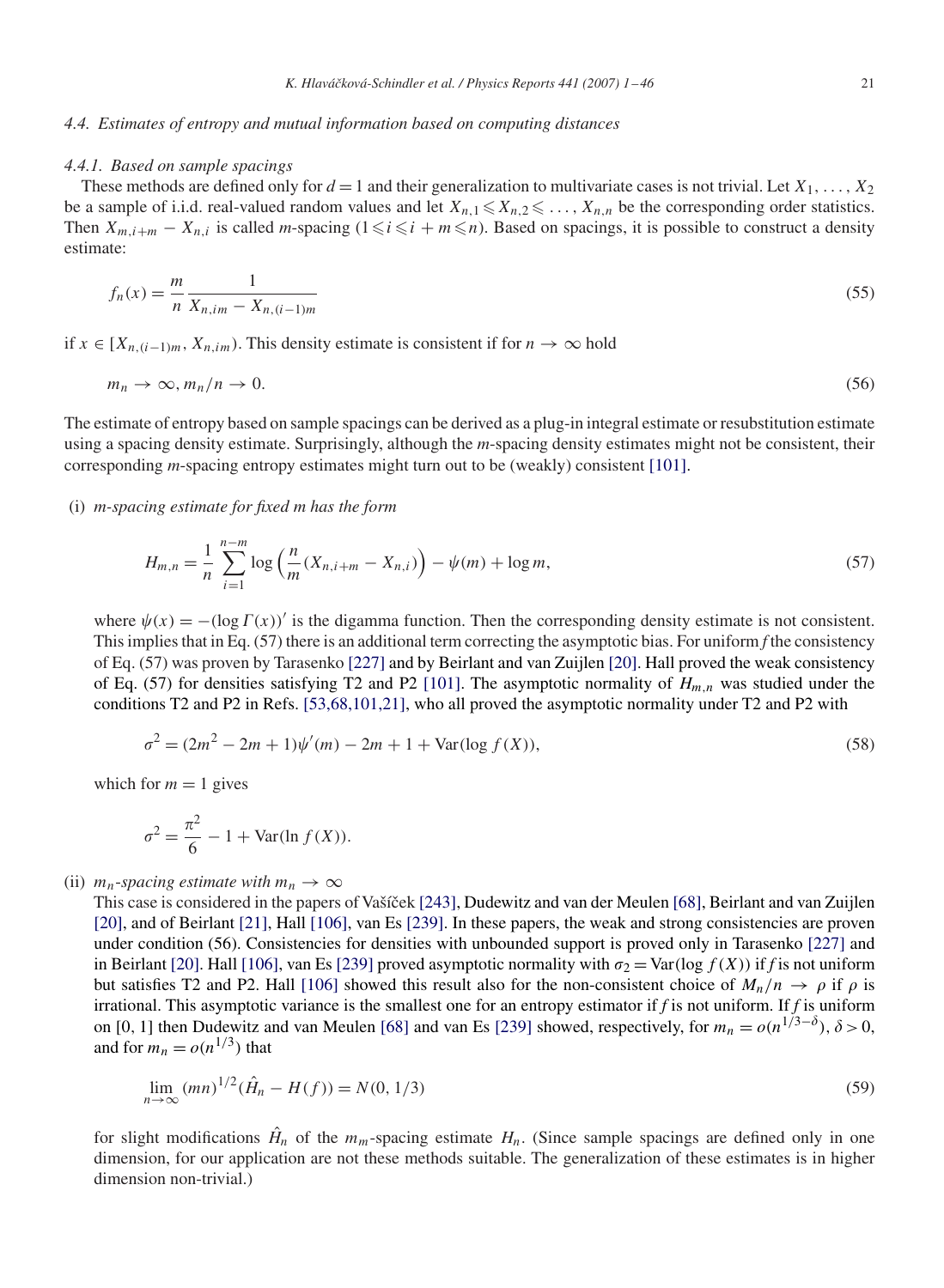# <span id="page-21-0"></span>*4.4.2. Based on nearest neighbor search*

Estimators of Shannon entropy based on *k*-nearest neighbor search in one dimensional spaces were studied in statistics already almost 50 years ago by Dobrushin [\[67\]](#page-42-0) and by Vašíček [\[243\],](#page-45-0) but they cannot be directly generalized to higher-dimensional spaces (and therefore not applied to MI).

For general multivariate densities, the nearest-neighbor entropy estimate is defined as the sample average of the algorithms of the normalized nearest-neighbor distances plus the Euler constant. More precisely, let  $\rho_{n,i}$  be the nearestneighbor distance of  $X_i$  and the other  $X_j$ :  $\rho_{n,i} = \min_{j \neq i, j \leq n} \|X_i - X_j\|$ . Then the *nearest neighbor entropy estimate* is defined as

$$
H_n = \frac{1}{n} \sum_{i=1}^n \log(n \rho_{n,i}) + \log 2 + C_E,
$$
\n(60)

where  $C_E$  is the Euler constant  $C_E = -\int_0^\infty e^{-t} \log t \, dt$ . Under the condition (P1) introduced in Section 3.1, Kozachenko and Leonenko [\[135\]](#page-43-0) proved the mean square consistency for general  $d \geq 1$ . Tsybakov and van der Meulen [\[237\]](#page-45-0) showed root-*n* rate of convergence for a truncated version of  $H_n$  when  $d=1$  for a class of densities with unbounded support and exponential decreasing tails, such as the Gaussian density. Bickel and Breiman [\[32\]](#page-41-0) considered estimating a general functional of density. Under general conditions on *f* they proved asymptotic normality. Their study unfortunately excludes the entropy.

We will describe here more in detail two nearest-neighbor entropy estimators: KL introduced by Kozachenko and Leonenko [\[135\]](#page-43-0) and its theoretical analysis and then its improved modification from Kraskov et al. [\[136\].](#page-43-0)

Victor [\[248\]](#page-45-0) applied the KL estimator and claimed that the algorithm was dramatically more efficient than standard bin-based approaches, such as the direct method from Strong at al. [\[222\]](#page-45-0) for amounts of data typically available from laboratory experiments.

*The KL estimator*: For simplicity reasons, we describe the estimators in  $R^2$ . The idea is to rank, for each point  $z_i = (x_i, y_i) \in R^2$  its neighbors by distance  $d_{i,j} = ||z_i - z_j|| : d_{i,j} \le d_{i,j} \le \cdots$  (supposing  $||.||$  be a metrics) and than to estimate  $H(X)$  from the average distance to the *k*-nearest neighbor, averaged over all  $x_i$ .

Shannon entropy  $H(X) = -\int dx \mu(x) \log \mu(x)$  can be understood as an average of log  $\mu(x)$ . Having an unbiased to estimate  $H(X)$  from the average distance to the *k*-nearest neighbor, averaged over all  $x_i$ .<br>Shannon entropy  $H(X) = -\int dx \mu(x) \log \mu(x)$  can be understood as an average of  $\log \mu(x)$ . Having an unbiased estimator  $\log \mu(x)$  of Shan<br>estimat<br> $\log \mu(x)$  $\mu(x_i)$ , the probability distribution  $P_k(\epsilon)$  is considered for the distance between  $x_i$  and its *k*-th nearest neighbor. The probability  $P_k(\epsilon)$ d $\epsilon$  can be derived from the trinomial formula

$$
P_k(\epsilon) = k \binom{N-1}{k} \mathrm{d}p_i(\epsilon) / \mathrm{d}\epsilon p_i^{k-1} (1-p_i)^{N-k-1}.
$$
\n
$$
(61)
$$

The expectation value of log  $p_i(\epsilon)$  can be from  $P_k(\epsilon)$  derived as  $E(\log p_i) = \psi(k) - \psi(N)$ , where  $\psi(x)$  is the digamma function (i.e. logarithmic derivative of the gamma function, see Ref. [\[2\]\)](#page-41-0). The expectation is taken over the positions of all other  $N-1$  points,  $x_i$  is kept fixed. An estimator for  $\log \mu(x)$  is then obtained by assuming that  $\mu(x)$  is constant in the whole  $\epsilon > 0$  ball. This gives  $p_i(\epsilon) \approx c_d \epsilon^d \mu(x_i)$ , where *d* is the dimension of *x* and  $c_d$  is the volume of the *d*-dimensional unit ball. (For the maximum norm  $c_d = 1$ , for the Euclidean  $c_d = \pi^{d/2}/\Gamma(1 + d/2)/2^d$ ). Then  $\log \mu(x_i) \approx \psi(k) - \psi(N) - dE(\log \epsilon) - \log c_d$ , which leads to

$$
\hat{H}(X) = -\psi(k) + \psi(N) + \log(c_d) + \frac{d}{N} \sum_{i=1}^{N} \log \epsilon(i),
$$
\n(62)

where  $\epsilon(i)$  is twice the distance from  $x_i$  to its *k*-th nearest neighbor. In most investigated cases (including Gaussian and uniform densities in bounded domains with a sharp cutoff) the approximation error is approximately *k/N* or *k/N* log*(N/k)* [\[136\].](#page-43-0)

MI can be obtained by estimating  $H(X)$ ,  $H(Y)$ , and  $H(X, Y)$  separately and by applying formula (12). But in this way, the errors made in the individual estimates would not have to cancel (see also the discussion below).

Leonenko et al. [\[139\]](#page-43-0) studied a class of *k*-nearest-neighbor-based Rényi estimators for multidimensional densities (as we have already mentioned above, Shannon entropy is Rényi entropy for  $q = 1$ ). They investigated theoretically a class of estimators of the Rényi and Tsallis (also called Havrda–Charvát, see Ref. [\[51\]\)](#page-41-0) entropies of an unknown multidimensional distribution based on the *k*-nearest distances in a sample of independent identically distributed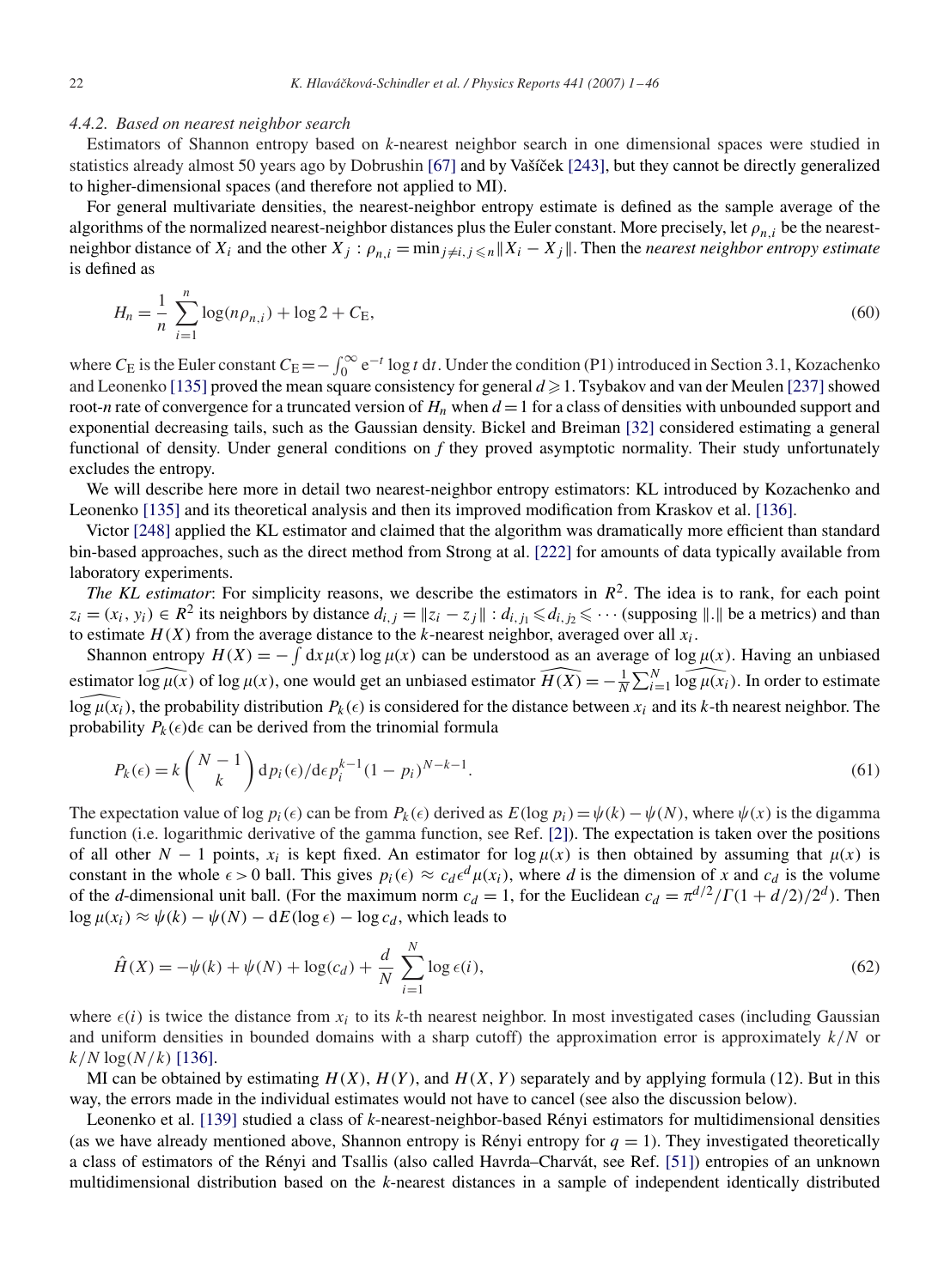vectors. It was shown that Rényi entropy of any order can be estimated consistently with minimal assumptions on the probability density. For Shannon entropy, and for any *k >* 0 integer, the expected value of the *k*-nearest neighbor estimator (including both versions of KSG algorithm of the MI estimators  $I^{(1,2)}$  described below) converges with the increasing size of data set *N* to infinity to the entropy of *f* if *f* is a bounded function (asymptotical unbiasedness). For any  $k > 0$  integer, the *k*-nearest neighbor estimator converges for the Euclidean metric ( $L<sub>2</sub>$  rate of convergence), with the increasing size of data set *N* to infinity, to the entropy of *f* if *f* is a bounded function (consistency). These statements in a more general form for Rényi and Tsallis entropies were proven in Ref. [\[139\].](#page-43-0) Kullback–Leibler distance (KLD) of two functions in *d*-dimensional Euclidean space was also examined and for its nearest-neighbor estimator similarly proven to be asymptotically unbiased and consistent. A central limit theorem for functions *h* of the nearest-neighbor method was proven by Bickel and Breiman (for *k* = 1 in Ref. [\[32\]\)](#page-41-0) and Penrose (for *k >* 1 in Ref. [\[172\]\)](#page-44-0) but only under the condition that the nearest-neighbor estimator computing entropy is bounded (nearest-neighbor estimators of Rényi entropies, including Shannon entropy are not in general bounded). At present, neither exact nor asymptotic results on the distribution of the *k*-nearest neighbor entropy estimator are known. Goria et al. [\[87\]](#page-42-0) presented a simulation study showing that for many distribution families used in statistics, the hypothesis of asymptotic normal distribution of the nearest neighbor estimator seems to be acceptable (for Beta, Cauchy, Gamma, Laplace and Student *t*-distributions). It was shown that by increasing of parameter *k*, one can influence the approximation precision in higher-dimensional spaces (the estimator with bigger *k* was much more accurate as for  $k = 1$ ). Similarly, by setting  $k = k<sub>N</sub>$ , the precision can be influenced for increasing *N* [\[139\].](#page-43-0) For the KLD, three various nearest-neighbor estimators were tested on onedimensional function *f* given by 10,000 data points generated by a Student distribution with 5 degrees of freedom (*t*5). All the three tested estimators converged to *t*5. Although the asymptotical unbiasedness and consistency of the estimators was proven for multidimensional spaces, up to our best knowledge, any functional relationship of *k* with respect to the approximation error of the estimate is not known.

*The KSG estimators*: The following algorithm is from Kraskov, Stögbauer and Grassberger (KSG) [\[136\].](#page-43-0) Assume  $Z = (X, Y)$  to be the joint random variable with maximum norm. The estimator differs from formula (62) that vector *x* is replaced by *z*, dimension *d* is replaced by  $d_Z = d_X + d_Y$  and volume  $c_d$  by  $c_{d_X}c_{d_Y}$ . We get

$$
\hat{H}(X,Y) = -\psi(k) + \psi(N) + \log c_{d_X} c_{d_Y} - ((d_X + d_Y)/N) \sum_{i=1}^{N} \log \epsilon(i),
$$
\n(63)

where  $\epsilon(i)$  is twice the distance from  $x_i$  to its k-th neighbor. Now formula (12) for MI can be applied for the same k. In this way, the different distance scales would be effectively used in the joint and marginal spaces. However, the biases of formula (62) resulting from the non-uniformity of the density would be different for the estimates  $H(X)$ ,  $H(Y)$ and  $H(X, Y)$  and would not cancel. To avoid this, Kraskov et al. recommend not to use fixed  $k$  for marginal entropy estimation. Two estimators are proposed. Assume that the  $k$ -th neighbor of  $x_i$  is on one of the vertical sides of the square of size  $\epsilon(i)$  (in two dimensions). Then if there are altogether  $n_x(i)$  points within the vertical lines  $(x_i - \epsilon(i)/2, x_i + \epsilon(i)/2)$ , then  $\epsilon(i)/2$  is the distance to the  $(n_x(i) + 1)$ th neighbor of and  $x_i$  and

$$
\hat{H}(X) = -\frac{1}{N} \sum \psi[n_x(i) + 1] + \psi(N) + \log c_{d_X} + \frac{d_X}{N} \sum_{i=1}^{N} \log \epsilon(i).
$$
\n(64)

For the coordinate *Y*, this is not exactly true, i.e.  $\epsilon(i)$  is not exactly equal twice the distance to the  $(n_y(i) + 1)$ th neighbor if  $n_y(i)$  is analogously defined as the number of points in  $(y_i - \epsilon(i)/2, y_i + \epsilon(i)/2)$ . The first estimator uses hyper-cubes in the joint space and is given in dimension *d* by

$$
I^{(1)}(X_1, ..., X_d) = \psi(k) - (d-1)\psi(N) - \langle \psi(n_{x_1}) + ... + \psi(n_{x_d}) \rangle
$$
\n(65)

where  $\langle \cdots \rangle = (1/N) \sum_{i=1}^{N} E[\dots(i)]$  and  $n_{x_i}$  is the number of points  $x_j$  so that  $||x_j - x_j|| < \epsilon(i)/2$ . The second estimate uses hyper-rectangles and is given in dimension *d* by

$$
I^{(2)}(X_1, \dots, X_d) = \psi(k) - \frac{d-1}{k} + (d-1)\psi(N) - \langle \psi(n_{x_1}) + \dots + \psi(n_{x_d}) \rangle.
$$
 (66)

More details can be found in Ref. [\[136\].](#page-43-0) Both estimators (for  $k = 1$ ) for correlated Gaussian distributions give approximately the same results, only in very high dimensions gives  $I^{(2)}$  better results because  $\epsilon(i)$  tends to be much larger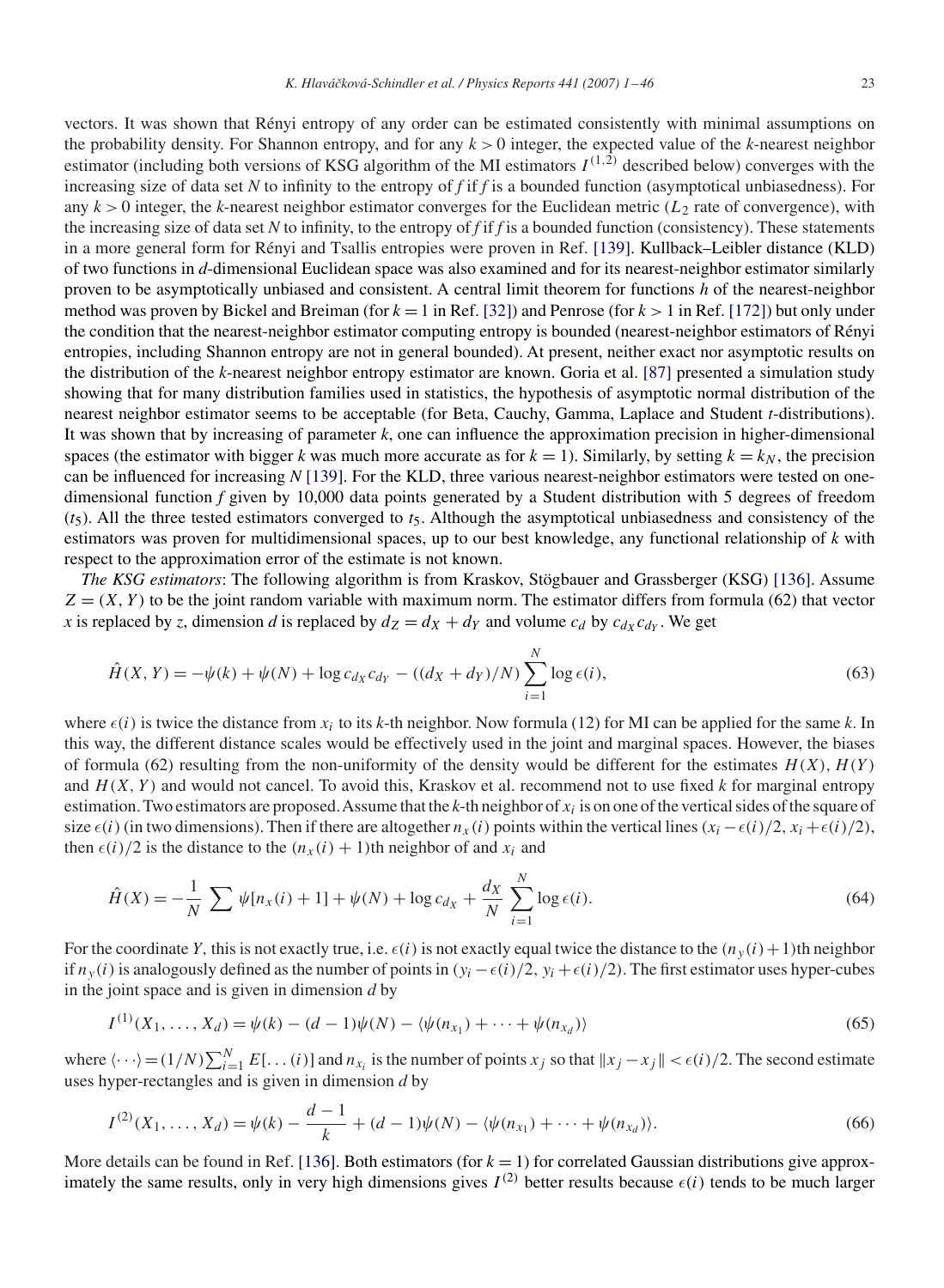

Fig. 5. Illustration of the  $\epsilon$ -neighborhoods for KSG estimators  $I^{(1)}$  and  $I^{(2)}$  from Kraskov et al. Detailed description is given in the text. Used with permission.



Fig. 6. Convergence of the KSG estimator from Kraskov et al. for Gaussians with given correlation coefficient. Used with permission.

than the marginal  $\epsilon_{x_j}(i)$ . Some hints for selection of parameter *k*, influencing the precision of approximation, can be found in Ref. [\[136\].](#page-43-0) Both estimators appeared in the experiments adaptive (i.e. the resolution is higher where data are more numerous) and had minimal bias.

Fig. 5(a) shows how  $\epsilon(i)$ ,  $n_x(i)$ , and  $n_y(i)$  are determined in the first algorithm  $(I^{(1)})$ , for  $k = 1$  and some fixed *i*. In this case,  $n_x(i) = 5$  and  $n_y(i) = 3$ . The two bottom images of Fig. 5 show how to find  $\epsilon_x(i)$ ,  $\epsilon_y(i)$ ,  $n_x(i)$ ,  $n_y(i)$  in the second algorithm  $(I^{(2)})$  for  $k = 2$ . The left image (b) indicates the case where the above are determined by a single point and the right image (c) depicts a situation where two different points influence the values  $\epsilon_x(i)$ ,  $\epsilon_y(i)$ ,  $n_x(i)$ ,  $n_y(i)$ .

KSG has the following important property. Numerically, both estimators become exact for independent distributions, i.e. the estimator error vanishes (up to statistical fluctuations) if  $\mu(x, y) = \mu(x)\mu(y)$  as confirmed by experiments. The results for correlated Gaussians are shown in Fig. 6. This holds for all tested marginal distributions and for all dimensions of *x* and *y* (see below). Many points in a large set may have identical coordinates. In that case, the numbers  $n_x(i)$  and  $n_y(i)$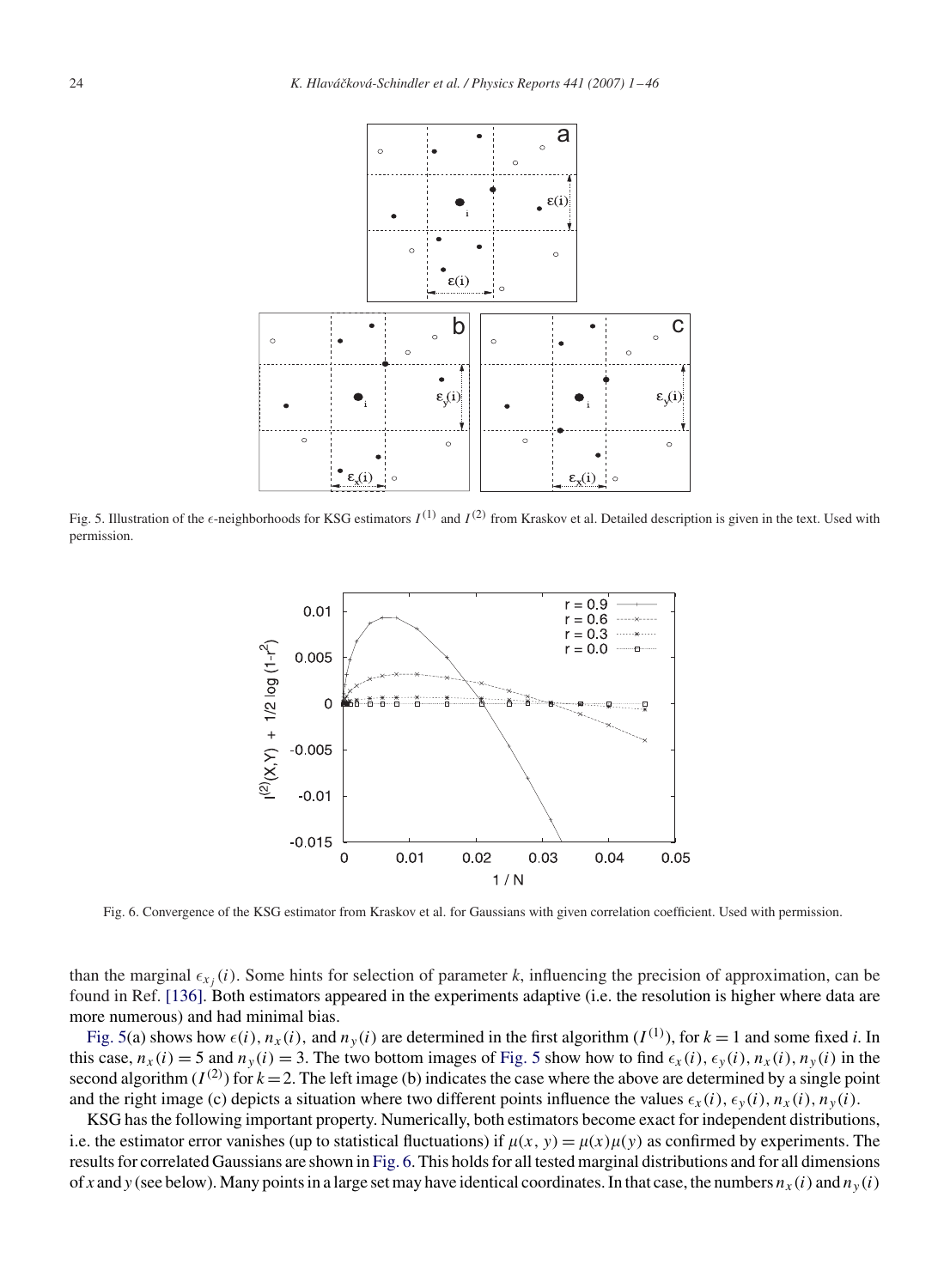<span id="page-24-0"></span>need no longer be unique (the assumption of continuously distributed points is violated). The nearest-neighbor counting can lead to wrong results. [\[136\]](#page-43-0) solved this by adding very low-amplitude noise to the data. The *k*-nearest neighbor search in KSG is done by so called Box-assisted algorithm from Grassberger [\[93\].](#page-42-0) This algorithm is recommended to be used with KSG in lower dimensions (up to 3), while *k*–*d* trie (a data representation structure similar to *k*–*d* trees) showed up to be considerably more advantageous in higher dimensional spaces (Vejmelka and Hlaváčková-Schindler [\[244\]\)](#page-45-0). The estimators were applied to assess the actual independence of components obtained from independent component analysis (ICA), to improve ICA and to estimate blind source separation. Rossi et al. [\[195\]](#page-44-0) applied the KSG estimator of MI in higher-dimensional spaces to selection of relevant variables in spectrometric nonlinear modeling, another application is from Sorjamaa et al. [\[219\].](#page-45-0)

The KSG method was experimentally compared to the adaptive partitioning method from Darbellay and Vajda [\[54\]](#page-42-0) and was slower. On the other hand, MI estimated by KSG estimates  $I^{(1,2)}$ , worked for more non-Gaussian general distributions, where the adaptive partitioning method failed. KSG and Edgeworth expansion method (for more details about Edgeworth expansion, see Section 5.2.2) for entropy and MI of Gaussian distributions were experimentally compared in Ref. [\[241\].](#page-45-0) One can see that the Edgeworth expansion has an advantage for Gaussian distributions or distributions "close" to Gaussian, since the error is caused only by the cumulants. On the other hand, the parameter *k* gives flexibility both to the KL and KSG estimator to widen its approximation ability to more general distributions.

# *4.5. Estimates based on learning theory methods*

#### *4.5.1. Motivated by signal processing problems*

Entropy and MI are often used as a criterion in learning theory. For example, classification and pattern recognition literature uses it them for feature extraction, i.e. Torkkola [\[233\]](#page-45-0) or for principal or independent component analysis, i.e. Xu et al. [254,184,185]. Entropy as a measure of dispersion is applied in many other areas, in control, search, or in the area of neural networks and supervised learning, i.e. Refs. [174,186,70,71,205,251]. Many of the developed methods belong as well to non-parametric plug-in estimators.

Learning theory is interested in computationally simpler entropy estimators which are continuous and differentiable in terms of the samples, since the main objective is not to estimate the entropy itself but to use this estimate in optimizing the parameters of an adaptive (learning) system. The consistency properties of an estimator are not questioned strictly in this field since for relatively small data sets it is not critical to have a consistent or an inconsistent estimate of the entropy as long as the global optimum lies at the desired solution. Since these methods work in general also in higherdimensional spaces (and therefore can be applicable to MI), they definitely deserve our attention. From this variety of learning theory applications, we mention here the non-parametric estimator of Rényi entropy from Erdogmus [\[70\]](#page-42-0) and some neural network-based approaches. Concerning the former estimator, we will first explain the Parzen estimation and then the properties of Parzen estimation of Rényi entropy, including Rényi divergence, MI and their estimators.

*Quadratic Rényi entropy estimator*: The non-parametric estimator for Rényi quadratic entropy introduced by Principe and Erdogmus [\[70\]](#page-42-0) uses Parzen windowing with Gaussian kernels in the following manner. Let the (continuous) quadratic entropy be given by

$$
H_2(X) = -\log \int_{-\infty}^{\infty} f_X^2(x) dx.
$$
\n(67)

Let  $x_i$ ,  $\ldots$ ,  $x_N$  are identically distributed samples of the random variable *X*.

The *Parzen* (*Window*) *estimate* [\[170\]](#page-44-0) of the pdf using an arbitrary kernel function  $\kappa_{\sigma}$ (.) is given by

$$
\hat{f}_X(x) = \frac{1}{N} \sum_{i=1}^{N} \kappa_{\sigma}(x - x_i),
$$
\n(68)

where the kernel function  $\kappa_{\sigma}$  is a valid pdf in general and is continuous and differentiable. If Gaussian kernels  $G_{\sigma}$ (.) with standard deviation  $\sigma$ 

$$
\kappa_{\sigma}(y) = G(y, \sigma^2 I) = \frac{1}{2/\pi^{M/2} \sigma^M} \exp\left(-\frac{y^T y}{2\sigma^2}\right),\tag{69}
$$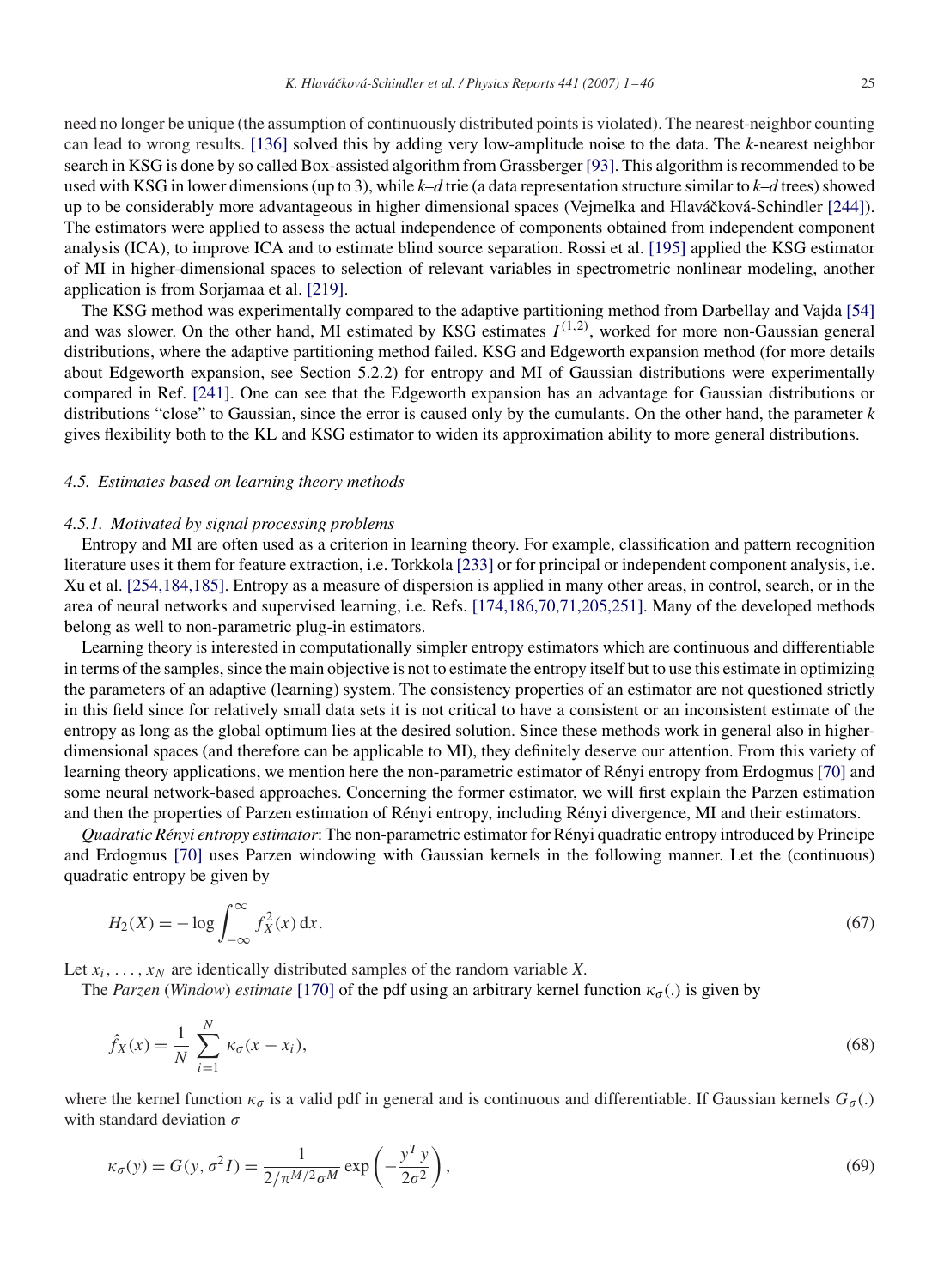is substituted into the quadratic entropy expression (67), the following quadratic Rényi entropy estimator is derived by Erdogmus in Ref. [\[70\]:](#page-42-0)

$$
\hat{H}_2^{\text{old}}(X) = -\log \frac{1}{N^2} \sum_{i=1}^{N} \sum_{j=1}^{N} G_{\sigma\sqrt{2}}(x_j - x_i). \tag{70}
$$

Consider the discrete version of the Rényi entropy written with the expectation operator

$$
H_{\alpha}(X) = \frac{1}{1-\alpha} \log E_X[f_X^{\alpha-1}(X)].
$$
\n<sup>(71)</sup>

By approximating the expectation operator with the sample mean we get

$$
H_{\alpha}(X) \approx \frac{1}{1-\alpha} \log \frac{1}{N} \sum_{j=1}^{N} f_{X}^{\alpha-1}(x_{j}).
$$
\n(72)

By substituting the Parzen window estimator into the previous equation, we get

$$
H_{\alpha}^{\text{new}}(X) = \frac{1}{1-\alpha} \log \frac{1}{N^{\alpha}} \sum_{j=1}^{N} \left( \sum_{i=1}^{N} \kappa_{\sigma}(x_j - x_i) \right)^{\alpha - 1}.
$$
 (73)

For  $\alpha = 2$  and Gaussian kernels with standard deviation  $\sigma\sqrt{2}$ , the old and new estimator become identical. The new estimator can be used for entropy evaluation or when it is desired to adapt the weights of a learning system based on entropic performance index [\[257\].](#page-45-0) The new estimator is consistent if the Parzen windowing and the sample mean are consistent for the actual pdf of the iid samples. In case of estimating the joint entropy of an *n*-dimensional random vector *X* from its samples  $\{x^1, \ldots, x^N\}$ , using a multidimensional kernel that is the product of single-dimensional kernels, the estimate of the joint entropy and the estimate of the marginal entropies are consistent [\[70\].](#page-42-0)

Similarly as for Shannon entropy, the KLD is defined also for Rényi entropy. Erdogmus [\[70\]](#page-42-0) derived analogously a kernel-based resubstitution estimate for Rényi order  $\alpha$  divergence. The computational complexity in both cases is  $O(N^2)$ .

In the Shannon's case is the MI between the components of an *n*-dimensional random vector *X* equal to the KLD of the joint distribution of *X* from the product of the marginal distributions of the components *X*. Rényi order- $\alpha$  MI is defined as the Rényi divergence between the same quantities.

Letting  $f_X(.)$  be the joint distribution and  $f_{X^b}(.)$  be the marginal density of the *b*th component, *Rényi mutual information* becomes (Rényi [\[192\]\)](#page-44-0)

$$
I^{\alpha}(X) = \frac{1}{\alpha - 1} \log \sum_{i=1}^{N} \cdots \sum_{i=1}^{N} \frac{f_{X}^{\alpha}(x_1^i, \dots, x_n^i)}{\prod_{b=1}^{n} f_{X^b}^{\alpha - 1}(x_b^i)}.
$$
(74)

It is again possible to write kernel-based resubstitution estimator for Rényi MI by approximating the joint expectation with the sample mean and then by replacing the pdfs with their Parzen estimators that use consistent kernels between the marginal and joint pdf estimates. The non-parametric MI estimator is then

$$
\hat{I}_{\alpha}(X) = \frac{1}{\alpha - 1} \log \frac{1}{N} \sum_{j=1}^{N} \left( \frac{\left(\frac{1}{N} \sum_{i=1}^{N} \prod_{b=1}^{n} \kappa_{\sigma_b}(x_b^j - x_b^i)\right)}{\prod_{b=1}^{n} \left(\frac{1}{N} \sum_{i=1}^{N} \kappa_{\sigma_b}(x_b^j - x_b^i)\right)} \right)^{\alpha - 1}.
$$
\n(75)

This estimator can be used in problems where it is necessary to evaluate the MI between sets of samples and in adaptation scenarios, where optimizing according to the MI between certain variables is the primary objective.

In order to improve the performance by smoothing its learning curve, Erdogmus [\[70\]](#page-42-0) designed two recursive nonparametric quadratic entropy estimators. One is an exact recursion that provides the exact estimate given by the batch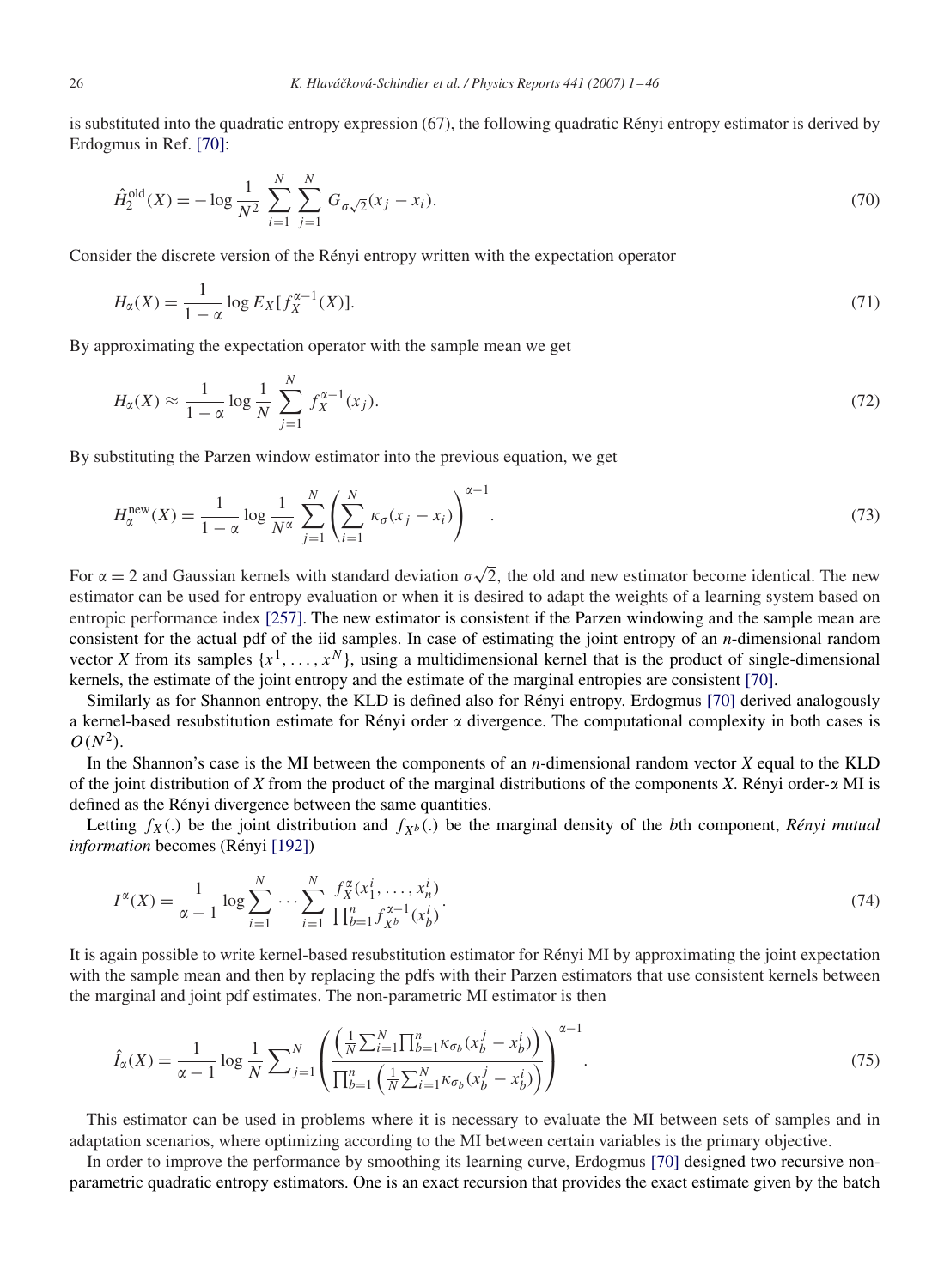<span id="page-26-0"></span>estimator, and the other one a forgetting recursion that incorporates the advantages of a forgetting factor for successful entropy tracking in non-stationary environments. The gradient of the latter estimator directly yields a recursive entropy gradient, called *recursive information gradient* (*RIG*). (The stochastic information gradient is shown to be a special case of this corresponding to zero memory, as expected).

Other entropy applications in signal processing are from Bercher and Vignat [\[27\]](#page-41-0) and Viola [250,251]; they use spectral-estimation based or polynomial expansion type pdf estimates substituted for the actual pdf in Shannon entropy definition. Viola derived a differential learning rule called EMMA that optimizes entropy by kernel (Parzen) density estimation. Entropy and its derivative can then be calculated by sampling from this density estimate. EMMA was applied for the alignment of three-dimensional models to complex natural images and for detection and correction of corruption in magnetic resonance images. These applications outperform the results done by parametrical methods.

Bercher and Vignat [\[27\]](#page-41-0) presented an entropy estimator of continuous signals. The estimator relies on a simple analogy between the problems of pdf estimation and power spectrum estimation. The unknown probability density of data is modeled in the form of an autoregressive (AR) spectrum density and regularized long-AR models are applied to identify the AR parameters. The corresponding estimator does not require the explicit estimation of the pdf but only of some samples of a correlation sequence. It was evaluated and compared with other estimators based on histograms, kernel density models, and order statistics. An adaptive version of this entropy estimator was applied for detection of law changes, blind deconvolution, and source separation.

## *4.5.2. Estimates by neural network approaches*

The computation of entropy from a dataset by a neural network unfortunately requires explicit knowledge of the local data density. This information is usually not available in the learning from samples case. Schraudolph [\[204\]](#page-45-0) analyzed three following methods for making density estimation accessible to a neural network: parametric modeling, probabilistic networks and non-parametric estimation (by Parzen window estimator). By imposing their own structure to the data, parametric density models implement impoverished but tractable forms of entropy such as the log-variance (see Section 5).

In the probabilistic networks, neural network node activities are interpreted as the defining parameters of a stochastic process. The net input to such a node determines its probability of being active rather than its level of activation. The distribution of states in a stochastic network of these nodes can be calculated with models from statistical mechanics by treating the net inputs as energy levels. Since the distribution is analytically available, entropy can be optimized directly, but it is the entropy of the network rather than that of the data itself. The result of entropy optimization in such a system therefore depends on the nature of the stochastic model. A well-known example of this type of network is Boltzmann Machine (Ref. [\[112\]\)](#page-43-0). The entropy of the process can then be calculated from its parameters, and hence optimized. The non-parametric technique by Parzen or kernel density estimation leads to an entropy optimization algorithm in which the network adapts in response to the distance between pairs of data samples. Such entropy estimate is differentiable and can therefore be optimized in a neural network, allowing to avoid the limitations encountered with parametric methods and probabilistic networks.

The non-parametric estimate of the empirical entropy of *Y* by Parzen method was derived in the form [\[204\]:](#page-45-0)

$$
\hat{H}(Y) = -\frac{1}{|S|} \sum_{y_i \in S} \log \hat{p}(y_i) = -\frac{1}{|S|} \sum_{y_i \in S} \log \sum_{y_j \in T} \kappa_{\sigma}(y_i - y_j) + \log |T|,
$$
\n(76)

where  $\kappa$  is defined by formula (69). Note that Schraudolph does not use Renyi entropy as is used in the estimators in formulas (70) and (73) but the Shannon one. The Parzen density was used to estimate and optimize the entropy at the output of a parametrized mapping such as a neural network. This resulted in a simple yet efficient batch learning rule that operates on pairs of input samples.

Taleb and Jutten [\[226\]](#page-45-0) proposed optimization of entropy by neural networks. To optimize the output entropy, one needs to estimate the output pdf (more precisely its derivatives). They suggest to apply a multilayer perceptron (MLP) in unsupervised learning with the weight vector **w**. Let **x** be the input vector, and **y** the output of this MLP. The definition of Shannon entropy (5) can be expressed as

$$
-E[\log py(y)].\tag{77}
$$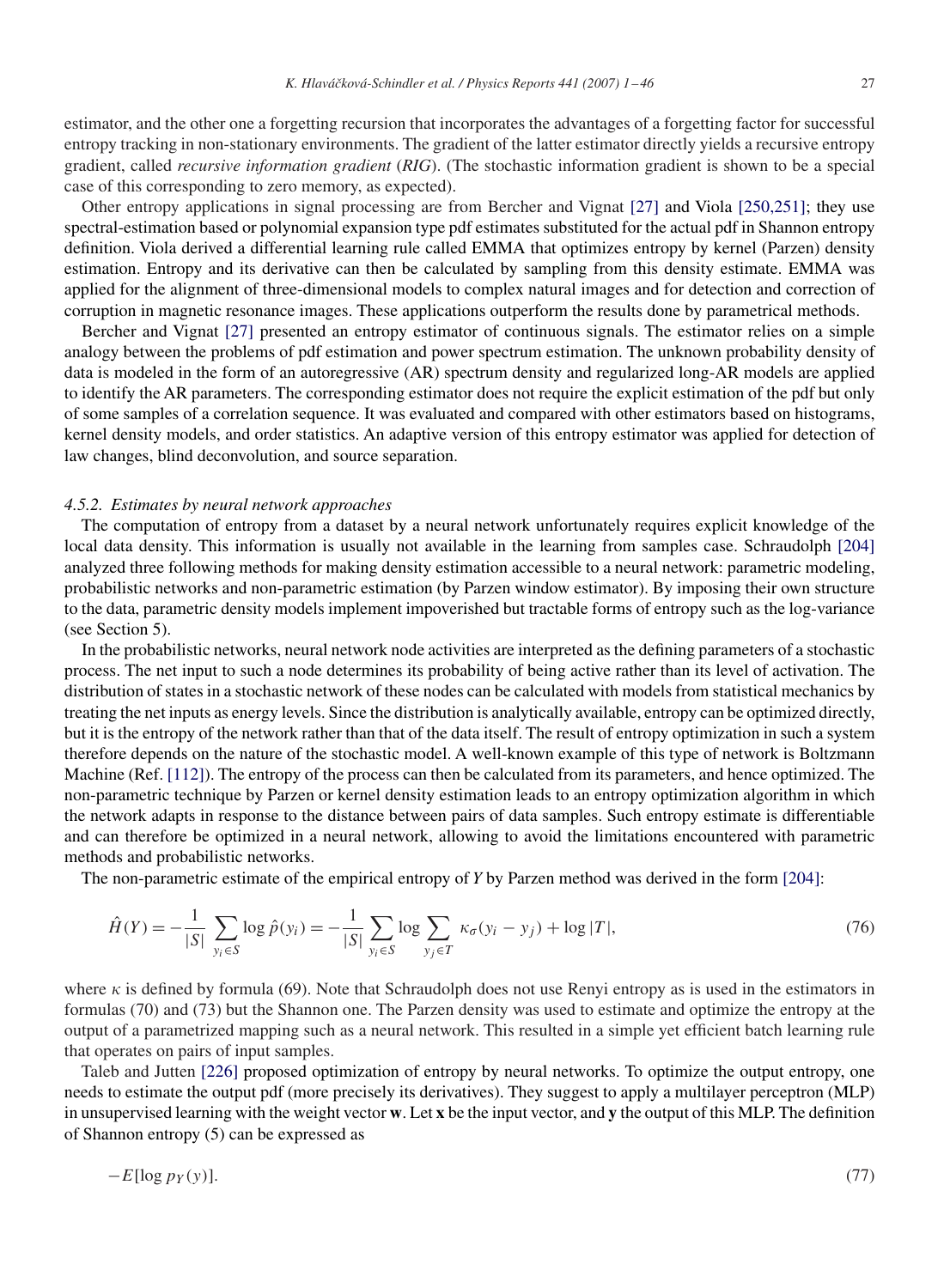<span id="page-27-0"></span>The weight vector **w** is trained (under some constraints) to optimize (77) and the stochastic gradient learning algorithm is

$$
\mathbf{w}_{t+1} = \mathbf{w}_t + \mu_t \nabla \mathbf{w} \mathbf{y}^{\mathrm{T}} \nabla \mathbf{y} \log p_Y(\mathbf{y}),\tag{78}
$$

where  $\mu_t$  is the learning rate and the sign of the rate depends on if we want to maximize or minimize output entropy. Taleb and Jutten applied a method for the estimation of  $\nabla$ **y** log  $p$ (**y**) called score functions. Let  $\mathbf{X} = (\mathbf{X}_1, \dots, \mathbf{X}_n) \in \mathbb{R}^n$ be a random variable, with differentiable pdf  $p_X(x)$ . Score function in the multivariate case is defined as

$$
\psi_{\mathbf{X}}(\mathbf{x}) = \left(\frac{\delta \log p_X(\mathbf{x})}{\delta x_1}, \dots, \frac{\delta \log p_X(\mathbf{x})}{\delta x_n}\right)^T.
$$

Suppose that  $\psi_{\mathbf{X}}(\mathbf{x})$  is known. Then, using function approximation ability of neural networks, one can use a simple MLP with one input and one output unit to provide an estimation  $h(\mathbf{w}, x)$  of  $\psi_{\mathbf{X}}(\mathbf{x})$ . The parameter vector **w** is trained to minimize the mean squared error:

$$
\epsilon = \frac{1}{2} E[(h(\mathbf{w}, x) - \psi_{\mathbf{X}}(x))^2].
$$
\n(79)

A gradient descent algorithm on Eq. (79) leads to the following weights update:

$$
\mathbf{w}_{t+1} = \mathbf{w}_t - \mu_t \nabla_{\mathbf{w}} \epsilon,
$$

where

$$
\nabla \mathbf{w} \epsilon = E \left[ h(\mathbf{w}, x) \nabla_{\mathbf{w}} h(\mathbf{w}, x) + \nabla_{\mathbf{w}} \frac{\delta h(\mathbf{w}, x)}{\delta x} \right].
$$
\n(80)

Since  $\psi_{\mathbf{X}}(x)$  in Eq. (80) disappears, the supervised learning algorithm changes into the unsupervised one. The method can be easily extended into the multivariate case by using a multilayer perceptron with *n* inputs. To improve the speed of the learning algorithm based on a simple gradient descent, one can use second order minimization techniques. This algorithm was applied to the blind source separation.

To mention another application of entropy estimation, Rigoll[\[193\]](#page-44-0) used entropy as a learning criterion for perceptronlike networks using self-organizing training. On the other hand, based on the entropy values, the complexity of a neural network approximating a function can be determined [\[113\].](#page-43-0)

## *4.6. Entropy estimates based on maximum likelihood*

Maximum likelihood estimation (MLE) is a popular statistical method used to make inferences about parameters of the underlying probability distribution of a given data set. The method was pioneered by geneticist and statistician Sir R. A. Fisher already in 1912 [75,76]. We could classify this approach as well as a parametrical one (Section 5).

When maximizing the likelihood, we may equivalently maximize the log of the likelihood, since log is a continuous (monotonously) increasing function over the range of the likelihood (and the number of calculations may be reduced). The log-likelihood is closely related to entropy and Fisher information (the latter is the negative of expectation of the second derivative of the log of *f* with respect to  $\theta$ , where *f* is the probability function and  $\theta$  is a parameter). Popular methods for maximum likelihood are the Expectation-Maximization (EM) (i.e. Demster et al. [\[60\]](#page-42-0) and Berger et al. [\[152\]\)](#page-43-0) and Improved Iterative Scaling (IIS) algorithms (Berger [\[26\]\)](#page-41-0). These methods are often used in classification tasks, especially in speech recognition.

*Maximum likelihood estimator*: The joint pdf  $f(X, \theta)$ , given in a parametric form, is computed, where  $X =$  $\{x_1, \ldots, x_N\}$  is the set of randomly drawn samples from this pdf. By statistical independence,  $f(X, \theta) = \prod_{i=1}^N f(x_i, \theta)$ , which is known as the likelihood function of  $\theta$ . The maximum likelihood (ML) method estimates  $\theta$  such that the likelihood function takes its maximum value [\[232\],](#page-45-0) that

$$
\hat{\theta}_{\text{ML}} = \arg \max_{\theta} \prod_{i=1}^{N} f(x_i, \theta). \tag{81}
$$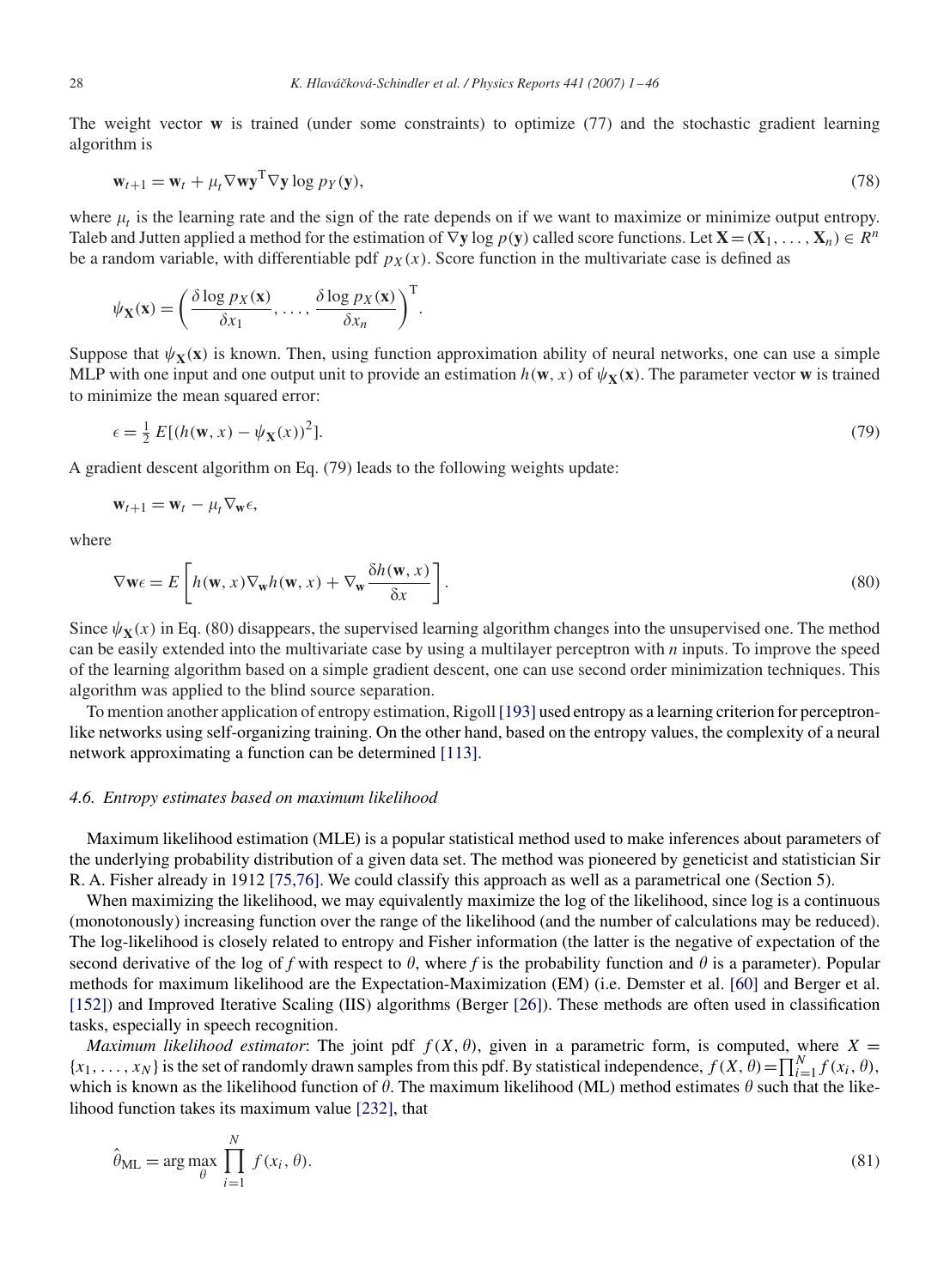<span id="page-28-0"></span>The maximum a posteriori probability (MAP) estimate  $\hat{\theta}_{MAP}$  is defined as the point where  $f(\theta|X) = f(\theta)f(X|\theta)$ becomes maximum. A method applying log maximum likelihood approach to kernel entropy estimation and using EM algorithm will be discussed in Section 4.8.

Paninski [\[167\]](#page-44-0) used an exact local expansion of the entropy function and proved almost sure consistency (strong consistency) and central limit theorems for three of the most commonly used discretized information estimators, namely the maximum likelihood (MLE) estimator  $\hat{H}_{MLE}(p_N) = \sum_{i=1}^{N} p_{N,i} \log p_{N,i}$ , in our terminology plug-in (see above), the MLE with the so-called Miller–Madow bias correction [146,145]

$$
\hat{H}_{\text{MM}}(p_N) = \hat{H}_{\text{MLE}}(p_N) + \frac{\hat{m} - 1}{2N},
$$
\n(82)

where  $\hat{m}$  is some estimate of the number of bins with non-zero *p*-probability (Ref. [\[167\]](#page-44-0) considers  $\hat{m}$  to be the number of bins with non-zero  $p_N$  probability), and the jackknifed version of MLE from Efron and Stein [\[69\]](#page-42-0)

$$
\hat{H}_{JK} = N\hat{H}_{MLE} - \frac{N-1}{N} \sum_{j=1}^{N} \hat{H}_{MLE-j},
$$
\n(83)

where  $\hat{H}_{MLE-j}$  is the MLE based on all but the *j*-th sample.

This framework leads to the estimator  $\hat{H}_{\text{BUB}}$  (*Best Upper Bounds estimator*) equipped with the bounds on the maximum error over all possible underlying probability distributions; this maximum error is very small. This estimator was applied both on real and simulated data.

*Mixture models*: Mixture models provide more flexibility into the density estimation. Here, the unknown density is modeled as a mixture of *M* densities

$$
f(x) = \sum_{m=1}^{M} f(x|m)P_m,
$$
\n(84)

where  $\sum_{m=1} P_m = 1$ . Thus, this modeling assumes that each point *x* may be drawn from any of the *M* model distributions with probability  $P_m$ ,  $m=1,\ldots,M$ . The density components have a parametric form,  $f(x|m, \theta)$  and then the unknown parameters  $\theta$  and  $P_m$ ,  $m = 1, \ldots, M$  must be computed from the samples. Since the contribution of mixture density is not known, the maximum likelihood principle cannot be easily employed, and one can apply the EM algorithm to solve the problem. Because of the additional flexibility the mixture models add to the parametric models, this method may be regarded as semi-parametric. There are basically two drawbacks associated with the parametric density estimation schemes discussed above. In the case that an information theoretic measure is used as a cost function for training adaptive systems, the parametric methods require solving an optimization problem within an optimization problem, where the 'external' optimization is the adaption process (using for example gradient-based learning algorithms). The second drawback is the insufficiency of parametric models for general-purpose modeling tasks. The selected parametric family may be too limiting to be able to accurately model the data distributions in question; it may be as well difficult to select the right parametric class.

## *4.7. Correction methods and bias analysis in undersampled regime*

Basharin [\[18\]](#page-41-0) and Herzel [\[109\]](#page-43-0) pointed out that to the second order, the bias for an entropy estimation is independent of actual distribution. One can use Bayesian approaches or use very strong assumptions about the estimator to get a small bias, but estimators with very small bias, i.e. Refs. [202,180] have unfortunately large statistical errors. In this subsection we discuss entropy estimates, which are mostly analytical and their bias can be computed.

Let us first consider the simplest and the most straightforward one, the naive ("likelihood") estimator, where one replaces the discrete probabilities  $p_i$ ,  $i = 1, \ldots, K$  (*N* is the number of observations, and  $n_i$  the frequency of realization *i* among all observations) in the Shannon entropy formula by  $\hat{p}_i = n_i/N$ . We get

$$
\hat{H}_{\text{naive}} = -\sum_{i=1}^{K} \hat{p}_i \log \hat{p}_i. \tag{85}
$$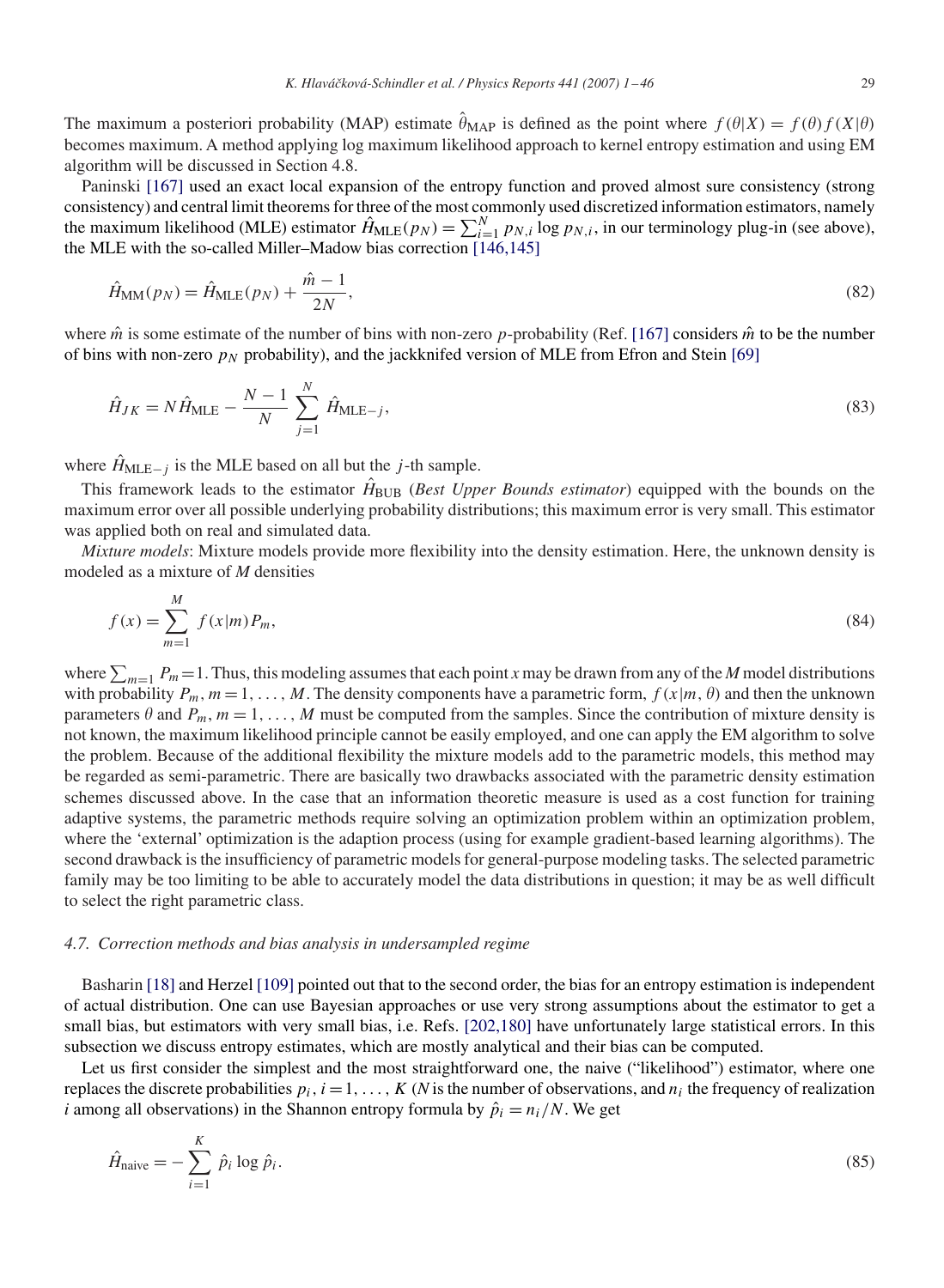$\hat{H}_{\text{naive}}$  is also a MLE  $S_{\text{ML}}$ , since the maximum likelihood estimate of the probabilities is given by the frequencies. This estimator leads to a systematic underestimation of entropy *H* (i.e. the difference of the real entropy and its estimator is positive).

Among the first corrections of the estimation error belongs the work of Miller [\[146\],](#page-43-0) applying a Taylor expansion around  $p_i$  to the log function into the naive estimator with the correction term of  $O(1/N)$ . Paninski [\[167\]](#page-44-0) applied Bernstein polynomials (i.e. a linear combination of binomial polynomials, from which he derived the estimator  $\hat{H}_{\text{BUB}}$ discussed in Section 4.6 above, more details [\[167\]\)](#page-44-0) and achieved that the maximum (over all *pi*) systematic deviations are of  $O(1/N^2)$ . Unfortunately, the variance of the corresponding estimator turns out to be very large [\[167\].](#page-44-0) Thus a good estimator should have the bounds on bias and variance minimized simultaneously. The result is a regularized least-squares problem. There is however no guarantee that the solution of the regularized problem implies a good polynomial approximation of the entropy function; this also depends on the priority, what is more important whether reducing bias or variance, or vice versa.

In a more recent work by the same author [\[168\],](#page-44-0) the entropy estimation is investigated in the undersampled regime (i.e. on *m* bins given fewer than *m* samples). It has been long known [\[146\]](#page-43-0) that the crucial quantity in this estimation problem is the ratio  $N/m$ : if the number of samples is much greater than the number of bins, the estimation problem is easy, and vice versa. Paninski concentrated on this part of the problem: how can one estimate the entropy when is  $N/m_N$  bounded? He showed that a consistent estimator  $H(p_N)$  exists in this regime (by proving his main conjecture from Ref. [\[167\]\)](#page-44-0). The most surprising implication of this result is that it is possible to accurately estimate the entropy on *m* bins, given *N* samples, even when  $N/m_N$  is small (provided that both *N* and *m* are sufficiently large).

Nemenman et al. [153,154] studied properties of near-uniform (Dirichlet) priors for learning undersampled probability distributions on discrete non-metric spaces and entropy and information in neural spike trains. The authors argue that for the estimates of entropy using knowledge of priors, fixing one parameter (beta in the Dirichlet priors) specifies the entropy almost uniquely.

A Bayesian entropy estimator *S<sub>ML</sub>* was introduced by Nemenman and Bialek [\[155\]](#page-43-0) as a MLE and was applied to synthetic data inspired by experiments and to real experimental spike trains. The estimator  $S_{ML}$  was inspired by the Ma's entropy estimation by counting coincidences for uniform distributions. Ma's idea was generalized to an arbitrary distribution. It is well known that one needs *N* ∼ *K* (*N* is the size of the data set and *K* the number of all possible values of a distribution) to estimate entropy universally with small additive or multiplicative errors [\[167\].](#page-44-0) Thus the main question is: does a particular method work well only for abstract model problems, or does work also on natural data? The goal of [\[154\]](#page-43-0) was to show that the method introduced in [\[153\]](#page-43-0) can generate reliable estimates well into a classically undersampled regime for an experimentally relevant case of neurophysiological recordings.

In an experiment, in *N* examples each possibility *i* occurred  $n_i$  times. If  $N \ge K$ , one can use the naive estimator  $\hat{H}_{\text{naive}}$  given by formula (85). It is known that *S<sub>ML</sub>* underestimates entropy [\[167\].](#page-44-0) With good sampling (*N* $\gg K$ ), classical arguments due to Miller [\[146\]](#page-43-0) show that the  $S_{ML}$  estimate should be corrected by a universal term  $K - 1/2N$  (compare to the negative results of Paninski for  $K \sim N$  in the mentioned discussion above from Ref. [\[167\],](#page-44-0) where  $K = m_N$ ). There are other correcting approaches, but however they work only when the sampling errors are in some sense a small perturbation. To make progress outside of the asymptotically large *N* regime, one needs an estimator that does not have a perturbative expansion in  $1/N$  with  $S_{ML}$  as the zero-order term. The estimator  $S_{ML}$  from Ref. [\[153\]](#page-43-0) has this property. *S*ML is the limiting case of Bayesian estimation with Dirichlet priors.

Maximum likelihood estimation is Bayesian estimation with this prior in the limit  $\beta \to 0$ , while the natural "uniform" prior is  $\beta = 1$ . The key observation of Ref. [\[153\]](#page-43-0) is that while these priors are quite smooth on the state space of **p**, the distributions drawn at random from  $\mathcal{P}_\beta$  all have very similar entropies, with a variance that vanishes as *K* becomes large. This is the origin of the sample size dependent bias in entropy estimation. The goal is to construct a prior on the space of probability distributions which generates a nearly uniform distribution of entropies. It is probable that such a uniform distribution prior would largely remove the sample size dependent bias in entropy estimation, but it is crucial to test it experimentally. In particular, there are infinitely many priors which are approximately (and even exactly) uniform in entropy, and it is not clear which of them will allow successful estimation in real world problems. An estimator *S*<sup>NSB</sup> was computed in Ref. [\[154\]](#page-43-0) and about it proven that the NSB prior almost completely removed the bias in a model problem and that the *S<sup>NSB</sup>* is a consistent Bayesian estimator (the derivation of this and of the entropy estimator *S*<sup>NSB</sup> can be found in Refs. [153,154]). Since the analysis is Bayesian, one obtains not only *S*<sup>NSB</sup> but also the a posteriori standard deviation, an error bar on our estimate. Secondly, for real data in a regime where undersampling can be beaten down by data, the bias is removed to yield agreement with the extrapolated ML estimator even at a very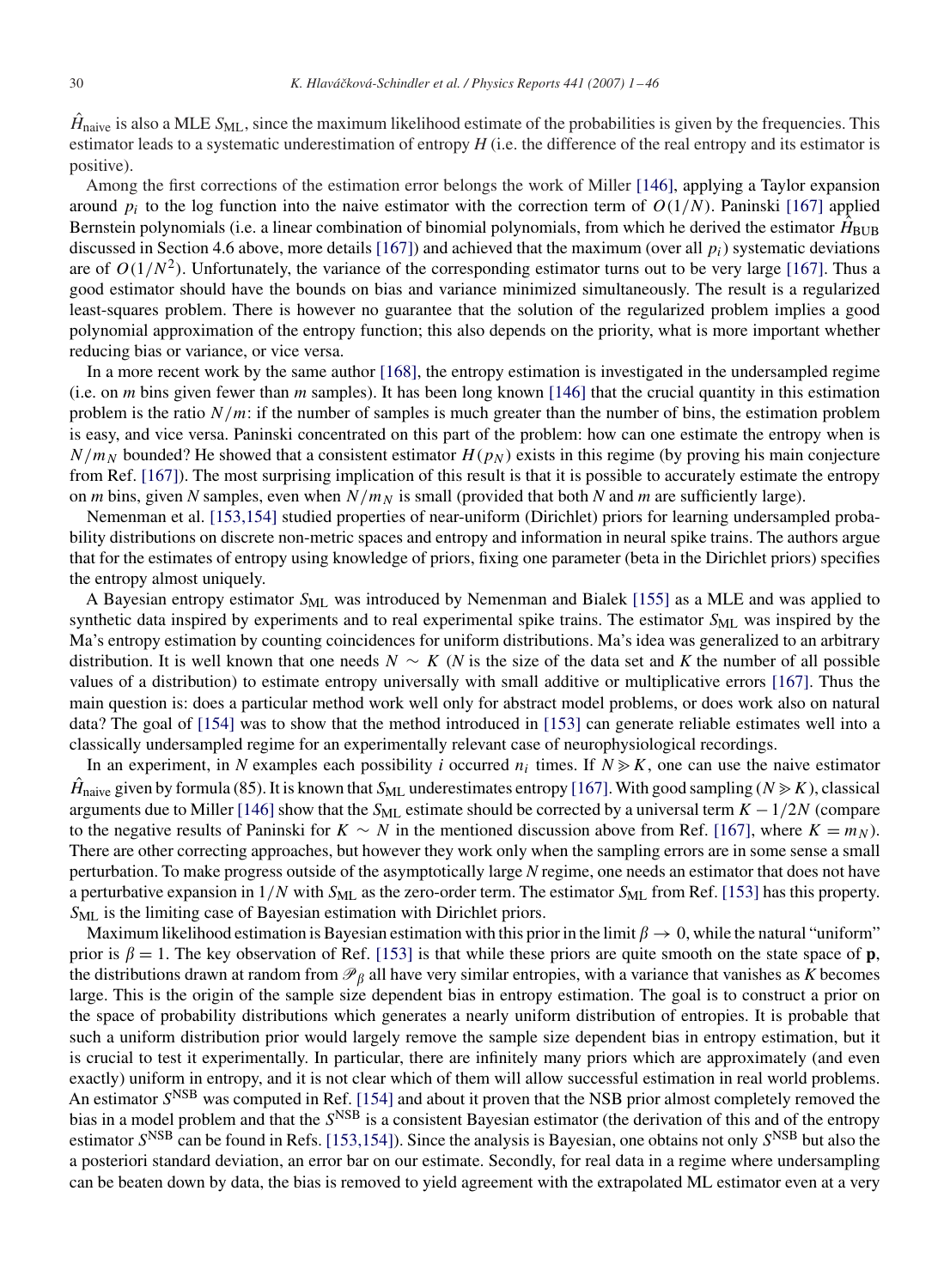<span id="page-30-0"></span>small sizes. Finally and most crucially, applied to natural and nature-inspired synthetic signals, the NSB estimation performs smoothly and stably over a wide range of  $K \ge N$ . This opens new possibilities for the information theoretic analysis of experiments.

In the following we focus on other correction methods, which do not use Bayesian analysis. Grassberger [\[95\]](#page-42-0) derived an estimator (in more general form for Rényi entropy) which is at least asymptotically unbiased for large *N*, and is also a 'good' approximation in the case of small samples. The corresponding estimator of the Shannon entropy (assumes that the observation space is divided into  $M \ge 1$  boxes, each with probability  $p_i$ ,  $\sum_i p_i = 1$  so that each  $n_i$  is a random variable with a Poisson distribution) has the form

$$
\hat{H}_{\psi} = \sum_{i=1}^{M} \frac{n_i}{N} \left( \log N - \psi(n_i) - \frac{(-1)^{n_i}}{n_i(n_i + 1)} \right),\tag{86}
$$

where  $\psi(n) = \log \Gamma(n)/dn$  is the digamma function. In the case of small probabilities  $p_i \leq 1$ , this estimate is less biased than both the above-mentioned naive estimator and Miller's correction estimate.

Grassberger [\[96\]](#page-42-0) modified the previous estimator into the form

$$
\hat{H}_G = \sum_{i=1}^M \frac{n_i}{N} \left( \psi(N) - \psi(n_i) - (-1)^{n_i} \int_0^1 \frac{t^{n_i - 1}}{t + 1} dt \right).
$$
\n(87)

In the high sampling regime (i.e.  $\geq 1$  points in each box), both estimators have exponentially small biases. In the low sampling regime, the errors increase but are smaller than for most other estimators (i.e. Miller's correction [\[146\]\)](#page-43-0). The correction term of estimator (86) is recovered by a series expansion of the integrand in Eq. (87) up to the second order. The higher-order terms of the integrand lead to successive bias reductions compared to Eq. (86).

Schürmann [\[209\]](#page-45-0) proposed a class of parametrical entropy estimators and determined their systematical error analytically. The estimator of Shannon entropy is of the form

$$
\hat{H}_S(\xi) = \psi(N) - \frac{1}{N} \sum_{i=1}^{M} n_i S_{n_i}(\xi),
$$
\n(88)

where  $\hat{H}_S(\xi) = \sum_{i=1}^M \hat{h}(\xi, n_i)$  and  $S_n(\xi) = \psi(n) + (-1)^n \int_0^{1/\xi - 1} \frac{i^{n-1}}{1+i} dt$  and  $\hat{h}$  is an estimator of  $h(p) = -p \log p$ satisfying  $\hat{h}$ . For bias of  $\hat{h}$  holds

$$
b(\xi, p) = -p \int_0^{1-p/\xi} \frac{t^{N-1}}{1-t} dt \text{ and } E[\hat{H}(\xi, n)] = -p \log p + b(\xi, p).
$$

This estimator is unbiased for  $\xi = p$  and there is a turning point for  $\xi = pN$ . The estimator is asymptotically unbiased, i.e.  $b(\xi, p) \to 0$  for  $N \to \infty$  if  $\xi \geq p/2$ . The mean square error (i.e. statistical error) is  $\sigma^2(\xi, p) = E[(\hat{h}(\xi, n) - h(p))^2]$ (where  $h(p) = -p \log p$ ). For  $\xi = 1$  the estimator  $\hat{h}$  in the asymptotic regime  $n \ge 1$  it leads to the Miller's correction. For  $\zeta = e^{-1/2}$  is the Grassberger estimator  $\hat{H}_{\psi}$  a special case. For  $\zeta = 1/2$  is the estimator identical to the estimator  $\hat{H}_G$  from Grassberger. This estimator is less biased than Miller's correction and the estimator  $\hat{h}(e^{-1/2}, n)$ , but the statistical error is bigger. The experiments in Ref. [\[205\]](#page-45-0) indicate that it is not possible to decide which estimator should be generally preferred. A good choice of the parameter is always application dependent.

## *4.8. Kernel methods*

*Kernel density estimation methods*: MI was first estimated by this approach by Moon et al. [\[151\].](#page-43-0) According to Steuer et al. [\[221\],](#page-45-0) the KDE methods were found to be superior to the classical histogram methods (see Section 4.2.1) from the following reasons: (1) they have a better mean square error rate of convergence of the estimate to the underlying density; (2) they are insensitive to the choice of origin; (3) the window shapes are not limited to the rectangular window.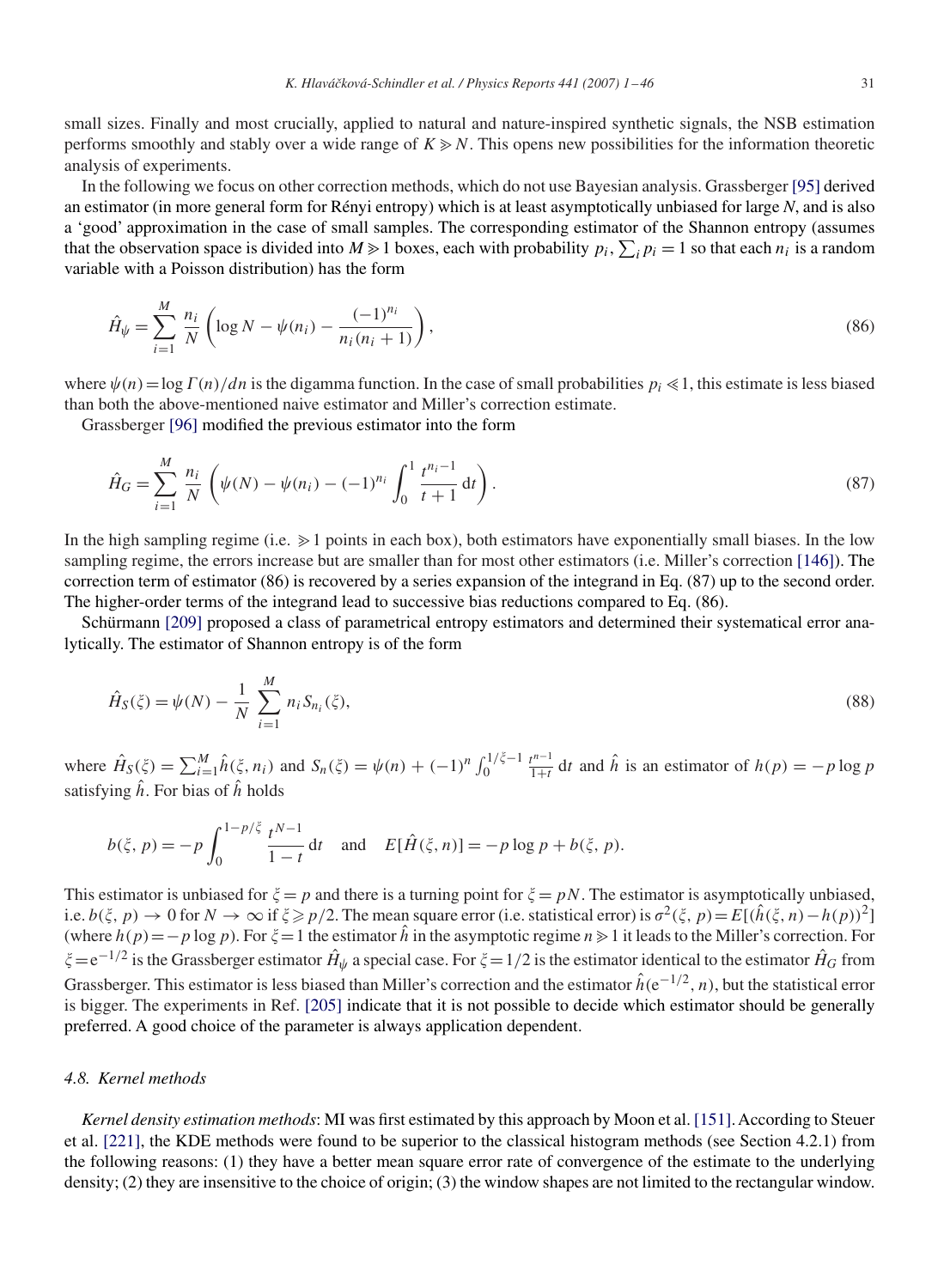Kernel density estimator introduced by Silverman [\[215\]](#page-45-0) in one-dimensional space is defined

$$
f(x) = \frac{1}{Nh} \sum_{i=1}^{N} K\left(\frac{x - x_i}{h}\right),\tag{89}
$$

where *h* is the kernel width parameter. Kernel function  $K(x)$  is required to be a (normalized) probability density function. It follows that also *f* itself is a probability density. The selection of *h* is crucial but the methods for selection of *h* are usually computationally intensive. Silverman suggests, as the optimal width *h* to use the one which minimizes the mean integrated square error, assuming the underlying distribution is Gaussian:

$$
h_{\text{opt}} = \left(\frac{4}{3N}^{1/5}\right)\sigma \approx (1.06\sigma N^{1/5}),\tag{90}
$$

where  $\sigma$  denotes the standard deviation of the data. For two-dimensional spaces, we use two-dimensional Gaussian kernel estimate

$$
F_g(x) = \frac{1}{2\pi N h^2} \sum_{i=1}^{N} \exp^{d_i(x, y)^2 / 2h^2},
$$
\n(91)

where  $d_i(x, y)$  is the Euclidean distance of  $(x, y)$  from  $(x_i, y_i)$ . According to Silverman [\[215\],](#page-45-0) under the assumption that the density  $F_g$  is Gaussian, an approximately optimal value is given by

$$
h_{\rm opt} \approx \sigma \bigg(\frac{4}{d+2}\bigg)^{1/(d+4)},\tag{92}
$$

where *d* is the dimension of the data set and *s* the average marginal standard deviation. Steuer et al. [\[221\]](#page-45-0) made objections against a straightforward introduction of a kernel density estimator into the logarithmic formula of MI. The reason is that kernel estimation can be used for a continuous form of MI while we are interested in the MI of discrete states. The discretization of the *(x, y)*-plane into infinitesimal bins corresponds to the continuous form of MI

$$
I(X,Y) = \int_X \int_Y f(x,y) \log \left( \frac{f(x,y)}{f(x)f(y)} \right) dx dy.
$$
\n(93)

But such a correspondence does not hold for the individual entropies used in the formula  $I(X, Y) = H(X) + H(Y)$  – *H(X, Y)*. The discretization introduced by numerical integration for computing the above integral does not correspond to the partition of data. It is shown in Ref. [\[221\]](#page-45-0) that the estimated MI is much less sensitive than the probability density itself.

*Generalized cross-redundancies*: Prichard and Theiler [\[182\]](#page-44-0) introduced a method to compute information theoretic functionals based on MI using correlation integrals. Correlation integrals were introduced by Grassberger and Procaccia [\[94\]](#page-42-0) as

$$
C_q(x,\epsilon) = \frac{1}{N^2} \sum_{i=1}^{N} \sum_{j=1}^{N} \Theta(\epsilon - \|x_i - x_j\|),
$$
\n(94)

where q is the order of the integral, N is the number of samples,  $\epsilon$  is the radius of the neighborhood and  $\Theta(x)$  is the Heaviside function. A similar work on correlation integrals is from Refs. [108,106]. Prichard and Theiler [\[182\]](#page-44-0) introduced the generalized redundancy

$$
I_q(x_1; x_2, l, \epsilon) = H_q(x_1(t), \epsilon) + H_q(x_2(t - l), \epsilon) - H_q(x_1(t), x_2(t - l), \epsilon),
$$
\n(95)

which is a time-lagged MI functional between  $x_1(t)$  and  $x_2(t - l)$  parametrized by  $\epsilon > 0$  and *q* which is the order of Rényi entropy. They were inspired by the work of Green and Savit [\[97\]](#page-42-0) on statistics quantifying dependencies between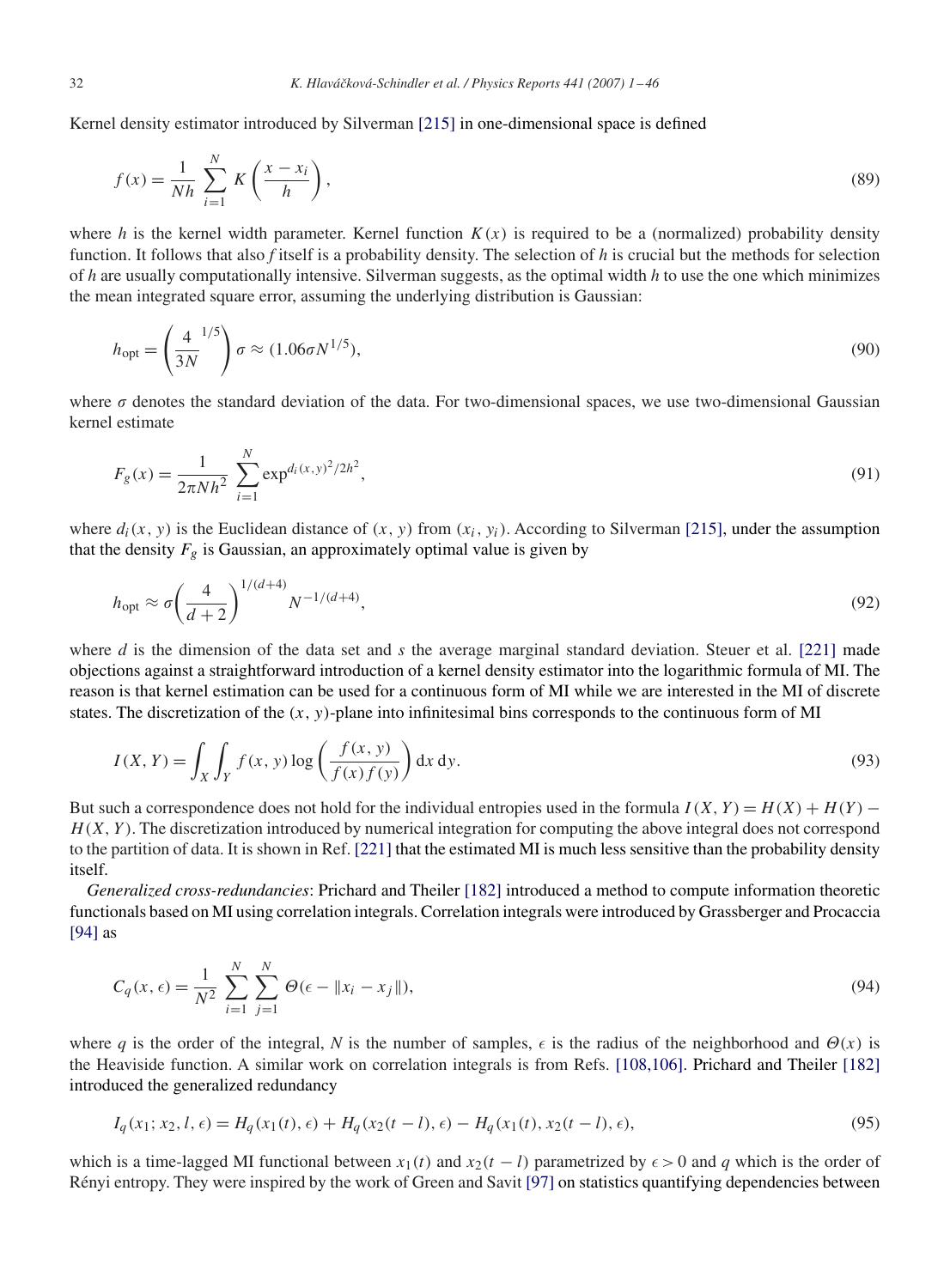variables. Setting  $q = 1$ , MI based on Shannon entropy is obtained. This cross-redundancy [\[182\]](#page-44-0) can be expressed using correlation integrals as

$$
I_q(x_1; x_2, l, \epsilon) = -\log_2 \frac{C_q(x_1(t), \epsilon)C_q(x_2(t-l), \epsilon)}{C_q((x_1(t), x_2(t-l)), \epsilon)}.
$$
\n(96)

*Entropy from maximum likelihood kernel density estimation*:Although both maximum likelihood methods and Parzen estimator were discussed already in the previous chapters, we will allow ourselves to present here these methods once more in the framework of multidimensional kernel methods. Schraudolph [\[205\]](#page-45-0) proposed an estimate of entropy based on KDE (Parzen window estimation). The underlying assumption is that the probability density *p(***y***)* of the generating process is a smoothed version of the empirical pdf of the sample. The estimate based on Parzen windows based on a sample of data *T* can be written as

$$
\hat{p}(\mathbf{y}) = \frac{1}{|T|} \sum_{\mathbf{y}_j \in T} K(\mathbf{y} - \mathbf{y}_j),\tag{97}
$$

where *K* is the kernel. This is an unbiased density estimate of the true density. The kernel used in the work [\[205\]](#page-45-0) is

$$
K(\mathbf{y}) = N(0, \Sigma) = \frac{\exp(-\frac{1}{2}\mathbf{y}^T \Sigma^{-1} \mathbf{y})}{(2\pi)^{n/2} |\Sigma|^{1/2}},
$$
\n(98)

with dimensionality *n* and the covariance matrix  $\Sigma$ . The obvious problem is the choice of the covariance matrix  $\Sigma$ : in one extreme the estimated pdf will converge to the form of the kernel regardless of the sample distribution and in the other extreme the estimated pdf is too dependent on the particular set of samples in *T* (thus inducing large variance in the estimate). A suitable kernel between these extremes can be found by the maximum likelihood method. An empirical estimate of the maximum likelihood kernel is the kernel which makes a second sample *S* drawn independently from the pdf  $p(\mathbf{v})$ . Usually, the logarithm of the maximum likelihood is maximized for numerical reasons

$$
\hat{L} = \log \prod_{\mathbf{y}_i \in S} \hat{p}(\mathbf{y}_i) = \sum_{\mathbf{y}_i \in S} \log \sum_{\mathbf{y}_j \in T} K(\mathbf{y}_i - \mathbf{y}_j) - |S| \log |T|.
$$
\n(99)

The estimated log-likelihood from formula (99) (which equals to formula (76) multiplied by −|*S*|) assumes two independent sample sets *S* and *T*. In practice, not enough data might be available to create separate sample sets *S* and *T*. The data is also likely to be quantized by some measurement process. Both of the above effects distort the shape of the log-likelihood function and thus can shift the position of the maximum. Schraudolph uses a technique called leave-one-out to ensure  $S \cap T = \emptyset$ . When estimating the pdf at the sample  $y_i$  the set  $T_i = S - \{y_i\}$  is used. This method ensures optimal use of the sample *T* while respecting the maximum likelihood requirement  $S \cap T = \emptyset$ . The quantization effect is mitigated by reintroducing the quantization noise into the kernel

$$
K(\mathbf{y}) = \frac{[\exp(-\frac{1}{2}(\mathbf{y}^T\mathbf{\Sigma}^{-1}\mathbf{y} + \kappa \mathbf{b}^T\mathbf{\Sigma}^{-1}\mathbf{b})]}{(2\pi)^{\frac{n}{2}}|\mathbf{\Sigma}|^{\frac{1}{2}}},
$$
(100)

where **b** is the vector of the quantization bin widths in each dimension and  $\kappa = \frac{1}{12}$  if the condition **y**  $\notin T$  holds.

Schraudolph [\[205\]](#page-45-0) showed how the maximum likelihood  $\hat{L}$  can be maximized using gradient ascent for a diagonal **-** matrix. Because the performance of standard gradient ascent is not satisfactory due to the shape of the *L*ˆ function, it is recommended to use exponentiated gradient ascent with step-size adaptation [\[205\].](#page-45-0) Using this approach, the convergence of the method has significantly improved.

Schraudolph also presents an EM algorithm variant (for the original EM algorithm see Ref. [\[107\]\)](#page-42-0), which has  $\Sigma$  as the only optimized variable, with fixed centers (i.e. data points  $y_i$ ). This is possible since the kernel used the problem can be understood as the estimation of a mixture of Gaussians. In the E-step, using a given  $\Sigma$ , so-called proximity factors  $\pi_{ij}$  are computed. The proximity factors indicate how is each data point  $\mathbf{y}_i$  responsible for the mixture *j*; they are estimated by

$$
\pi_{ij} = \frac{K(\mathbf{y}_i - \mathbf{y}_j)}{\sum_{\mathbf{y}_k \in T} K(\mathbf{y}_i - \mathbf{y}_k)}.
$$
\n(101)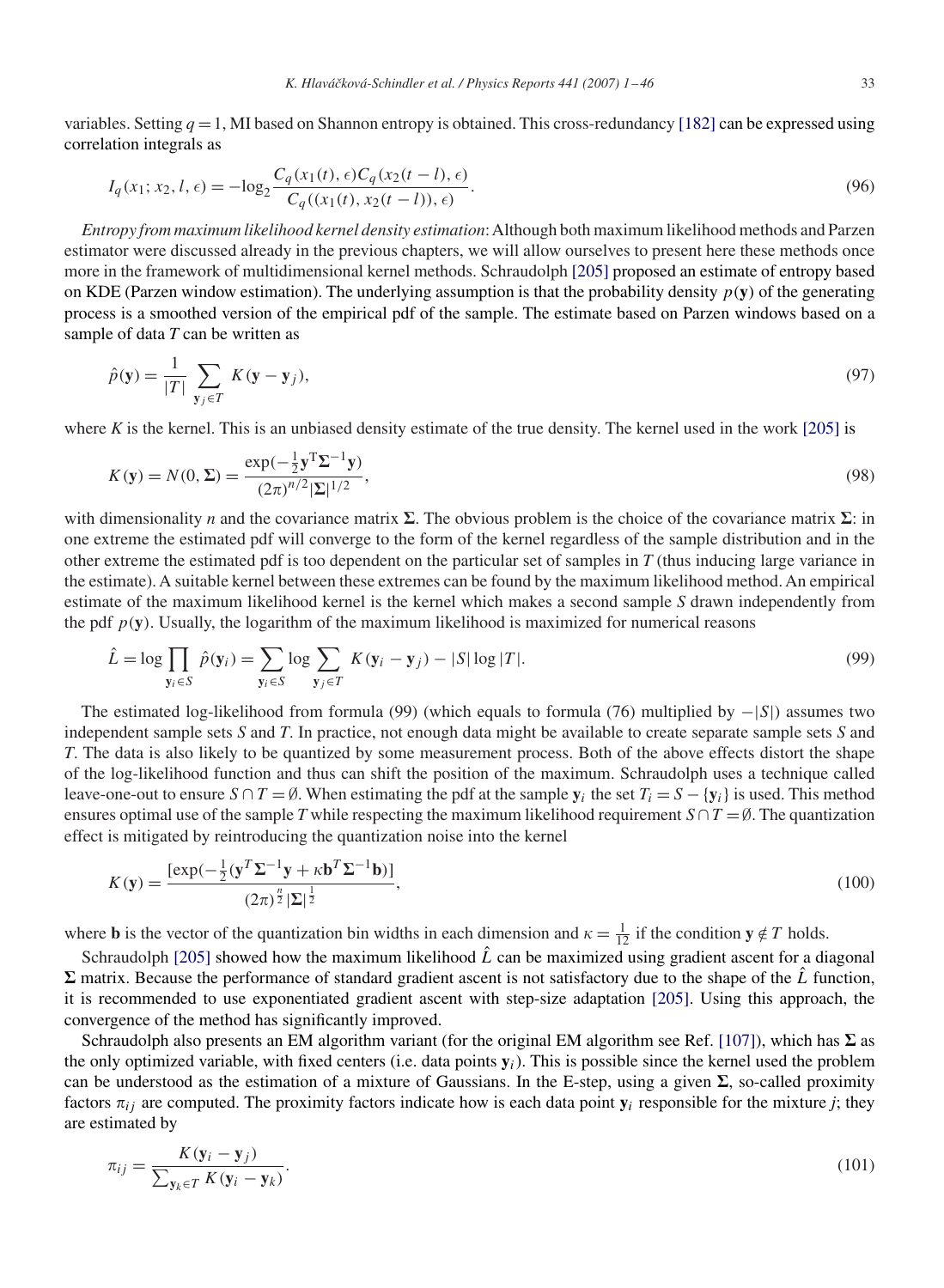<span id="page-33-0"></span>In the maximization step of the EM algorithm, the new covariance matrix is computed as the covariance of the proximity weighted data

$$
\Sigma = \frac{1}{|S|} \sum_{\mathbf{y}_i \in S} \sum_{\mathbf{y}_j \in T} \pi_{ij} (\mathbf{y}_i - \mathbf{y}_j) (\mathbf{y}_i - \mathbf{y}_j)^{\mathrm{T}}.
$$
\n(102)

The convergence of the algorithm is further improved by *overrelaxation*, where the covariance matrix is modified as

$$
\Sigma(t) = \Sigma(t)\Sigma^{-1}(t-1)\Sigma(t). \tag{103}
$$

It is recommended to use the covariance matrix of the entire sample (uniformly weighted) to initialize the EM algorithm.

An estimate of the Shannon entropy can be computed using the kernel density estimate defined above by formula (76).

#### *4.8.1. Transfer entropy*

The causality detection approach based on so-called transfer entropy [\[206\]](#page-45-0) was introduced and discussed in Section 2.4, showing that the expression for the transfer entropy (33) is equivalent to the conditional MI defined in the same set-up (dimensions, time lags). Here we remind again the paper of Schreiber [\[206\],](#page-45-0) now from the point of view of the estimation method.

Schreiber [\[206\]](#page-45-0) proposed to compute the transfer entropy using the correlation integrals [\[94\]](#page-42-0)

$$
\hat{p}_r(x_{n+1}, x_n, y_n) = \frac{1}{N} \sum_{n'} \Theta\left(r - \left| \begin{pmatrix} x_{n+1} - x_{n'+1} \\ x_n - x_{n'} \\ y_n - y_{n'} \end{pmatrix} \right| \right),\tag{104}
$$

where  $\Theta$  is a suitable kernel and  $|\cdot|$  is a norm. The generalized correlation integral based on time series  $x_n$ ,  $y_n$ approximates the probability measure  $p(i_{n+1}|i_n^{(k)}, j_n^{(l)})$ . The step kernel  $\Theta(x > 0) = 1$ ;  $\Theta(x \le 0) = 0$  and the maximum norm are used. It is recommended to exclude dynamically correlated pairs (e.g. using a Theiler window [\[231\]\)](#page-45-0).

The transfer entropy was tested on a lattice of 100 unidirectionally coupled Ulam maps (for the definition see e.g. Ref. [\[238\]\)](#page-45-0). The direction of information transfer was correctly shown. Moreover, the bifurcation points, where the behavior of the lattice changed, was identified. The analysis was done using  $10<sup>5</sup>$  data points in each series [\[206\].](#page-45-0)

Verdes [\[245\]](#page-45-0) proposed a modification of Schreiber's method which generalizes the above-mentioned correlation integral to non-cubic neighborhoods. Instead of using the standard neighborhood, which uses the same  $\epsilon$  value in each dimension, Verdes uses a neighborhood

$$
p^*(x_i, y_i, z_i) = \frac{1}{N_{\text{pairs}}} n(\Delta x_{ij} < \epsilon, \Delta y_{ij} < \Delta Y, z_{ij} < \delta_Z). \tag{105}
$$

Verdes conjectures that due to the limited amount of available data and noise in the data bounds, reasonable  $\delta y$  values from below and for large  $\delta_Y$  the conditioning has no effect; a possible choice of  $\delta_Y$  is

$$
\delta_Y = \arg \max \frac{n(\Delta x_{ij} < \epsilon, \Delta y_{ij} < \Delta_Y)}{n(\Delta y_{ij} < \delta_Y)}.\tag{106}
$$

The value for  $\delta_Z$  is selected analogically.

# **5. Parametric estimators**

No finite sample can determine density or the entropy directly. Therefore, some assumption about either the functional form of the density or about its smoothness can be appropriate in some cases. The most common approach is to assume that the density has a parametric form.

This approach is preferred when there is confidence that the pdf underlying the samples belongs to a known parametric family of pdf's. It is effective when the assumed parametric family is accurate but it is not appropriate in adaptation scenarios where the constantly changing pdf of the data under consideration may not lie in a simple parametric family.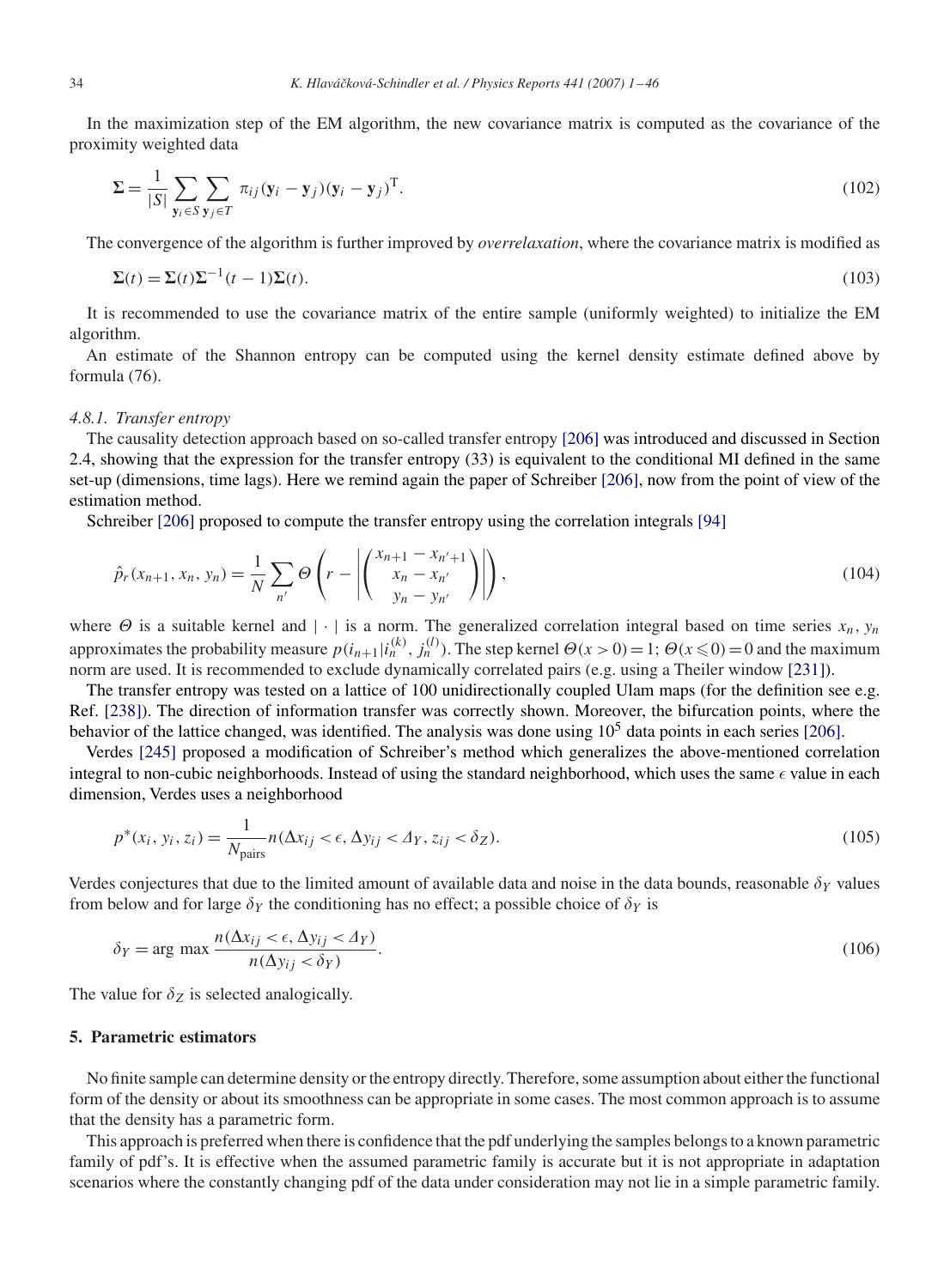<span id="page-34-0"></span>Then, it becomes necessary to estimate the entropy non-parametrically. Parametric entropy estimation is a two step process. First, the most probable density function is selected from the space of possible density functions. This often requires a search through parameter space (for example maximum likelihood methods). Second, the entropy of the most likely density is evaluated.

When the parametric assumption is violated, the resulting algorithms are incorrect. The most common assumption, that the data follow the Gaussian density, is especially restrictive. An entropy maximization technique that assumes that data are Gaussian, but operates on data drawn from a non-Gaussian density, may in fact end up minimizing entropy.

The popularity of the Gaussian function is based on three considerations: (1) finding the Gaussian that fits the data best is very easy, (2) the entropy of the Gaussian can be directly calculated from its variance, and (3) an affine transformation of a Gaussian random variable remains Gaussian. Entropy of a Gaussian density is  $h(X) = -E_X[\log g_\psi(x - \mu)] =$  $\frac{1}{2}$  log 2 exp  $\pi\psi$ , where  $g_{\psi}(x-\mu)$  is the Gaussian density with variance  $\psi$  and mean  $\mu$  and  $E_X$  is the expectation over the random variable *X*. It is well known that given a sample set *A*, the most likely Gaussian density has its mean the mean of *A* and as its variance the variance of *A*. As a result, if we assume that a random variable is Gaussian, its empirical entropy is proportional to the log of the sample variance. More simply, when the data is assumed Gaussian, maximizing entropy is equivalent to maximizing variance.

Schraudolph [\[204\]](#page-45-0) argues that one does not have to assume a particular shape for the density in order to set up a parametric model for entropy optimization: Let *X* be a continuous random variable with density  $P(x) = \text{Prob}[X = x]$ , and let *Y* be the linear function  $Y = \sigma X + \mu$ . Since the density of *Y* is given by  $P(x) = \text{Prob}[X = x] = p((y - \mu)/\sigma)/\sigma$ , its entropy is

$$
H(Y) = -E[\log(p(y - \mu)/\sigma/\sigma)] = -E[\log p(x) - \log \sigma] = H(X) + \log \sigma.
$$

That is, regardless of the shape of pdf  $p(x)$ , the entropy of a linear function of *X* scales with the log of the variance. Matching  $p(x)$  to empirical data with a linear transformation thus changes the model's entropy in proportion to the log-variance  $\log \sigma$  of the data.

## *5.1. Entropy expressions for multivariate distributions*

Verdugo Lazo and Rathie [\[246\]](#page-45-0) computed a table of explicit Shannon entropy expressions for many commonly used univariate continuous pdfs. Ahmed and Gokhale [\[4\]](#page-41-0) extended this table and results to the entropy of several families of multivariate distributions, including multivariate normal, normal, log-normal, logistic and Pareto distributions.

Consistent estimators for the parametric entropy of all the above-listed multivariate distributions can be formed by replacing the parameters with their consistent estimators (computed by Arnold [\[11\]\)](#page-41-0). Besides an explicit functional form or a smoothness condition for density estimation, one can assume that the pdf could be estimated, i.e. by a neural network of a given type. In this way we can define parametric neural network estimators for pdf and then consequently entropy estimation. Neural network entropy estimation was discussed already in Section 4.5.2 (since neural network approaches can be classified both as learning theory methods and parametric methods).

## *5.2. Entropy estimators by higher-order asymptotic expansions*

This class includes Fourier Expansion, Edgeworth Expansion and Gram–Charlier Expansion and other expansions [\[107\].](#page-42-0) We will discuss here only the last two. An earlier work applying the Gram–Charlier polynomial expansion to MI estimation for a blind separation algorithm is from Hua Yang and Amari [\[116\].](#page-43-0) They applied the Gram–Charlier expansion and the Edgeworth expansion (both to the fourth-order cumulants) to approximate the pdf of the outputs. Their computer simulations showed that Gram–Charlier expansion is superior to the Edgeworth expansion for blind separation.

# *5.2.1. Mutual information estimation by Gram–Charlier polynomial expansion*

Trappenberg et al. [\[234\]](#page-45-0) introduced a variable selection scheme to a statistical dependency test based on MI. They compared several methods for MI estimation, namely a standard (equally binned) histogram method (HG), an adaptive partitioning histogram method (AP) from Darbellay and Vajda [\[54\]](#page-42-0) and the MI estimation based on the Gram–Charlier polynomial expansion (GC) [\[35\].](#page-41-0)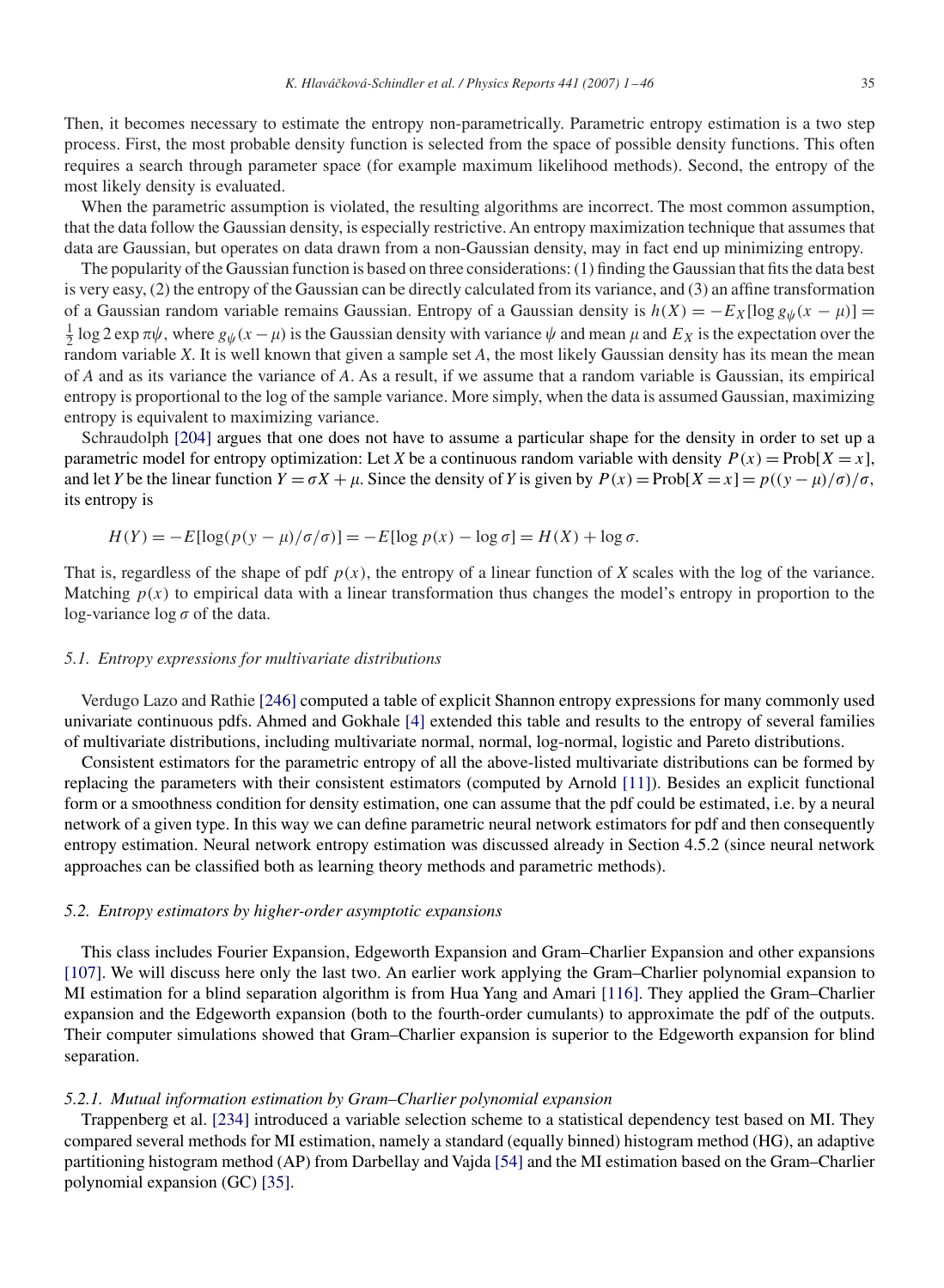<span id="page-35-0"></span>The CG method of MI estimation is based on the Gram–Charlier polynomial expansion of a probability density function derived by Blinnikov and Moessner [\[35\]](#page-41-0) in the form

$$
f(x) \approx \sum_{n=0}^{\infty} c_n \frac{d^n Z(x)}{dx^n},
$$
\n(107)

where  $Z(x) = \exp(-x^2/2)/\sqrt{2\pi}$  is a Gaussian function and  $c_n$  are factors that determine the weights of different order derivations of  $Z(x)$ . Using the truncated polynomial expansion for marginal pdf's, Amari et al. [\[6\]](#page-41-0) derived an approximation of the marginal entropy

$$
\hat{H}(x) = \frac{2e\pi}{2} - \frac{(k_3^x)^2}{2.3!} - \frac{(k_4^x)^2}{2.4!} + \frac{(5 \cdot k_3^x)^2 k_4^x}{8} + \frac{(k_4^x)^3}{16},\tag{108}
$$

where  $k_3^x$  and  $k_4^x$  are third- and fourth-order cumulants. Using the fourth-order Gram–Charlier expansion for twodimensional joint pdf, Akaho et al. [\[5\]](#page-41-0) derived the joint entropy

$$
H(x, y) = H(r, s) + \frac{1}{2}\log(1 - \rho^2),\tag{109}
$$

where  $\rho = E[xy]$ , r and s are a linear combination of x and y,  $\begin{bmatrix} r \\ s \end{bmatrix} = \begin{bmatrix} c^+ & c^- \\ c^- & c^+ \end{bmatrix} \begin{bmatrix} x \\ y \end{bmatrix} c^+ = [(1+\rho)^{-1/2} + (1-\rho)^{-1/2}]/2$ ,  $c^- = [(1+\rho)^{-1/2} - (1-\rho)^{-1/2}]/2$  and  $\hat{H}(r,s) = 1 + \log 2\pi - \frac{1}{2\cdot 3!}[(\beta_{3,0})^2 + 3(\beta_{2,1})^2 + 3(\beta_{1,2})^2 + (\beta_{0,3})^2]$  $\frac{1}{2.4!}[(\beta_{4,0})^2 + 4(\beta_{3,1})^2 + 6(\beta_{2,2})^2 + 4(\beta_{1,3})^2 + (\beta_{0,4})^2]$  where  $\beta_{k,l} = E\{r^k s^l\} - \beta_0^{k,l}$ ,

$$
\beta_0^{k,l} = \begin{cases} 3 & k = 4 \text{ or } l = 4 \\ 1 & k = l = 2 \\ 0 & \text{otherwise.} \end{cases} \tag{110}
$$

MI can then be calculated from these estimates using formula (12), which corresponds to a polynomial of high-order cumulants.

The comparison of these three MI estimators can be summarized as follows: The advantage of MI estimation with Gram–Charlier expansion is that it only calculates the expectation value of different powers of the samples. Thus, it is fast and easy to calculate. The disadvantage of the GC method is that the estimate might suffer from the truncation of the expansion in the case of non-Gaussian signals and result into the underestimation of MI. The histogram-based methods are in this sense more general than polynomial expansion-based methods because they are less sensitive to the bin partitioning. A rough partitioning might result in bias towards high MI, while fine-grained partitions might result in underestimating MI. A good choice of bin width is particularly important for MI estimation as the regions with low data densities carry large information content (such as the tails of a distribution).

# *5.2.2. Edgeworth approximation of entropy and mutual information*

The Edgeworth expansion, similarly as the Charlier–Gram expansion approximates a probability distribution in terms of its cumulants. According to Hall [\[104\],](#page-42-0) it provides in general accurate approximations to the finite-sample distribution and can be used in deriving the higher-order accuracy of the bootstrap methods. The advantage of the Edgeworth series with respect to the Gram–Charlier series is that the error is controlled, so it is a true asymptotic expansion. Edgeworth expansion is consistent, i.e. in infinity converges to the function which it expands, Cramer [\[52\].](#page-41-0)

The Edgeworth expansion of a function is estimated in terms of a known distribution *f* with the same pdf as the function to be approximated, and cumulants  $\kappa_i$ . The density f is generally chosen to be that of normal distribution. Here we mention the definition of the Edgeworth expansion for multivariate density  $p(v)$ ,  $v \in R^d$  and up to the fifth order about its best normal estimate  $\phi_p(v)$  (i.e. with the same mean and covariance matrix as *p*) and corresponding multivariate entropy  $H(p)$  is it was used in Ref. [\[242\]:](#page-45-0)

$$
p(v) \approx \phi_p(v)(1 + (1/3!) \sum_{i,j,k} \kappa^{i,j,k} h_{ijk}(v) + \kappa)
$$
\n(111)

with the *ijk*-th Hermite polynomial and  $\kappa^{i,j,k} = \kappa^{ijk}/(s_i^2 s_j^2 s_k^2)^{-1/2}$  where  $\kappa^{ijk}$  is the sample third cumulant over input dimensions *i, j, k,* and  $s_i$  the sample second central moment over input dimension *i*. The term  $\kappa$  collects the terms in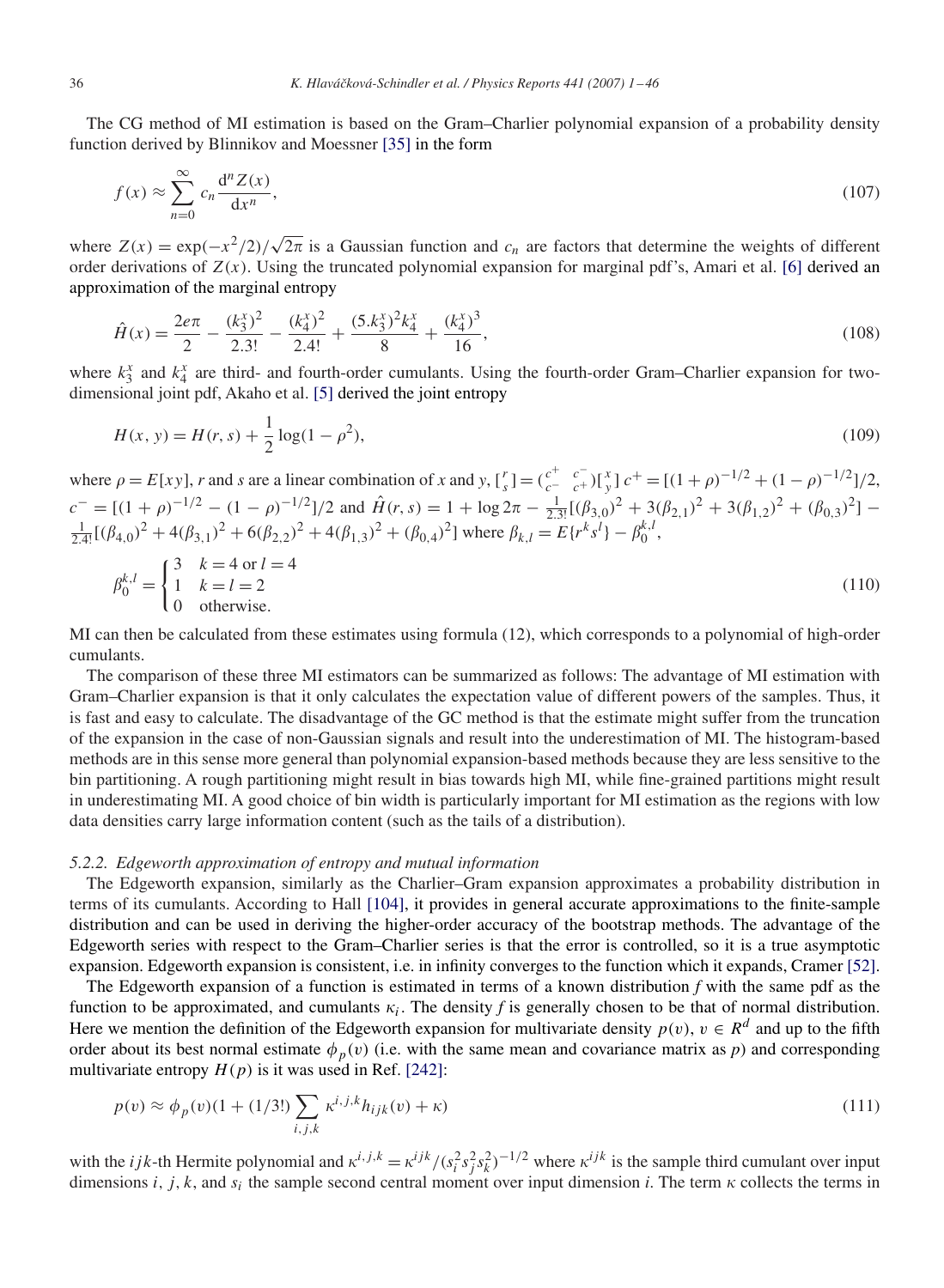*hijkl* and *hijklpq* that are dropped out in the first-order entropy derivation below. (For the precise calculation of the terms of expansion we refer the reader to Blinnikov and Moessner [\[35\]\)](#page-41-0). Since the differential entropy  $H(p) = H(\phi_p) - J(p)$ , with *J* neg-entropy, the  $H(p)$  can be approximated as [\[242\]](#page-45-0)

$$
H(p) \approx H(\phi_p) - \frac{1}{12} \left[ \sum_{i=1}^d (\kappa^{i,i,i})^2 + 3 \sum_{i,j=1, i \neq j}^d (\kappa^{i,i,j})^2 + \frac{1}{6} \left( \sum_{i,j,k=1, i < j < k}^d (\kappa^{i,j,k})^2 \right) \right],
$$
(112)

which converges on the order of  $O(N^{-2})$  with *N* number of data points. The term  $H(\phi_p)$  is the expression for the *d*-dimensional entropy:  $H(\phi_p) = 0.5 \log |\sum_i | + \frac{d}{2} \log 2\pi + \frac{d}{2}$ , where || denotes determinant.

To our best knowledge, the first application of Edgeworth expansions for neg-entropy in the univariate case in the literature was proposed in Ref. [\[122\]](#page-43-0) and was generalized for multivariate case and for entropy and Kullback–Leibler distance in Ref. [\[141\].](#page-43-0)

The Edgeworth approximations for the KLD and neg-entropy in the experiments of Lin et al. [\[141\]](#page-43-0) required in the simulations that the distributions *p* and  $p^0$  are not far from the Gaussian distribution [\[103\]](#page-42-0) (to avoid a big approximation error). In the case of differential entropy, one can get it from KLD by using the formula  $H(X) = H(p) = H(\phi_n)$  –  $K(p, \phi_p)$ , where  $H(X)$  is given by Eq. (6) and *p* is distribution of the random event. So by using KLD, one can also obtain differential entropy.

To summarize, to approximate both KLD and differential entropy, and consequently MI by Edgeworth expansion makes sense only for "close"-to-Gaussian distributions. On the other hand, differential entropy by the Edgeworth expansion avoids the density estimation problems. Furthermore, the order of Edgeworth approximation of differential entropy is  $O(N^{-3/2})$  and for KLD  $O(N^{-1/2})$ , while the density method approximation is of order  $O(N^{-1/2})$  where *N* is size of processed sample. The density estimation cannot be used for differential entropy and KLD estimation for dimension  $d > 2$  (because of its speed), while the Edgeworth expansion of neg-entropy produces very good approximations also for more-dimensional Gaussian distributions [\[141\].](#page-43-0) Furthermore, the error rate of the histogram estimator depends not only on sample size *N* but also on the choice of the bandwidth value *h*; the total error is  $O(h^2) + O(N^{-1/2})$ [\[103\].](#page-42-0) In the case of histogram, density and kernel estimation, the error is *O(N*−1*/*2*)* for dimension *d <* 3. The kernel estimator is much less sensitive to choices of the bandwidth *h* compared to the histogram estimator.

Finally, both the differential entropy and KLD estimator by Edgeworth expansion can be evaluated for distributions of arbitrary dimension, while the other three mentioned methods can be practically applied only to low-dimensional distributions  $(d \leq 3)$ .

It appears from the above that the most important advantage of the Edgeworth expansion is its applicability in multidimensional spaces. On the other hand, it has the following drawbacks: (1) its behavior on probability distributions that differ significantly from Gaussian distribution and (2) the EE approximation can give approximation of pdf having negative values [\[190\].](#page-44-0) Gaztanga et al. [\[83\]](#page-42-0) addressed the negativity problem by exploring expansions around such pdfs, which would yield positive densities when the variance is large enough and proposed to use Gamma probability function (the Gamma pdf, also called negative binomial or Pearson Type 3 (PT3) arises from the  $\chi^2$  distribution with *N* degrees of freedom, where  $1/\rho^2 = N/2$  is taken to be a continuous parameter the Gamma pdf). Gamma expansion has, by construction, the exponential tails and a better general behavior than the Edgeworth expansion, both with respect to the positivity of approximating pdf and the approximation error. The experiments in Ref. [\[83\]](#page-42-0) confirmed that the Gaussian EE has tails dropping quickly to zero as the underlying Gaussian pdf, while the Gamma EE has exponential-type tails. Differences in both expansions might be slight, especially around the peak of pdf, as to the first order both expansions are formally equivalent. Therefore, which one best fits the data set is a matter of careful data analysis. The Gamma EE is a real competitor to the Gaussian EE as it can be generalized to multivariate case.

A multivariate case of the Gaussian EE expansion estimate of differential entropy and MI was experimentally compared to the following methods in Ref. [\[241\]:](#page-45-0) 1-spacings from Ref. [\[101\],](#page-42-0) Parzen window plug-in estimate from Ref. [\[3\]](#page-41-0) and KL and KSG method [135,136]. The Edgeworth expansion up to the order three was used and comparisons were performed on the normal and exponential distributions. Each distribution was considered along each dimension and size of the data sample. The best performance results were achieved for the KSG method, the EE method was since it was biased for the exponential distribution.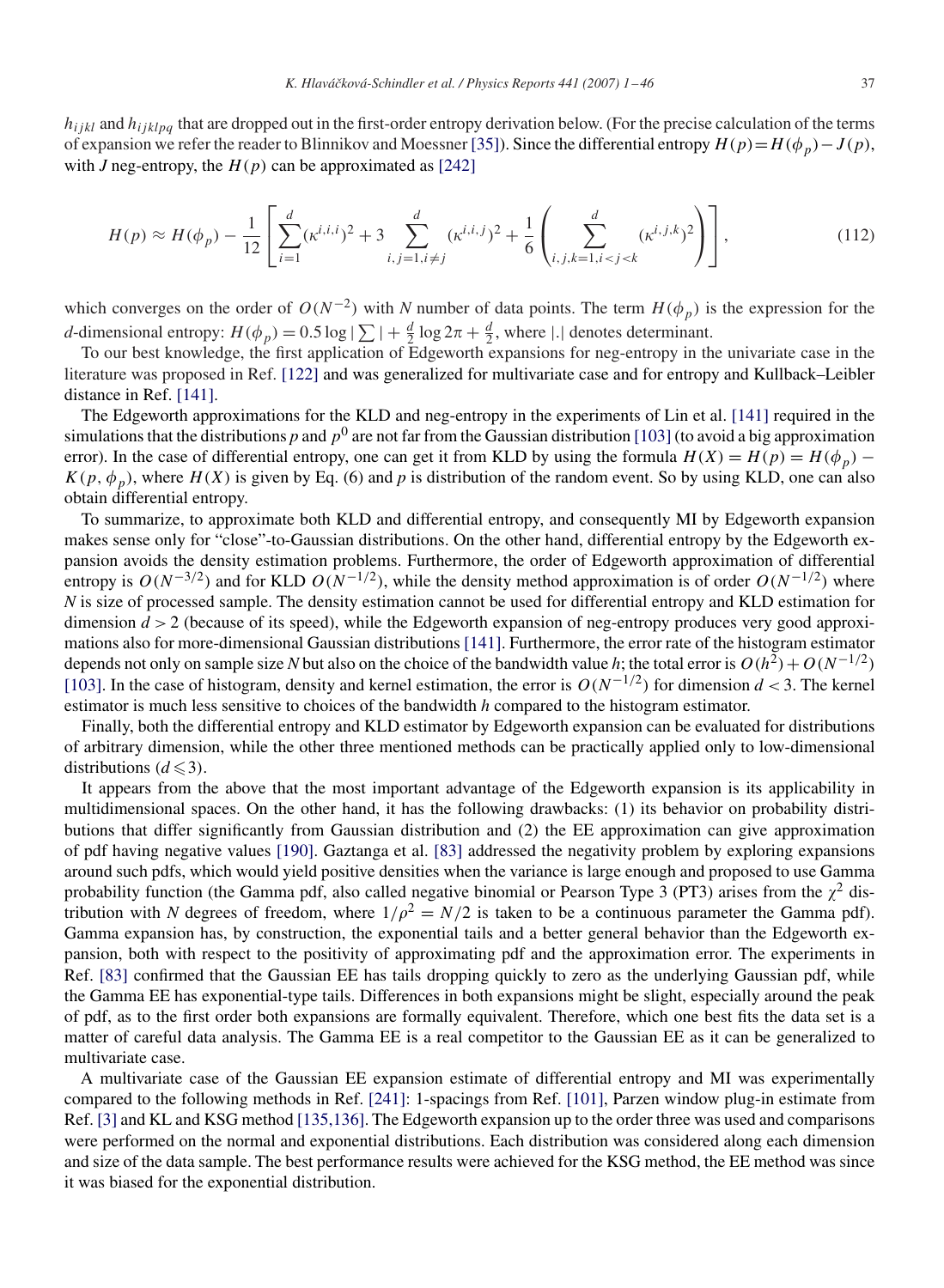# <span id="page-37-0"></span>**6. Generalized Granger causality**

The classical approach of Granger causality as mentioned in Section 1.2 is intuitively based on the temporal properties, i.e. the past and present may cause the future but the future cannot cause the past [\[88\].](#page-42-0) Accordingly, the causality is expressed in terms of predictability: if the time series *Y* causally influences the time series *X*, then the knowledge of the past values of *X* and *Y* would improve a prediction of the present value of *X* compared to the knowledge of the past values of *X* alone. The causal influence in the opposite direction can likewise be checked by reversing the role of the two time series. Although this principle was originally formulated for wide classes of systems, both linear and nonlinear systems, the autoregressive modeling framework (Eq. (1)) proposed by Granger was basically a linear model, and such a choice was made primarily due to practical reasons [\[90\].](#page-42-0) Therefore, its direct application to nonlinear systems may or may not be appropriate. In the following subsection, we discuss some recent methods to extend the Granger's concept to nonlinear cases.

#### *6.1. Nonlinear Granger causality*

Ancona et al. [\[7\]](#page-41-0) extended Granger causality definition to nonlinear bivariate time series. To define linear Granger causality [\[88\],](#page-42-0) the vector autoregressive model (VAR) (for two series *x* and *y*) is used, which considers the time series *x* as a vector-weighted sum of both series **X** and **Y** (similarly for *x*) and AR ( $x = V_1$ **.X** and  $y = V_2$ **.Y**,  $V_1$  and  $V_2$  to be estimated by least square fit). A directionality index is introduced measuring the unidirectional, bidirectional influence or uncorrelation. The index

$$
D = \frac{c_2 - c_1}{c_1 + c_2} \tag{113}
$$

(where  $c_1 = \epsilon_x - \epsilon_{xy}$  and  $c_2 = \epsilon_y - \epsilon_{yx}$ ) varies from 1 in the case of unidirectional influence  $(x \to y)$  to  $-1$  in the opposite case  $(y \to x)$ , with the intermediate values corresponding to bidirectional influence. According to this definition of causality, the following property holds for sufficiently large  $M$  ( $M = N - m$ ,  $N$  is the length of the time series, *m* the order of the model).

If the first time series Y is uncorrelated with X and x then  $\epsilon_x = \epsilon_{xy}$  (where  $\epsilon_x$  is the estimate of the variance of  $x - V_1$ .**X**,  $V_1$ .**X** is prediction of x, similarly  $\epsilon_y$  is the estimate of the variance of  $y - V_2$ .**Y**,  $V_2$ .**Y** is prediction of y;  $\epsilon_{xy}$  and  $\epsilon_{yx}$  are the prediction errors of the VAR model, defined as the estimated variance of  $x - W_{11}$ .  $X - W_{12}$ . Y and  $y - W_{21}$ .**X** − **W**<sub>22</sub>.**Y**, respectively). This means that in this case VAR and AR modelings of the *x<sub>i</sub>* time series coincide. Analogously, if **X** is uncorrelated with **Y** and *y* then  $\epsilon_y = \epsilon_{yx}$ . These properties are fundamental and make the linear prediction approach suitable to evaluate causality. On the other hand, for nonlinear systems higher-order correlations may be relevant.

Ancona et al. proposed that any prediction scheme providing a nonlinear extension of Granger causality should satisfy the following property: (P1) *if* **Y** *is statistically independent of* **X** and *x*, then  $\epsilon_x = \epsilon_{xy}$ ; *if* **X** *is statistically independent of* **Y** and y, then  $\epsilon_y = \epsilon_{yx}$ . The approach applying locally linear models suggested by Hua-Yang and Amari [\[114\]](#page-43-0) for evaluation of nonlinear causality needs very long time series to satisfy *P*1. To construct a method working effectively on moderately long time series, the problem of extending Granger causality can be formulated as finding classes of nonlinear models satisfying property *P*1. Radial basis function method (RBF) [\[42\]](#page-41-0) is suggested to be applied to the family of models given by

$$
x = \mathbf{w}_{11}.\mathbf{\Phi}(\mathbf{X}) + \mathbf{w}_{12}.\mathbf{\Psi}(\mathbf{Y}),
$$
  
\n
$$
y = \mathbf{w}_{21}.\mathbf{\Phi}(\mathbf{X}) + \mathbf{w}_{22}.\mathbf{\Psi}(\mathbf{Y}),
$$
\n(114)

where  $\{w\}$  are four *n*-dimensional real vectors,  $\Phi = (\phi_1, \ldots, \phi_n)$  are *n* given nonlinear real functions of *m* variables, and  $\Psi = (\psi_1, \dots, \psi_n)$  are *n* other real functions of *m* variables. The prediction errors are given by empirical risks

$$
\epsilon_{xy} = \frac{1}{M} \sum_{k=1} M[x^k - \mathbf{w}_{11} \Phi(\mathbf{X}^k) - \mathbf{w}_{12} \Psi(\mathbf{Y}^k)]^2,
$$
  
\n
$$
\epsilon_{yx} = \frac{1}{M} \sum_{k=1} M[y^k - \mathbf{w}_{21} \Phi(\mathbf{X}^k) - \mathbf{w}_{22} \Psi(\mathbf{Y}^k)]^2.
$$
\n(115)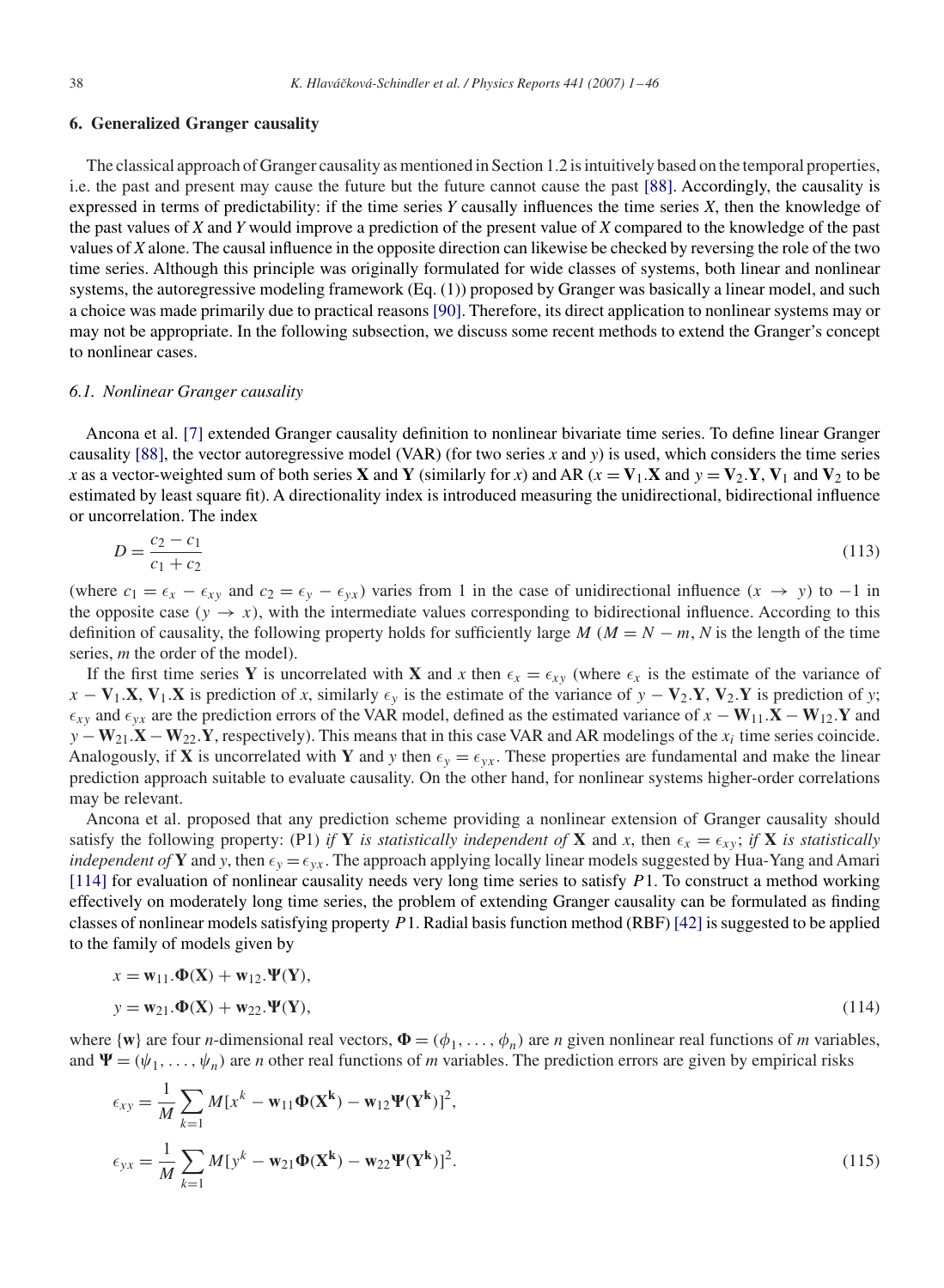<span id="page-38-0"></span>Fixed  $M \ge n$  where *n* is the number of centers  ${\{\hat{\mathbf{X}}^{\rho}\}}_{\rho=1}^n$  in the space of **X** vectors, are determined by a clustering (or other) procedure applied to data  $\{X\}_{k=1}^M$ . Analogously, *n* centers  $\{\hat{Y}^\rho\}_{\rho=1}^n$  in the space of Y vectors, are determined by a clustering applied to data  $\{Y\}_{k=1}^M$ . Ancona et al. suggest to choose

$$
\phi_{\rho}(\mathbf{X}) = \exp(-\|\mathbf{X} - \hat{\mathbf{X}}^{\rho}\|^2 / 2\sigma^2), \quad \rho = 1, \dots, n,
$$
\n(116)

$$
\psi_{\rho}(\mathbf{Y}) = \exp(-\|\mathbf{Y} - \hat{\mathbf{Y}}^{\rho}\|^2 / 2\sigma^2), \quad \rho = 1, \dots, n,
$$
\n(117)

where  $\rho$  is a fixed parameter, whose order of magnitude is the average spacing between the centers. The centers  $\hat{\mathbf{X}}^{\rho}$  are prototypes of the **X** variable. Functions  $\phi$  measure the similarity to these typical patterns, analogously,  $\psi$  measure the similarity to typical patterns of **Y**.

The method was tested on chaotic maps and on time series of heart rate and breath rate of a sleeping human suffering from sleep apnea. There is a growing evidence that suggests a causal link between sleep apnea and cardiovascular disease. This data set has been already analyzed by Schreiber [\[206\],](#page-45-0) measuring the rate of information flow (transfer entropy), and a stronger flow of information from the heart rate to the breath rate was found. In this example, the rate of information flow entropy and Granger nonlinear causality give consistent results. Both these quantities, in the end, measure the departure from the generalized Markov property [\[206\].](#page-45-0) The results in Ref. [\[7\]](#page-41-0) showed that the value of the directionality index *D* may in some cases be very sensitive to statistical fluctuations, especially when the interdependence is weak.

According to Ancona et al., the standard RBF model of bivariate time series in comparison to formula (115) (as described by Bishop [\[34\]\)](#page-41-0) does not satisfy in general property *P*1 and therefore is not suited to evaluate causality. Ancona and Stramaglia [\[8\]](#page-41-0) argued that not all nonlinear prediction schemes are suitable to evaluate causality between two time series, since they should be invariant if statistically independent variables are added to the set of input variables. This property guarantees that, at least asymptotically, one would be able to recognize variables without causality relationship. Marinazzo et al. [\[143\]](#page-43-0) used the theoretical results from Ref. [\[8\]](#page-41-0) to find the largest class of RBF models suitable to evaluate causality, and in this sense they extended the results of Ref. [\[8\].](#page-41-0) Moreover, they showed the application of causality to the analysis of cardio-circulatory interaction and studied the mutual influences in inhibitory and excitatory model neurons.

#### *6.2. Non-parametric Granger causality*

Despite the computational benefit of model-based (linear and/or nonlinear) Granger causality approaches, it should be noted that the selected model must be appropriately matched to the underlying dynamics, otherwise model misspecification would arise, leading to spurious causality values. A suitable alternative would be to adopt non-parametric approaches which are free from model mismatch problems. Since the topic of this paper is causality based on information theory, we discuss primarily those nonparametric approaches which can be expressed in the information theoretic terms.

Let us first reformulate the Granger causality in information theoretic terms [64,62]: For a pair of stationary, weakly dependent, bivariate time series  $\{X_t, Y_t\}$ , *Y* is a Granger cause of *X* if the distribution of  $X_t$  given past observations of *X* and *Y* differs from the distribution of  $X_t$  given past observations of *X* only. Thus  $\{Y_t\}$  is a Granger cause of  $\{X_t\}$  if

$$
F_{X_{t+1}}(x|F_X(t), F_Y(t)) \neq F_{X_{t+1}}(x|F_X(t)),
$$
\n(118)

where  $F_{X_{t+1}}$  represents the cumulative distribution function of  $X_{t+1}$  given *F*, and  $F_X(t)$  and  $F_Y(t)$  represents the information contained in past observations of *X* and *Y* up to and including time *t*.

Given two time series, the delay vectors are first constructed as follows:  $\mathbf{X}_t = (X_t, X_{t-\tau_x}, \ldots, X_{t-\tau_x(d_x-1)})$ , and  $\mathbf{Y}_t =$  $(Y_t, Y_{t-\tau_y}, \ldots, Y_{t-\tau_y(d_y-1)})$  where time delays are  $\tau_x$  and  $\tau_y$ , and embedding dimensions are  $d_x$  and  $d_y$ , respectively. The idea of the Granger causality is to quantify the additional amount of information on  $X_{t+1}$  contained in  $Y_t$ , given  $X_t$ .

Now, the average amount of information which a random variable *X* contains about another random variable *Y* can be expressed in terms of generalized correlation integrals (see the equivalent Eq. (9)) as

$$
I_q(X, Y) = \log C_q(X, Y) - \log C_q(X) - \log C_q(Y),
$$
\n(119)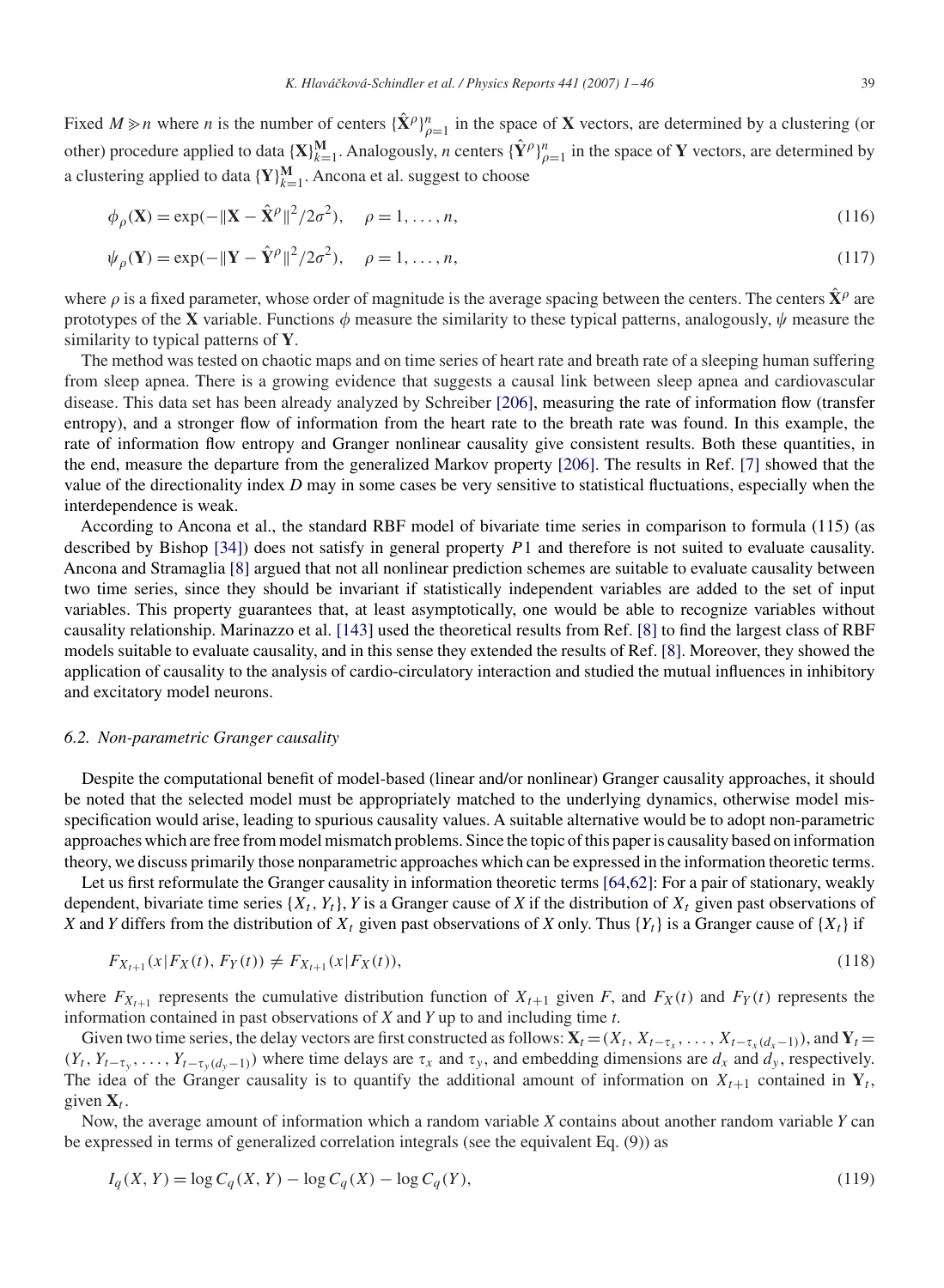where the generalized correlation integral [\[94\],](#page-42-0)  $C_q$  can be estimated by

$$
C_q(\mathbf{X}, \epsilon) = \frac{1}{N(N-1)^{q-1}} \sum_{j=1}^N \left[ \sum_{i \neq j} \Theta(\|X_j - X_i\| - \epsilon) \right]^{q-1};
$$
\n(120)

 $\Theta$  is the Heaviside function,  $\|.\|$  a norm and the last term is related to KDE.  $C_2(X, \epsilon)$  is simply the probability that a distance between two independent realizations of *X* is smaller than or equal to  $\epsilon$ . For computational ease,  $q = 2$ is preferred [\[62\],](#page-42-0) though  $q = 1$  is also used elsewhere [\[45\].](#page-41-0) We refer the interested readers to Refs. [45,182] for computational and statistical properties of correlation integral with different choices of order (*q*) and the length scale  $(\epsilon)$ . For visual clarity, both of these indices are omitted from the following equations.

Now, the amount of information about  $X_{t+1}$  contained in both  $X_t$  and  $Y_t$  will be:

$$
I(\mathbf{X}_t, \mathbf{Y}_t; X_{t+1}) = \log C(\mathbf{X}_t, \mathbf{Y}_t, X_{t+1}) - \log C(\mathbf{X}_t, \mathbf{Y}_t) - \log C(X_{t+1}),
$$
\n(121)

whereas the amount of information of  $X_{t+1}$  contained in  $X_t$  is

$$
I(\mathbf{X}_t; X_{t+1}) = \log C(\mathbf{X}_t, X_{t+1}) - \log C(\mathbf{X}_t) - \log C(X_{t+1}).
$$
\n(122)

Given the past values of *X* at any specific time instant *t*, if past values of *Y* does not contain any information about the future values of *X*, then  $I(X_t, Y_t; X_{t+1}) = I(X_t; X_{t+1})$ , otherwise when the past values of *Y* do contain information about the future, the following inequality  $I(\mathbf{X}_t, \mathbf{Y}_t; X_{t+1}) > I(\mathbf{X}_t; X_{t+1})$  is expected.

Accordingly, the extra amount of information that  $Y_t$  contains about  $X_{t+1}$  in addition to the information already contained in  $\mathbf{X}_t$  will be Eqs. (121)–(122) which provides the information-theoretic measure of Granger causality:

$$
I_{Y \to X}^{\rm GC} = I(\mathbf{X}_t, \mathbf{Y}_t; X_{t+1}) - I(\mathbf{X}_t; X_{t+1})
$$
  
= log C(\mathbf{X}\_t, \mathbf{Y}\_t, X\_{t+1}) - log C(\mathbf{X}\_t, X\_{t+1}) - log C(\mathbf{X}\_t, \mathbf{Y}\_t) + log C(\mathbf{X}\_t). (123)

In order to obtain the statistical significance, bootstrapping procedure is recommended to check if the statistic is significantly larger than zero [62,115].

Here the causality measure is based on conditional entropy, and unlike mutual or time-lagged information measures, can distinguish actually transported information from that produced as a response to a common driver or past history [86,206]. Interestingly, these entropies can be expressed in terms of generalized correlation integrals whose nonparametric estimation is well known. Correlation integrals are routinely employed in nonlinear time series analysis [\[1\].](#page-41-0) Additionally, correlation integral based entropies require minimal assumptions about the underlying dynamics of the systems and the nature of their coupling, thus the applications of these entropies are no longer restricted to deterministic systems but are suitable for any arbitrary, stationary and weakly mixing systems [\[182\].](#page-44-0)

Correlation integral based non-parametric Granger causality test was originally proposed by Baek and Brock [\[14\]](#page-41-0) and then later modified by Hiemstra and Jones [\[110\]](#page-43-0) in the field of econometrics. They proposed the test statistic as

$$
T_{Y \to X}^{\text{GC}} = \frac{C(\mathbf{X}_t, \mathbf{Y}_t; X_{t+1})}{C(\mathbf{X}_t, \mathbf{Y}_t)} - \frac{C(\mathbf{X}_t, X_{t+1})}{C(\mathbf{X}_t)}.
$$
\n(124)

The null hypothesis—*Y* is not Granger causing *X*—could be rejected if  $T$ <sup>GC</sup> is too large because higher values of *T* GC are expected when past observations of*Y* contain information about future observations of *X*. *T* GC has some initial bias since it depends on the length *N* of the series [\[14\]](#page-41-0) but it was shown [\[110\]](#page-43-0) that asymptotically the statistic under the null hypothesis is normally distributed. However, one has to be careful in accepting the null hypothesis by using this statistic for real data applications [\[65\].](#page-42-0)

Both statistic,  $I^{GC}$  and  $\overline{T}^{GC}$ , are closely related (compare Eq. (124) to Eq. (123)), however, there is no one-to-one mapping between the outcomes of two statistic.Additionally, the statistical significance of the two statistic are measured in different ways, one by using Monte Carlo bootstrapping and the other by asymptotical distribution theory.

It is worth mentioning that both statistics neither provide any specific information about the nature (linear or nonlinear) nor the sign (positive or negative influence) of the causality. For *I*<sup>GC</sup> statistic, one could calculate the linearized version on the basis of redundancies as proposed by Paluš [\[161\]](#page-44-0) (see also Ref. [\[45\]\)](#page-41-0) which reflects only the dependence contained in the linear correlation matrix (of the variables which are assumed to be Gaussian). If the general statistic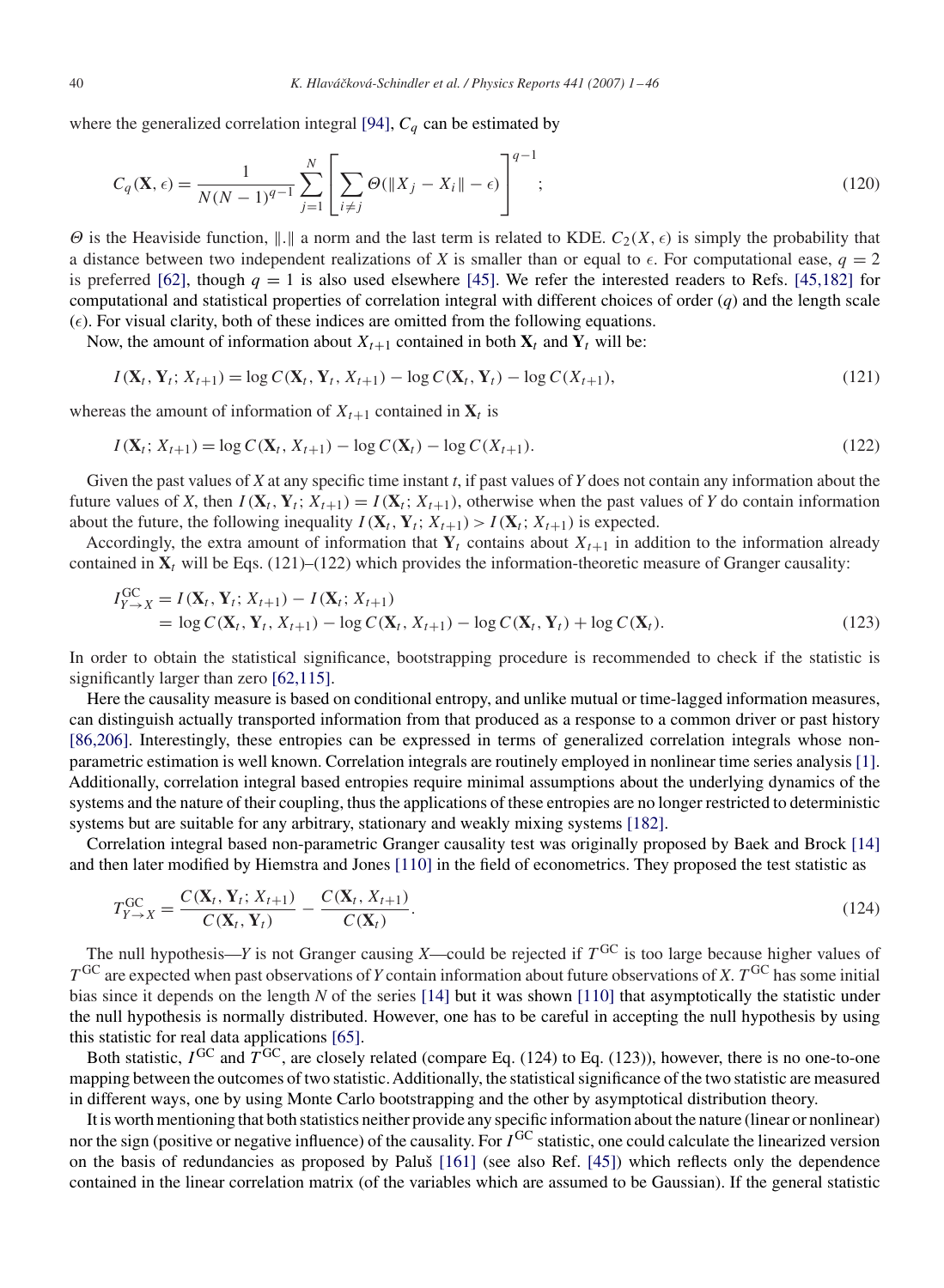<span id="page-40-0"></span>*I*<sup>GC</sup> passes the test of significance, then its linearized counterpart is subject to test; if the linear version indicates a significant causality, then the causal influence is most probably due to a linear Gaussian process, otherwise a nonlinear type of causal influence can be inferred. For T<sup>GC</sup> statistic, one could use the residuals from the linear autoregressive model fit to the two time series and any remaining incremental predictive power of one residual series for another can be considered nonlinear [\[14\].](#page-41-0)

The  $T<sup>GC</sup>$  statistic was applied primarily in the field of econometrics and finance, for example, an unidirectional information flow from relative money supply to exchange rate in European Monetary System [\[142\],](#page-43-0) bidirectional causality between daily stock returns and trading volume in Korean market [\[214\]](#page-45-0) where as volume Granger causes returns for Standard and Poor's index [\[65\]](#page-42-0) (but see also their result of weakening this influence on the basis of a modified test statistic), bi-directional causality between volume and volatility in the New York Stock Exchange [\[41\],](#page-41-0) to name a few.

On the other hand, *I*<sub>GC</sub> statistic is relatively new but has been applied to wide classes of systems, from climatological [\[63\],](#page-42-0) cardiological [\[115\],](#page-43-0) to neurophysiological ones [\[45\].](#page-41-0)

Other alternative nonparametric tests, such as non-causality test based on additive models proposed by Bell et al. [\[23\],](#page-41-0) or test for conditional independence based on Hellinger distances [\[223\],](#page-45-0) also exist, however, their applications have been quite limited, so far.

# **7. Conclusion**

Natural phenomena usually emerge from behavior or evolution of so-called complex systems which consist of many parts or subsystems. These subsystems interact in a complex, non-linear way and the behaviour of the whole system cannot be explained by a linear summation of dynamics of the system parts. In real-life situations, we do not have a direct access to the equations governing the underlying dynamics; instead, we are faced with a dataset representing the temporal dynamics of possibly interacting variables recorded from possibly interacting subsystems. How can we tell from these observed sequences whether there exists any causal relationship between two ore more variables?

The basic rationale of this paper was that information theory provides a crucial key to this answer, and information theoretical measures, in particular conditional mutual information, can detect and measure causal link and information flow between observed variables. However, it opens a more difficult question: How to reliably estimate these measures from a finite dataset? Research literature abounds with various estimators with a diverse range of assumptions and statistical properties. The overall objective of this paper was to present the current state of the art of these estimators of information theoretical measures which could be applied to detect causality. To the best of our knowledge, there is no other review paper available in the literature which deals with causality and its estimation from this point of view. We classified and discussed two types of estimators: parametric and non-parametric estimators.

Theoretically, for a good entropy estimator, the condition of consistency seems to be important. We specifically highlighted those estimators whose consistency results are known or could be derived. However, it should be noted that the conditions for desired consistency might be too restrictive for an experimental environment. Accordingly, we also critically reviewed those methods which have surprisingly good overall performance (i.e. small systematic and statistical error for a wide class of pdfs) though their consistency properties are not yet known.

Last but not least, let us mention some informal comments on the detection of causality which are relevant to any causality measure applied. One needs to be extra careful before claiming a causal relationship between observed variables. From the viewpoint of establishing new models, inferences and control strategies, establishing a causal relationship is always tempting. However, one has to first carefully scrutinize the statistical properties of the observed data sequences and the completeness of the model or the assumptions necessary for the estimation of the informationtheoretic measures. Otherwise, spurious results could often be obtained. Despite these precautionary remarks, we would like to stress again that there are enough good reasons, contrary to B. Russel's arguments [\[198\],](#page-44-0) to investigate causality, offering numerous applications in natural and physical sciences.

## **Acknowledgments**

K.H.-S. was supported by grant of Austrian Research Fonds FWF-H-226 (2005) under Charlotte Bühler Program and partly by ASCR 1ET 100 750 401, Project Baddyr. M.P. and M.V. were supported by the EC FP6 project BRACCIA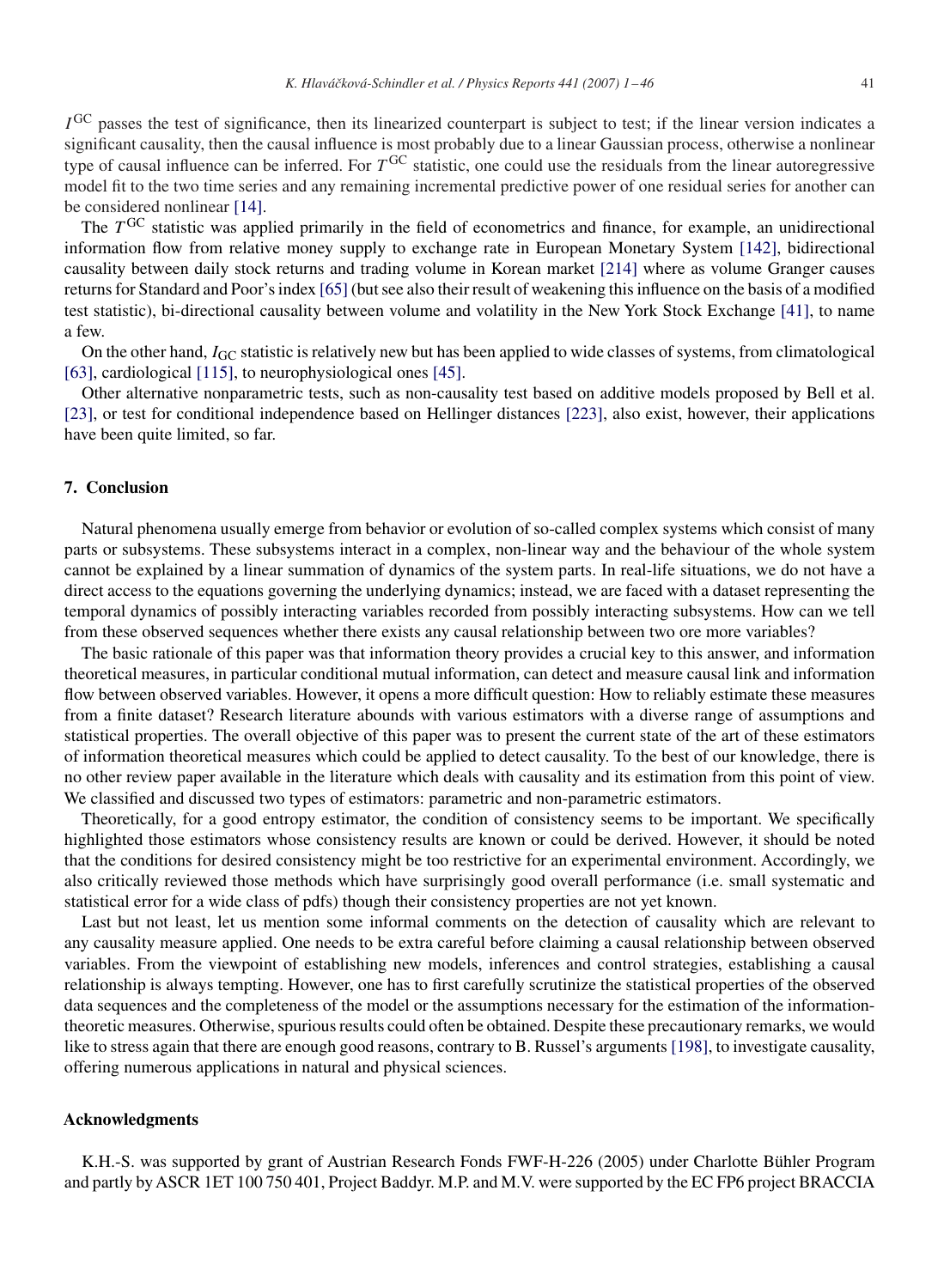<span id="page-41-0"></span>(Contract No. 517133 NEST), and partly by the Institutional Research Plan AV0Z10300504. J.B. was supported by JST.ERATO Shimojo project.

# **References**

- [1] H.D.I. Abarbanel, Introduction to Nonlinear Dynamics for Physicists, Lecture Notes in Physics, World Scientific, Singapore, 1993.
- [2] M. Abramowitz, I.A. Stegun, Handbook of Mathematical Functions with Formulas, Graphs, and Mathematical Tables, 9th printing, Dover, New York, 1972, pp. 946–949.
- [3] I.A. Ahmad, P.E. Lin, A nonparametric estimation of the entropy for absolutely continuous distributions, IEEE Trans. Inform. Theory 22 (1976) 372–375.
- [4] N.A. Ahmed, D.V. Gokhale, Entropy expressions and their estimators for multivariate distributions, IEEE Trans. Inform. Theory 35 (1989) 688–692.
- [5] S. Akaho, Y. Kiuchi, S. Umeyama, MICA: multimodal independent component analysis, Proc. IJCNN (1999) 927–932.
- [6] S. Amari, A. Cichocki, H.H. Yang, A new learning algorithm for blind signal separation, in: D.S. Touretzky, M.C. Mozer, M.E. Hasselmo (Eds.), Advances in Neural Information Processing Systems, vol. 8, MIT Press, Cambridge, MA, 1996, pp. 757–763.
- [7] N. Ancona, D. Marinazzo, S. Stramaglia, Radial basis function approach to nonlinear Granger causality of time series, Phys. Rev. E 70 (2004) 056221.
- [8] N. Ancona, S. Stramaglia, An invariance property of predictors in kernel-induced hypothesis spaces, Neural Comput. 18 (2006) 749–759.
- [9] A. Antos, I. Kontoyiannis, Convergence properties of functional estimates for discrete distributions, Random Structures and Algorithms, Special issue: Average-Case Analysis of Algorithms 19 (2002) 163–193.
- [10] F.M. Aparicio, A. Escribano, Information-theoretic analysis of serial dependence and cointegration, Stud. Nonlinear Dynam. Econometr. 3 (1998) 119–140.
- [11] B.C. Arnold, Pareto Distributions, International Co-Operative Publishing House, Burtonsvile, MD, 1985.
- [12] J. Arnhold, P. Grassberger, K. Lehnertz, C.E. Elger, A robust method for detecting interdependences: application to intracranially recorded EEG, Physica D 134 (1999) 419–430.
- [14] E.G. Baek, W.A. Brock, A general test for nonlinear Granger causality: Bivariate model, Working paper, Iowa State University and University of Wisconsin, Madison, 1992.
- [15] M. Baghli, A model-free characterization of causality, Econ. Lett. 91 (2006) 380–388.
- [18] G.P. Basharin, On a statistical estimate for the entropy of the sequence of independent random variables, Theory Probab. Appl. 4 (1959) 333–338.
- [20] J. Beirlant, M.C.A. van Zuijlen, The empirical distribution function and strong laws for functions of order statistics of uniform spacings, J. Multivar. Anal. 16 (1985) 300–317.
- [21] J. Beirlant, Limit theory for spacing statistics from general univariate distributions, Pub. Inst. Stat. Univ. Paris XXXI Fasc. 1 (1986) 27–57.
- [22] J. Beirlant, E.J. Dudewitz, L. Györfi, E.C. van der Meulen, Nonparametric entropy estimation: an overview, Int. J. Math. Statist. Sci. 6 (1997) 17–39.
- [23] D. Bell, J. Kay, J. Malley, A non-parametric approach to non-linear causality testing, Econ. Lett. 51 (1996) 7–18.
- [26] A. Berger, The improved iterative scaling algorithm: a gentle introduction (<http://www.cs.cmu.edu/afs/cs/user/aberger/www/ps/scaling.ps>), 1997.
- [27] J.F. Bercher, C. Vignat, Estimating the entropy of a signal with applications, IEEE Trans. Signal Process. 48 (2000) 1687–1694.
- [32] P. Bickel, L. Breiman, Sums of functions of nearest neighbor distances, moment bounds, limit theorems and a goodness of fit test, Ann. Statist. 11 (1983) 185–214.
- [34] C.M. Bishop, Neural Networks for Pattern Recognition, Oxford University Press, New York, 1995.
- [35] S. Blinnikov, R. Moessner, Expansions for nearly Gaussian distributions, Astronom. Astrophys. Suppl. Ser. 130 (1998) 193–205.
- [36] K.J. Blinowska, R. Kuś, M. Kamiński, Granger causality and information flow in multivariate processes, Phys. Rev. E 70 (2004) 050902(R).
- [37] S. Boccaletti, J. Kurths, G. Osipov, D.L. Valladares, C.S. Zhou, The synchronization of chaotic systems, Phys. Rep. 366 (2002) 1–101.
- [38] M. Bračič Lotrič, A. Stefanovska, Synchronization and modulation in the human cardiorespiratory system, Physica A 283 (2000) 451-461.
- [39] J. Brea, D.F. Russell, A.B. Neiman, AB Measuring direction in the coupling of biological oscillators: a case study for electroreceptors of paddlefish, Chaos 16 (2006) 026111.
- [41] C. Brooks, Predicting stock index volatility: can market volume help?, J. Forecast. 17 (1998) 59–80.
- [42] D.S. Broomhead, D. Lowe, Multivariate functional interpolation and adaptive networks, Complex Systems 2 (1988) 321–355.
- [43] A.J. Butte, I.S. Kohane, Mutual information relevance networks: functional genomic clustering using pairwise entropy measurements, Pac. Symp. Biocomput. (2000) 418–429.
- [44] C.J. Cellucci,A.M.Albano, P.E. Rapp, Statistical validation of mutual information calculations: comparison of alternative numerical algorithm, Phys. Rev. E 71 (2005) 066208.
- [45] M. Chávez, J. Martinerie, M. Le Van Quyen, Statistical assessment of nonlinear causality: application to epileptic EEG signals, J. Neurosci. Methods 124 (2003) 113–128.
- [46] Y. Chen, G. Rangarajan, J. Feng, M. Ding, Analyzing multiple nonlinear time series with extended Granger causality, Phys. Lett. A 324 (2004) 26–35.
- [48] I.P. Cornfeld, S.V. Fomin, Y.G. Sinai, Ergodic Theory, Springer, New York, 1982.
- [50] T. Cover, J. Thomas, Elements of Information Theory, Wiley, New York, 1991 (Chapter 9).
- [51] T. Cover, J. Thomas, Elements of Information Theory, Wiley, New York, 1991 (Chapter 5).
- [52] H. Cramer, On the composition of elementary errors, Skand. Aktuarietidskr. 11 (1928) 13–14, 141–180.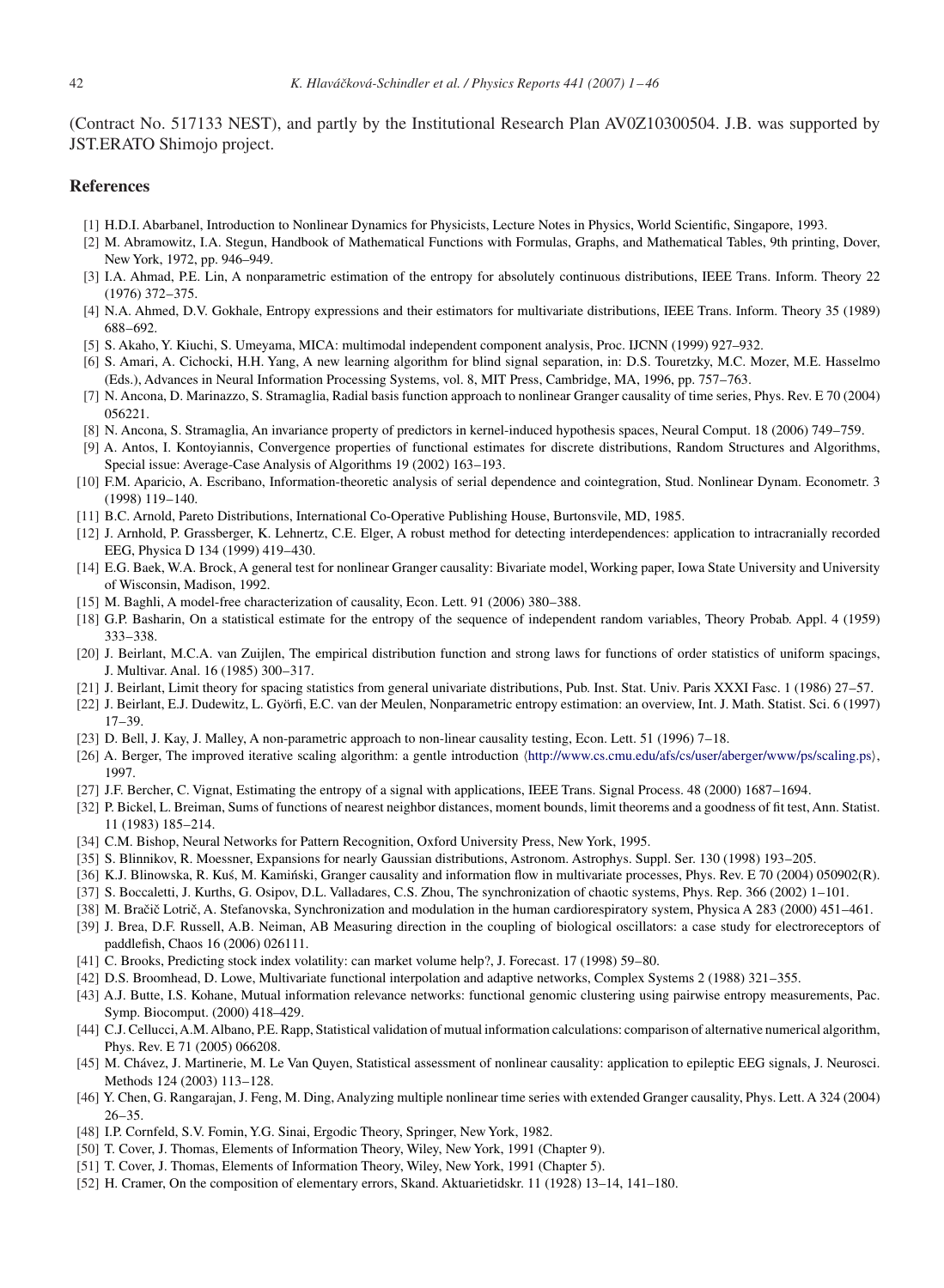- <span id="page-42-0"></span>[53] N. Cressie, On the logarithm of higher order spacings, Biometrika 63 (1976) 343–355.
- [54] G. Darbellay, I. Vajda, Estimation of the information by an adaptive partitioning of the observation space, IEEE Trans. Inform. Theory 45 (1999) 1315–1321.
- [55] G. Darbellay, An estimator of the mutual information based on a criterion of independence, Comput. Statist. Data Anal. 32 (1999) 1–17.
- [56] C. Daub, R. Steuer, J. Selbig, S. Kloska, Estimating mutual information using B-spline functions—an improved similarity measure for analysing gene expression data, BMC Bioinformatics 5 (118) (2004) 1–12.
- [58] C. De Boor, A Practical Guide to Splines, Springer, New York, 1978.
- [60] A. Dempster, N. Laird, D. Rubin, Maximum likelihood from incomplete data via the EM algorithm, J. Roy. Statist. Soc. B 39 (1977) 138.
- [62] C. Diks, J. DeGoede, A general nonparametric bootstrap test for Granger causality, in: Broer, Krauskopf, Vegter (Eds.), Global Analysis of Dynamical Systems, 2001, pp. 391–403, (Chapter 16).
- [63] C. Diks, M. Mudelsee, Redundancies in the Earth's climatological time series, Phys. Lett. A 275 (2000) 407-414.
- [64] C. Diks, V. Panchenko, A note on the Hiemstra–Jones test for Granger non-causality, Stud. Nonlinear Dynam. Econometr. 9 (2005) 4/1-7.
- [65] C. Diks, V. Panchenko, A new statistic and practical guidelines for nonparametric Granger causality testing, J. Econom. Dynam. Control 30 (2006) 1647–1669.
- [66] Y.G. Dmitriev, F.P. Tarasenko, On the estimation functions of the probability density and its derivatives, Theory Probab. Appl. 18 (1973) 628–633.
- [67] R.L. Dobrushin, A simplified method of experimentally evaluating the entropy of a stationary sequence, Teoriya Veroyatnostei i ee Primeneniya 3 (1958) 462–464.
- [68] E.J. Dudewitz, E.C. Van der Meulen, Entropy-based test of uniformity, J. Amer. Statist. Assoc. 76 (1981) 967–974.
- [69] B. Efron, C. Stein, The jackknife estimate of variance, Ann. Statist. 9 (1981) 586-596.
- [70] D. Erdogmus, Information theoretic learning: Renyi's Entropy and its application to adaptive system training, Ph.D. Thesis, University of Florida, 2002.
- [71] D. Erdogmus, J. Principe, An error-entropy minimization algorithm for supervised training of nonlinear adaptive systems, IEEE Trans. Signal Processing 50 (2002) 1780–1786.
- [75] R.A. Fisher, On an absolute criterion for fitting frequency curves, Messenger Math. 41 (1912) 155–160.
- [76] R.A. Fisher, On the mathematical foundations of theoretical statistics, Philos. Trans. Roy. Soc. London Ser. A 222 (1922) 309–368.
- [78] A. Fraser, H. Swinney, Independent coordinates for strange attractors from mutual information, Phys. Rev. A 33 (1986) 1134–1140.
- [79] A. Fraser, Information and entropy in strange attractors, IEEE Trans. Inform. Theory 35 (1989) 245–262.
- [83] E. Gaztanga, P. Fosalba, E. Elizande, Gravitational evolution of the large-scale probability density distribution: the Edgeworth and Gamma expansions, Astrophys. J. 539 (1) (2000) 522–531.
- [84] A. German, J.B. Carlin, H.S. Stern, D.B. Rubin, Bayesian Data Analysis, Chapman & Hall/A CRC Press Company, Texts in Statistical Science Series, 2004.
- [85] J. Geweke, Inference and causality in economic time series models, in: Z. Griliches, M.D. Intriligator (Eds.), Handbook of Econometrics, vol. 2, North-Holland, 1984, pp. 1101–1144.
- [86] I.M. Gelfand, A.M. Yaglom, Calculation of the amount of information about a random function contained in another such function, Amer. Math. Soc. Transl. 12 (1959) 199–236.
- [87] M.N. Goria, N.N. Leonenko, V.V. Mergel, P.L. Novi Inverardi, A new class of random vector entropy estimators and its applications in testing statistical hypotheses, Nonparametr. Statist. 17 (2005) 277–297.
- [88] C.W.J. Granger, Investigating causal relations by econometric and cross-spectral methods, Econometrica 37 (1969) 424–438.
- [90] C.W.J. Granger, P. Newbold, Forecasting Economic Time Series, Academic Press, New York, 1977.
- [91] C.W.J. Granger, Testing for causality: a personal viewpoint, J. Econ. Dynam. Control 2 (1980) 329–352.
- [92] C.W.J. Granger, Time series analysis, cointegration, and applications. Nobel Lecture, December 8, 2003, in: Les Prix Nobel. The Nobel Prizes 2003, ed. Tore Frängsmyr, [Nobel Foundation] (Stockholm, 2004) pp. 360–366. [http://nobelprize.org/nobel\\_prizes/](http://nobelprize.org/nobel_prizes/economics/laureates/2003/granger-lecture.pdf) [economics/laureates/2003/granger-lecture.pdf.](http://nobelprize.org/nobel_prizes/economics/laureates/2003/granger-lecture.pdf)
- [93] P. Grassberger, An optimized box-assisted algorithm for fractal dimensions, Phys. Lett. A 148 (1990) 63–68.
- [94] P. Grassberger, I. Procaccia, Measuring of strangeness of strange attractors, Physica D (1983) 189–208.
- [95] P. Grassberger, Finite sample corrections to entropy and dimension estimates, Phys. Lett. A 128 (1988) 369–373.
- [96] P. Grassberger, Entropy Estimates from Insufficient Samplings, Arxiv preprint physics/0307138, (2003), arxiv.org.
- [97] M.L. Green, R. Savit, Dependent variables in broad band continuous time series, Physica D 50 (1991) 521–544.
- [98] L. Györfi, E.C. Van der Meulen, Density-free convergence properties of various estimators of entropy, Comput. Statist. Data Anal. 5 (1987) 425–436.
- [99] L. Györfi, E.C. Van der Meulen, An entropy estimate based on a kernel density estimation, in: I. Berkes, E. Csaki, P. Revesz (Eds.), Limit Theorems in Probability and Statistics, North-Holland, Amsterdam, 1989, pp. 229–240.
- [100] L. Györfi, E.C.Van derMeulen, On nonparametric estimation of entropy functionals, in: G. Roussas (Ed.), Nonparametric Functional Estimation and Related Topics, Kluwer Academic Publisher, Amsterdam, 1990, pp. 81–95.
- [101] P. Hall, Limit theorems for sums of general functions of m-spacings, Math. Proc. Camb. Philos. Soc. 96 (1984) 517–532.
- [103] P. Hall, On Kullback–Leibler loss and density estimation, Ann. Statist. 15 (1987) 1491–1519.
- [104] P. Hall, The Bootstrap and Edgeworth Expansion, Springer, New York, 1992.
- [105] P. Hall, S.C. Morton, On the estimation of entropy, Ann. Inst. Statist. Math. 45 (1993) 69–88.
- [106] T.C. Halsey, M.H. Jensen, L.P. Kadanoff, I. Procaccia, B. Shraimann, Fractal measures and their singularities: the characterization of strange sets, Phys. Rev. A 33 (1986) 1141.
- [107] S. Haykin, Neural Networks: A Comprehensive Foundation, second ed., Prentice-Hall, Englewood Cliffs, NJ, 1998.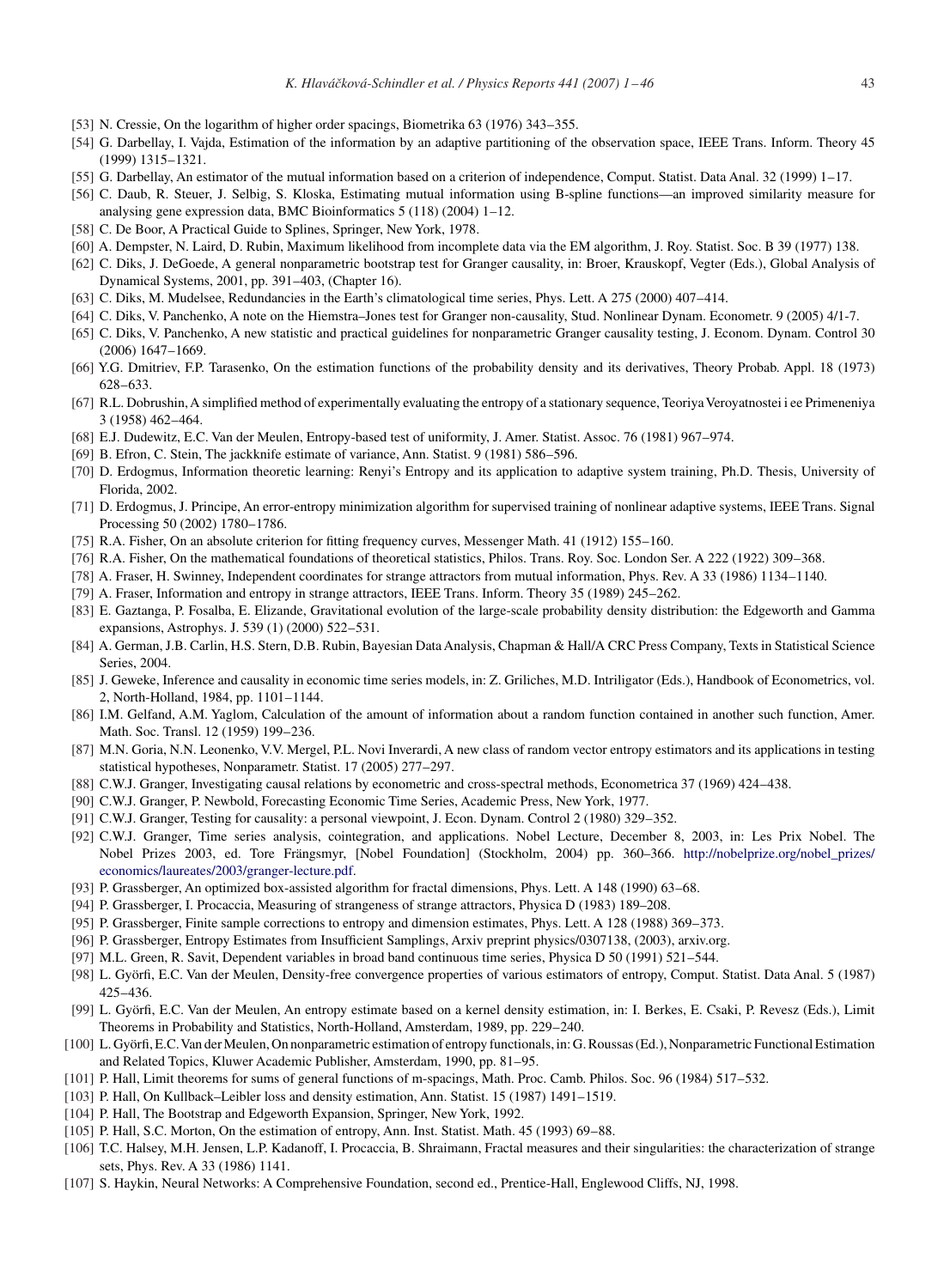- <span id="page-43-0"></span>[108] H.G.E. Hentschel, I. Procaccia, The infinite number of dimensions of probabilistic fractals and strange attractors, Physica D 8 (1983) 435.
- [109] H. Herzel, Complexity of symbol sequences, Syst. Anal. Model. Simul. 5 (1988) 435–444.
- [110] C. Hiemstra, J.D. Jones, Testing for linear and nonlinear Granger causality in the stock price-volume relation, J. Finance 49 (1994) 1639–1664.
- [111] H. Hinrichs, H.J. Heinze, M.A. Schoenfeld, Causal visual interactions as revealed by an information theoretic measure and fMRI, NeuroImage 31 (2006) 1051–1060.
- [112] G. Hinton, T. Sejnowski, Learning and relearning in Boltzmann machines, in: D. Rumelhart, J. McClelland (Eds.), Parallel Distributed Processing, vol. 1, MIT Press, Cambridge, 1986, pp. 282–317, (Chapter 7).
- [113] K. Hlaváčková-Schindler, Some comparisons of the complexity of neural network models and linear methods by means of metric entropy, in: Andrýsek, Kárný, Kracík (Eds.), Multiple Participant Decision Making, Int. Ser. Adv. Intell. 9 (2004) 149–160.
- [114] M.-Ch. Ho, Y.-Ch. Hung, I.-M. Jiang, Phase synchronization in inhomogeneous globally coupled map lattices, Phys. Lett. A 324 (2004) 450–457.
- [115] B.P.T. Hoekstra, C.G.H. Diks, M.A. Allessie, J. DeGoede, Non-linear time series analysis: methods and applications to atrial fibrillation, Ann. Ist. Super. Sanita 37 (2003) 325–333.
- [116] H. Hua-Yang, S. Amari, Adaptive on-line learning algorithms for blind separation—maximum entropy and minimum mutual information, Neural Comput. 9 (1997) 1457–1482.
- [118] S. Ihara, Information Theory for Continuous Systems, World Scientific, Singapore, 1993.
- [119] A.V. Ivanov, A. Rozhkova, Properties of the statistical estimate of the entropy of a random vector with a probability density, Probl. Inform. Transm. 10 (1981) 171–178.
- [120] J. Jamšek, A. Stefanovska, P.V.E. McClintock, Nonlinear cardio-respiratory interactions revealed by time-phase bispectral analysis, Phys. Med. Biol. 49 (2004) 4407–4425.
- [121] H. Joe, On the estimation of entropy and other functionals of a multivariable density, Ann. Inst. Statist. Math. 41 (1989) 638–697.
- [122] M.C. Jones, R. Sibson, What is projection pursuit?, J. Roy. Statist. Soc. London Ser. A 150 (1987) 1–36.
- [123] A.M. Kagan, Y.V. Linnik, C.R. Rao, Characterization Problems in Mathematical Statistics, Wiley, New York, 1973.
- [126] M. Kaminski, M. Ding, W.A. Truccolo, S.L. Bressler, Evaluating causal relations in neural systems: Granger causality, directed transfer function and statistical assessment of significance, Biol. Cybern. 85 (2001) 145–157.
- [130] T. Katura, N. Tanaka, A. Obata, H. Sato, A. Maki, Quantitative evaluation of interrelations between spontaneous low-frequency oscillations in cerebral hemodynamics and systemic cardiovascular dynamics, Neuroimage 31 (2006) 1592–1600.
- [133] K.H. Knuth, A. Gotera, C.T. Curry, K.A. Huyser, K.R. Wheeler, W.B. Rossow, Revealing relationships among relevant climate variables with information theory, Earth–Sun System Technology Conference 2005, Adelphi, MD, 2005.
- [134] A.N. Kolmogorov, Entropy per unit time as a metric invariant of automorphism, Dokl. Akad. Nauk SSSR 124 (1959) 754–755.
- [135] L.F. Kozachenko, N.N. Leonenko, Sample estimate of the entropy of a random vector, Probl. Inform. Transm. 23 (1987) 95–100.
- [136] A. Kraskov, H. Stögbauer, P. Grassberger, Estimation mutual information, Phys. Rev. E 69 (2004) 066138.
- [137] S. Kullback, R.A. Leibler, On information and sufficiency, Ann. Math. Statist. 22 (1951) 79–86.
- [139] N. Leonenko, L. Pronzato,V. Savani,A class of Rényi information estimators for multidimensional densities, Laboratoire I3S, CNRS–Université de Nice-Sophia Antipolis, Technical Report I3S/RR-2005-14-FR, 2005.
- [141] J.J. Lin, N. Saito, R.A. Levine, Edgeworth approximations of the Kullbach-Leibler distance towards problems in image analysis, 2001, [http://www.math.ucdavis.edu/](http://www.math.ucdavis.edu/saito/publications/saito_ekld2.pdf)∼saito/publications/saito\_ekld2.pdf.
- [142] Y. Ma, A. Kanas, Testing for nonlinear Granger causality from fundamentals to exchange rates in the ERM, J. Int. Finance Markets, Inst. Money 10 (2000) 69–82.
- [143] D. Marinazzo, M. Pellicoro, S. Stramaglia, Nonlinear parametric model for Granger causality of time series, Phys. Rev. E 73 (2006) 066216.
- [144] R. Marschinski, H. Kantz, Analysing the information flow between financial time series—an improved estimator for transfer entropy, Eur. Phys. J. B 30 (2002) 275–281.
- [145] G. Miller, W. Madow, On the maximum likelihood estimate of the Shannon–Wiener measure of information, Air Force Cambridge Research Center Technical Report, vol. 75, 1954, pp. 54–75.
- [146] G. Miller, Note on the bias of information estimates, in: H. Quastler (Ed.), Information Theory in Psychology II-B, Free Press, Glencoe, IL, 1955, pp. 95–100.
- [148] R. Moddemeijer, On estimation of entropy and mutual information of continuous distribution, Signal Processing 16 (1989) 233–246.
- [149] I.I. Mokhov, D.A. Smirnov, El Nino-Southern Oscillation drives North Atlantic Oscillation as revealed with nonlinear techniques from climatic indices, Geophys. Res. Lett. 33 (2006) L03708.
- [150] A. Mokkadem, Estimation of the entropy and information for absolutely continuous random variables, IEEE Trans. Inform. Theory 35 (1989) 195–196.
- [151] Y. Moon, B. Rajagopalan, U. Lall, Estimation of mutual information using kernel density estimators, Phys. Rev. E 52 (1995) 2318–2321.
- [152] R. Neal, G. Hinton, A view of the EM algorithm that justifies incremental, in: M.I. Jordan (Ed.), Learning in Graphical Models, MIT Press, Cambridge, MA, 1999, pp. 355–368.
- [153] I. Nemenman, F. Shafee, W. Bialek, Entropy and inference revisited, in: T.G. Dietterich, S. Becker, Z. Ghahramani (Eds.), Advances in Neural Information Processing Systems, vol. 14, MIT Press, Cambridge, MA, 2002.
- [154] I. Nemenman, W. Bialek, R. de Ruyter van Stevenick, Entropy and information in neural spike trains: progress on sampling problem, Phys. Rev. E 69 (2004) 056111.
- [155] I. Nemenman,W. Bialek, Occam factors and model-independent Bayesian learning of continuous distributions, Phys. Rev. E 65 (2002) 026137.

[156] K. Otsuka, Y. Miyasaka, T. Kubota, Formation of an information network in a self-pulsating multimode laser, Phys. Rev. E 69 (2004) 046201.

[157] R. Ottes, A critique of Suppe's theory of probabilistic causality, Synthese 48 (1981) 167–189.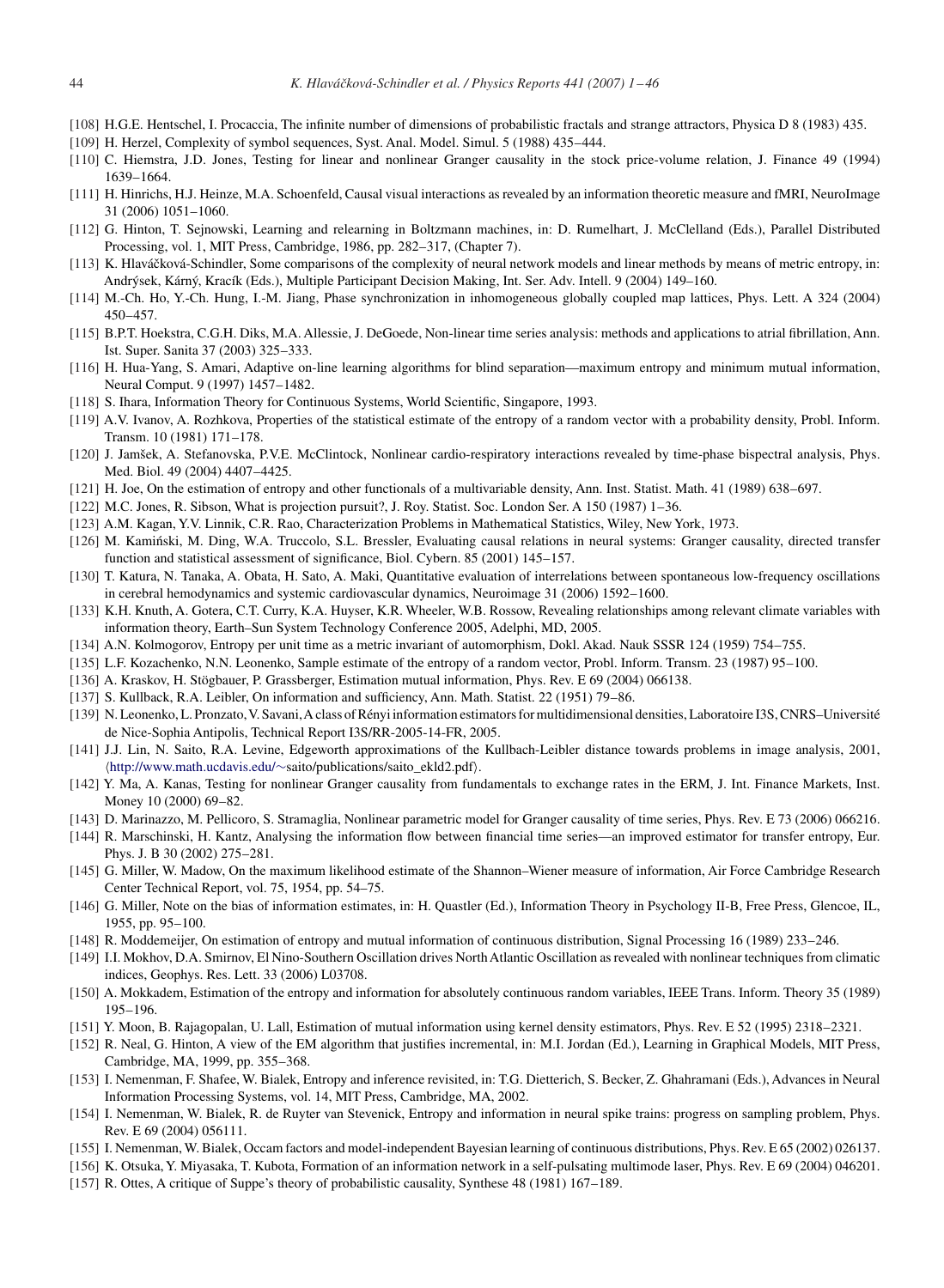- <span id="page-44-0"></span>[158] M. Paluš, A. Stefanovska, Direction of coupling from phases of interacting oscillators: an information-theoretic approach, Phys. Rev. E 67 (2003) 055201(R).
- [159] M. Paluš, V. Komárek, T. Procházka, Z. Hrnčíř, K. Štěrbová, Synchronization and information flow in EEG of epileptic patients, IEEE Eng. Med. Biol. Mag. 20 (2001) 65–71.
- [160] M. Paluš, V. Komárek, Z. Hrnčíř, K. Štěrbová, Synchronization as adjustment of information rates: detection from bivariate time series, Phys. Rev. E 63 (2001) 046211.
- [161] M. Paluš, Testing for nonlinearity using redundancies: quantitative and qualitative aspects, Physica D 80 (1995) 186–205.
- [162] M. Paluš, Coarse-grained entropy rates for characterization of complex time series, Physica D 93 (1996) 64–77.
- [163] M. Paluš, Kolmogorov entropy from time series using information-theoretic functional, Neural Network World 7 (3) (1997) 269–292 [http://www.uivt.cas.cz/](http://www.uivt.cas.cz/mp/papers/rd1a.pdf)∼mp/papers/rd1a.pdf.
- [164] M. Paluš, Identifying and quantifying chaos by using information-theoretic functionals, in: A.S. Weigend, N.A. Gershenfeld (Eds.), Time Series Prediction: Forecasting the Future and Understanding the Past, Santa Fe Institute Studies in the Sciences of Complexity, Proceedings of vol. XV, Addison-Wesley, Reading, MA, 1993, pp. 387–413.
- [165] M. Paluš, Detecting nonlinearity in multivariate time series, Phys. Lett. A 213 (1996) 138–147.
- [166] M. Paluš, D. Hoyer, Detecting nonlinearity and phase synchronization with surrogate data, IEEE Eng. Med. Biol. 17 (1998) 40–45.
- [167] L. Paninski, Estimation of entropy and mutual information, Neural Comput. 15 (2003) 1191–1253.
- [168] L. Paninski, Estimating entropy on m bins given fewer than m samples, IEEE Trans. Inform. Theory 50 (2004) 2200–2203.
- [170] E. Parzen, On estimation of a probability density function and mode, in: Time Series Analysis Papers, Holden-Day Inc., San Diego, California, 1967.
- [171] J. Pearl, Causality: Models, Reasoning and Inference, Cambridge University Press, New York, 2000.
- [172] M. Penrose, Central limit theorems for k-nearest neighbor distances, Stochastic Processes Appl. 85 (2000) 295–320.
- [173] K. Petersen, Ergodic Theory, Cambridge University Press, Cambridge, 1983.
- [174] M.A. Peters, P.A. Iglesias, Minimum entropy control for discrete-time varying systems, Automatica 33 (1997) 591–605.
- [176] M.E. Pflieger, R.E. Greenblatt, Using conditional mutual information to approximate causality for multivariate physiological time series, Int. J. Bioelectromagn. 7 (2005) 285–288.
- [177] A. Pikovsky, M. Rosenblum, J. Kurths, Synchronization. A Universal Concept in Nonlinear Sciences, Cambridge University Press, Cambridge, 2001.
- [178] M.S. Pinsker, Information and Information Stability of Random Processes, Holden Day, San Francisco, 1964.
- [179] B. Pompe, Measuring statistical dependencies in a time series, J. Statist. Phys. 73 (1993) 587–610.
- [180] T. Poschel, W. Ebeling, H. Rose, Dynamic entropies, long-range correlations and fluctuations in complex linear structures, J. Statist. Phys. 80 (1995) 1443–1452.
- [181] B.L.S. Prasaka Rao, Nonparametric Functional Estimation, Academic Press, New York, 1983.
- [182] D. Prichard, J. Theiler, Generalized redundancies for time series analysis, Physica D 84 (1995) 476–493.
- [184] J.C. Principe, J.W. Fischer, D. Xu, Information theoretic learning, in: S. Haykin (Ed.), Unsupervised Adaptive Filtering, Wiley, New York, 2000, pp. 265–319.
- [185] J.C. Principe, D. Xu, Q. Zhao, J.W. Fischer, Learning from examples with information theoretic criteria, J. VLSI Signal Processing Systems, Special Issue on Neural Networks (2000) 61–77.
- [186] L. Pronzato, H.P. Wynn, A.A. Zhigljavsky, Using Renyi entropies to measure: uncertainty in search problems, Lect. Appl. Math. AMS 33 (1997) 253–268.
- [187] M. Le Van Quyen, J. Martinerie, C. Adam, F.J. Varela, Nonlinear analyses of interictal EEG map the brain interdependences in human focal epilepsy, Physica D 127 (1999) 250–266.
- [188] R. Quian Quiroga, J. Arnhold, P. Grassberger, Learning driver-response relationships from synchronization patterns, Phys. Rev. E 61 (5) (2000) 5142–5148.
- [190] N. Reid, Asymptotic expansions, in: S. Kotz, C.B. Read, D.L. Banks (Eds.), Encyclopedia for Statistical Sciences, Update Volume, Wiley, New York, 1996, pp. 32–39.
- [191] A. Rényi, On measures of entropy and information, in: Proceedings of the Fourth Berkeley Symposium on Mathematical Statistics and Probability, vol. 1, University of California Press, Berkeley, CA, 1961, pp. 547–561.
- [192] A. Rényi, Some fundamental questions of information theory, Selected Papers of Alfred Rényi, vol. 2, Akademia Kiado, Budapest, 1976, pp. 526–552.
- [193] G. Rigoll, Maximum mutual information neural networks for hybrid connectionist-HMM speech recognition systems, IEEE Trans. Speech Audio Processing, Special Issue on Neural Networks for Speech 2 (1994) 175–184.
- [194] J. Rissanen, T.P. Speed, B. Yu, Density estimation by stochastic complexity, IEEE Trans. Inform. Theory 38 (1992) 315–323.
- [195] F. Rossi, A. Lendasse, D. Francois, V.Wertz, M. Verleysen, Mutual information for the selection of relevant variables in spectrometric nonlinear modeling, in: Chemometrics and Intelligent Laboratory Systems, Lille, France, November 30–December 1, 2005, pp. 52–55.
- [198] B. Russel, On the notion of cause, Proc. Aristotelian Soc. New Ser. 13 (1913) 1–26.
- [199] C. Schäfer, M.G. Rosenblum, J. Kurths, H.H. Abel, Heartbeat synchronized with ventilation, Nature 392 (1998) 239–240.
- [200] C. Schäfer, M.G. Rosenblum, J. Kurths, H.H. Abel, Synchronization in the human cardiorespiratory system, Phys. Rev. E 60 (1999) 857–870.
- [201] S.J. Schiff, P. So, T. Chang, R.E. Burke, T. Sauer, Detecting dynamical interdependence and generalized synchrony through mutual prediction in a neural ensemble, Phys. Rev. E 54 (1996) 6708–6724.
- [202] A.O. Schmitt, H. Herzel, W. Ebeling, A new method to calculate higher-order entropies from finite samples, Europhys. Lett. 23 (1993) 303–309.
- [203] A. Schmitz, Measuring statistical dependence and coupling of subsystems, Phys. Rev. E 62 (2000) 7508–7511.